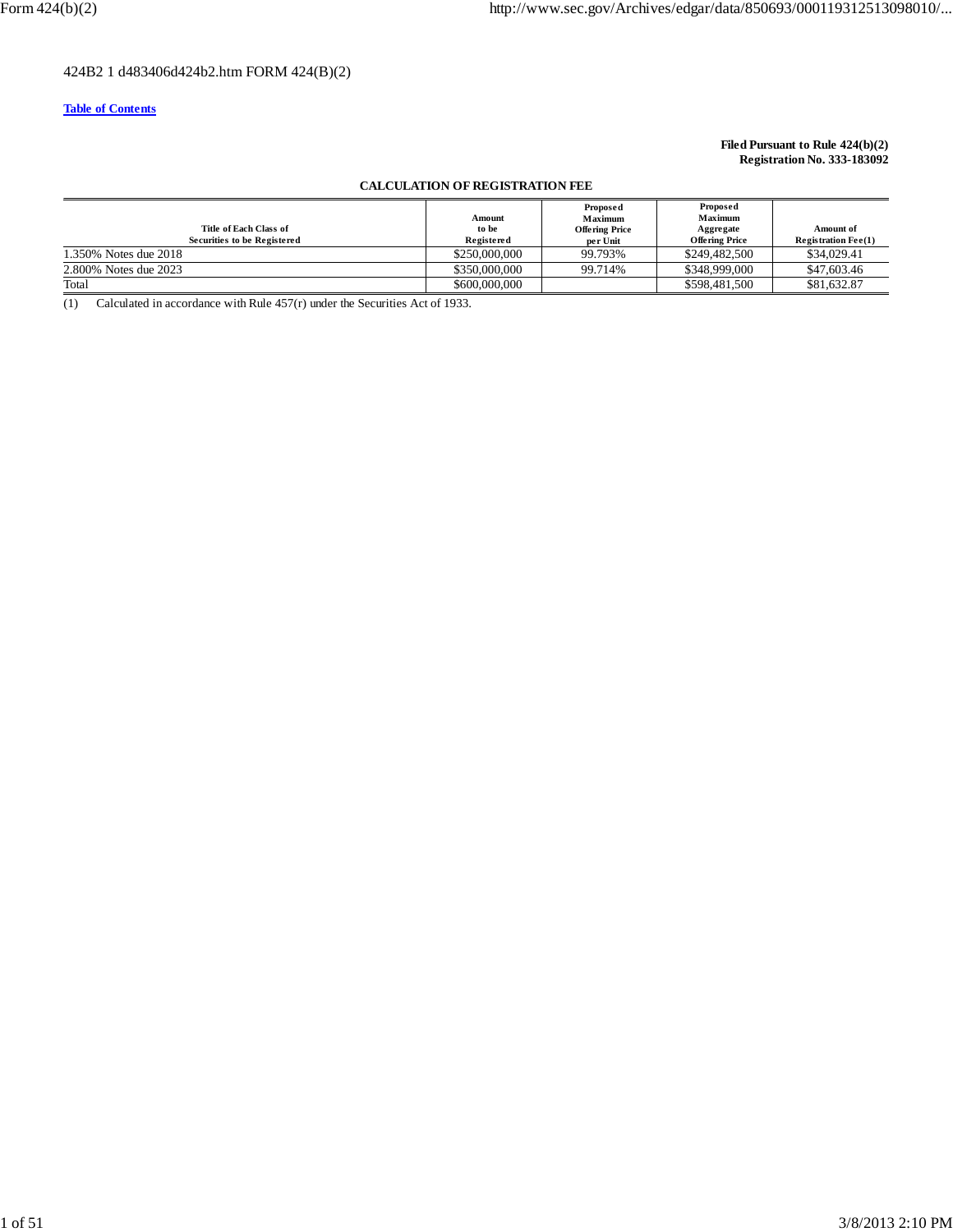Prospectus Supplement (To Prospectus dated August 6, 2012)

### **\$600,000,000**



**\$250,000,000 1.350% Notes due 2018**

### **\$350,000,000 2.800% Notes due 2023**

We are offering \$250 million aggregate principal amount of 1.350% Notes due 2018 (the "2018 notes") and \$350 million aggregate principal amount of 2.800% Notes due 2023 (the "2023 notes" and together with the 2018 notes, the "notes"). Interest on the notes will be payable in cash semiannually in arrears on March 15 and September 15 of each year, beginning September 15, 2013. The 2018 notes will mature on March 15, 2018, and the 2023 notes will mature on March 15, 2023. The notes will be our senior unsecured obligations and will rank equally with all of our other senior unsecured indebtedness from time to time outstanding. We may redeem some or all of the notes at any time and from time to time at the applicable redemption prices described under "Description of Notes—Optional Redemption."

### **Investing in the notes involves risks that are described in the "Risk Factors" section beginning on page S-4 of this prospectus supplement and in Item 1A of our Annual Report on Form 10-K for the fiscal year ended December 31, 2012.**

Neither the Securities and Exchange Commission nor any state securities commission has approved or disapproved of these securities or determined that this prospectus supplement or the accompanying prospectus is accurate or complete. Any representation to the contrary is a criminal offense.

|                                  | Per         |               | Per         |               |
|----------------------------------|-------------|---------------|-------------|---------------|
|                                  | 2018        | 2018 Notes    | 2023        | 2023 Notes    |
|                                  | <b>Note</b> | <b>Total</b>  | <b>Note</b> | <b>Total</b>  |
| Initial public offering price    | 99.793%     | \$249.482.500 | 99.714%     | \$348,999,000 |
| Underwriting discount            | 0.60%       | 1.500.000     | 0.65%       | 2.275,000     |
| Proceeds, before expenses, to us | 99.193%     | \$247.982.500 | 99.064%     | \$346,724,000 |

The initial public offering prices set forth above do not include accrued interest, if any. Interest on the notes will accrue from March 12, 2013 and must be paid by the purchasers if the notes are delivered after March 12, 2013.

The notes will not be listed on any securities exchange. Currently, there is no public market for the notes.

The underwriters expect to deliver the notes through the facilities of The Depository Trust Company against payment in New York, New York on March 12, 2013.

*Joint Book-Running Managers*

# **Goldman, Sachs & Co. BofA Merrill Lynch**

# **Citigroup J.P. Morgan Morgan Stanley**

*Co-Manager*

# **Wells Fargo Securities**

Prospectus Supplement dated March 7, 2013.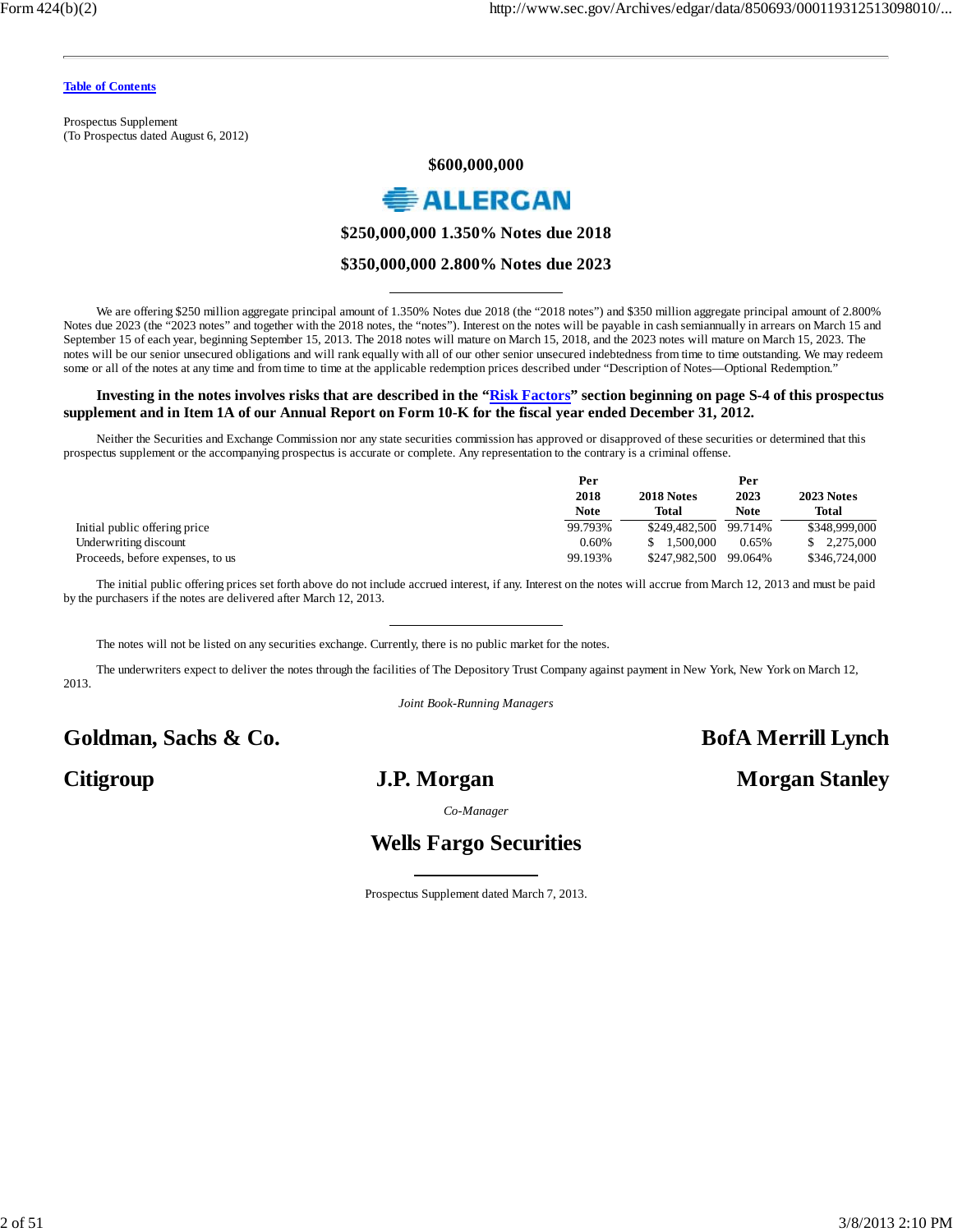#### **TABLE OF CONTENTS**

### **PROSPECTUS SUPPLEMENT**

|                                                              | Page    |
|--------------------------------------------------------------|---------|
| <b>About This Prospectus Supplement</b>                      | $S$ -ii |
| Where You Can Find More Information                          | S-ii    |
| <b>Disclosure About Forward-Looking Statements</b>           | S-iii   |
| <b>Summary</b>                                               | $S-1$   |
| <b>Risk Factors</b>                                          | $S-4$   |
| Use of Proceeds                                              | $S-8$   |
| Ratio of Earnings to Fixed Charges                           | $S-8$   |
| Capitalization                                               | $S-9$   |
| <b>Description of Notes</b>                                  | $S-10$  |
| <b>Certain United States Federal Income Tax Consequences</b> | $S-17$  |
| Underwriting                                                 | $S-22$  |
| Validity of the Notes                                        | $S-25$  |
| <b>Experts</b>                                               | $S-26$  |

### **PROSPECTUS**

| <b>About This Prospectus</b>                           |    |
|--------------------------------------------------------|----|
| <b>Where You Can Find More Information</b>             |    |
| <b>Incorporation of Certain Documents by Reference</b> |    |
| <b>Disclosure Regarding Forward-Looking Statements</b> |    |
| <b>About Allergan</b>                                  |    |
| <b>Risk Factors</b>                                    |    |
| <b>Dividend Policy</b>                                 |    |
| <b>Selected Financial Data</b>                         |    |
| <b>Ratio of Earnings to Fixed Charges</b>              |    |
| <b>Use of Proceeds</b>                                 |    |
| <b>Description of Debt Securities</b>                  |    |
| <b>Description of Capital Stock</b>                    | 12 |
| <b>Description of Warrants</b>                         | 13 |
| <b>Description of Rights</b>                           | 15 |
| <b>Description of Depositary Shares</b>                | 16 |
| <b>Description of Units</b>                            | 16 |
| <b>Plan of Distribution</b>                            | 17 |
| <b>Legal Matters</b>                                   | 17 |
| <b>Experts</b>                                         | 17 |
|                                                        |    |

We have not, and the underwriters have not, authorized anyone to provide any information or to make any representations other than those contained or incorporated by reference in this prospectus supplement, the accompanying prospectus or in any free writing prospectuses prepared by or on behalf of us or to which we have referred you. We have not, and the underwriters have not, authorized any other person to provide you with different information. Neither we nor the underwriters take responsibility for, and can provide no assurance as to the reliability of, any other information that others may give you. This prospectus supplement and the accompanying prospectus are an offer to sell only the notes offered hereby, but only under circumstances and in jurisdictions where it is lawful to do so. The information contained in this prospectus supplement and the accompanying prospectus are current only as of their respective dates.

S-i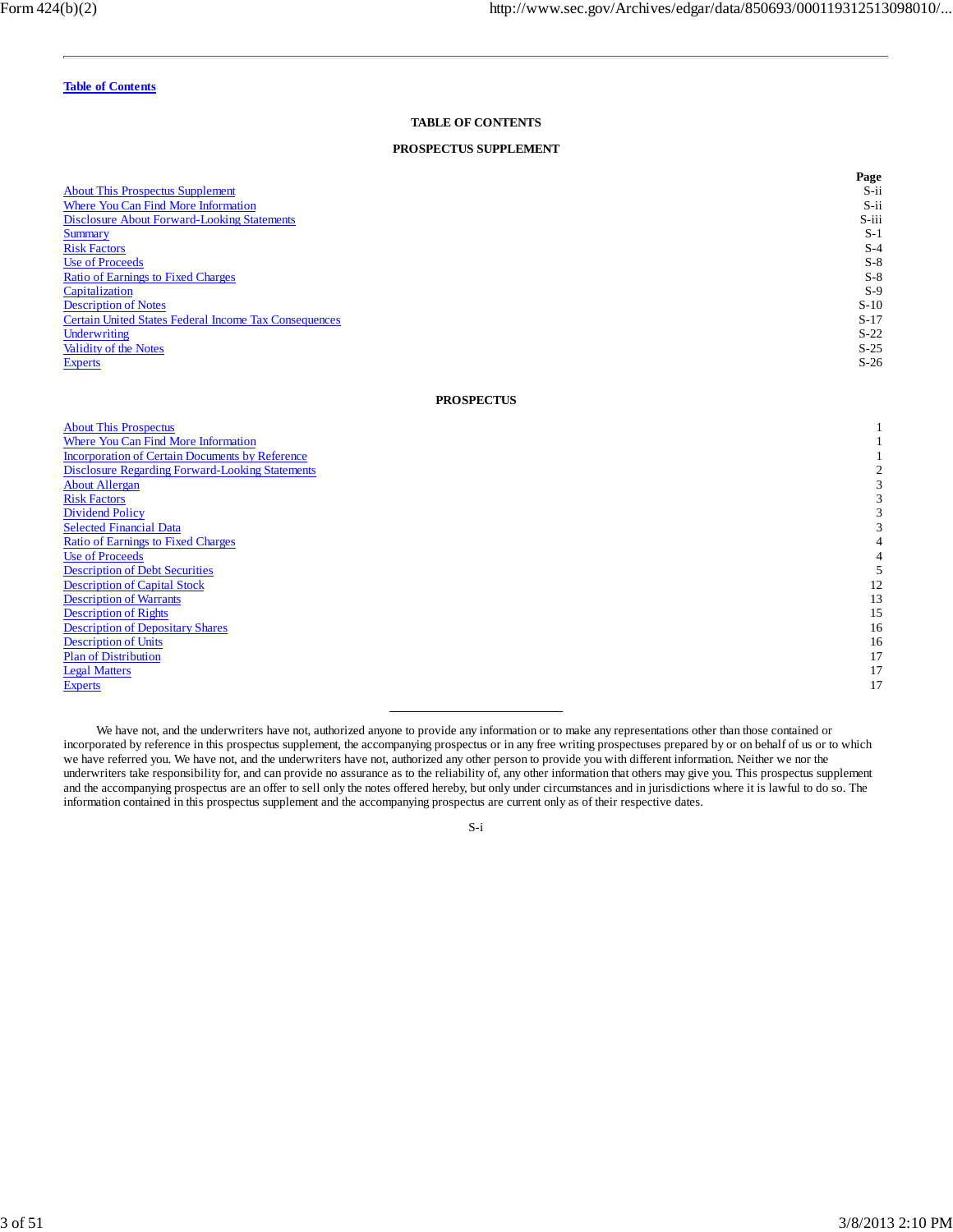#### **ABOUT THIS PROSPECTUS SUPPLEMENT**

References in this prospectus supplement and accompanying prospectus to "Allergan," "we," "us" and "our" refer to Allergan, Inc., a company incorporated in the state of Delaware, and its direct and indirect subsidiaries, unless the context otherwise requires or is otherwise specified.

This document consists of two parts. The first part is this prospectus supplement, which describes the specific terms of our offering of the notes. The second part is the accompanying prospectus, which provides more general information, some of which may not be applicable to this offering. This prospectus supplement and the accompanying prospectus include important information about us, the notes and other information you should know before investing. This prospectus supplement also adds, updates and changes information contained in the accompanying prospectus. If there is any inconsistency between the information in this prospectus supplement and the accompanying prospectus, you should rely on the information in this prospectus supplement. Before purchasing the notes, you should carefully read both this prospectus supplement and the accompanying prospectus, together with the additional information about us described under "Where You Can Find More Information" below.

#### **WHERE YOU CAN FIND MORE INFORMATION**

We file annual, quarterly and current reports, proxy statements and other information with the United States Securities and Exchange Commission ("Commission"). Our Commission filings are available to the public over the Internet at the Commission's website at www.sec.gov. You may also read and copy any document we file with the Commission at the Commission's Public Reference Room at 100 F Street, N.E., Washington, D.C. 20549. Please call the Commission at 1-800-SEC-0330 for further information on the public reference rooms.

The Commission allows us to "incorporate by reference" the information we file with it, which means that we can disclose important information to you by referring to those documents. The information incorporated by reference is an important part of this prospectus supplement, and the information that we file later with the Commission will automatically update and supersede the information contained in this prospectus supplement. We incorporate by reference the following documents we filed with the Commission pursuant to Section 13(a) or 15(d) of the Securities Exchange Act of 1934, as amended, or the Exchange Act:

- Annual Report on Form 10-K for the fiscal year ended December 31, 2012; and
- Current Reports on Form 8-K filed with the Commission on January 17, 2013, January 23, 2013, February 5, 2013 (solely with respect to the information filed pursuant to Items 2.05 and 5.02) and March 1, 2013.

Also incorporated by reference into this prospectus supplement and the accompanying prospectus are all documents that we may file with the Commission under Sections 13(a), 13(c), 14 or 15(d) of the Exchange Act after the filing of this prospectus supplement and the accompanying prospectus and prior to the termination of the offering of notes hereby. These documents include periodic reports, such as annual reports on Form 10-K, quarterly reports on Form 10-Q and current reports on Form 8-K, as well as proxy statements. Any statement contained in a document incorporated or deemed to be incorporated by reference herein shall be deemed to be modified or superseded for purposes of this prospectus supplement and the accompanying prospectus to the extent that a statement contained herein or therein or in any other subsequently filed document which also is or is deemed to be incorporated by reference herein or therein modifies or supersedes such statement. Any such statement so modified or superseded shall not be deemed, except as so modified or superseded, to constitute a part of this prospectus supplement and the accompanying prospectus. We are not, however, incorporating by reference any documents or portions thereof, whether specifically listed above or filed in the future, that are not deemed "filed" with the Commission, including our compensation committee report and performance graph or any information furnished pursuant to Items 2.02 or 7.01 of Form 8-K or certain exhibits furnished pursuant to Item 9.01 of Form 8-K.

S-ii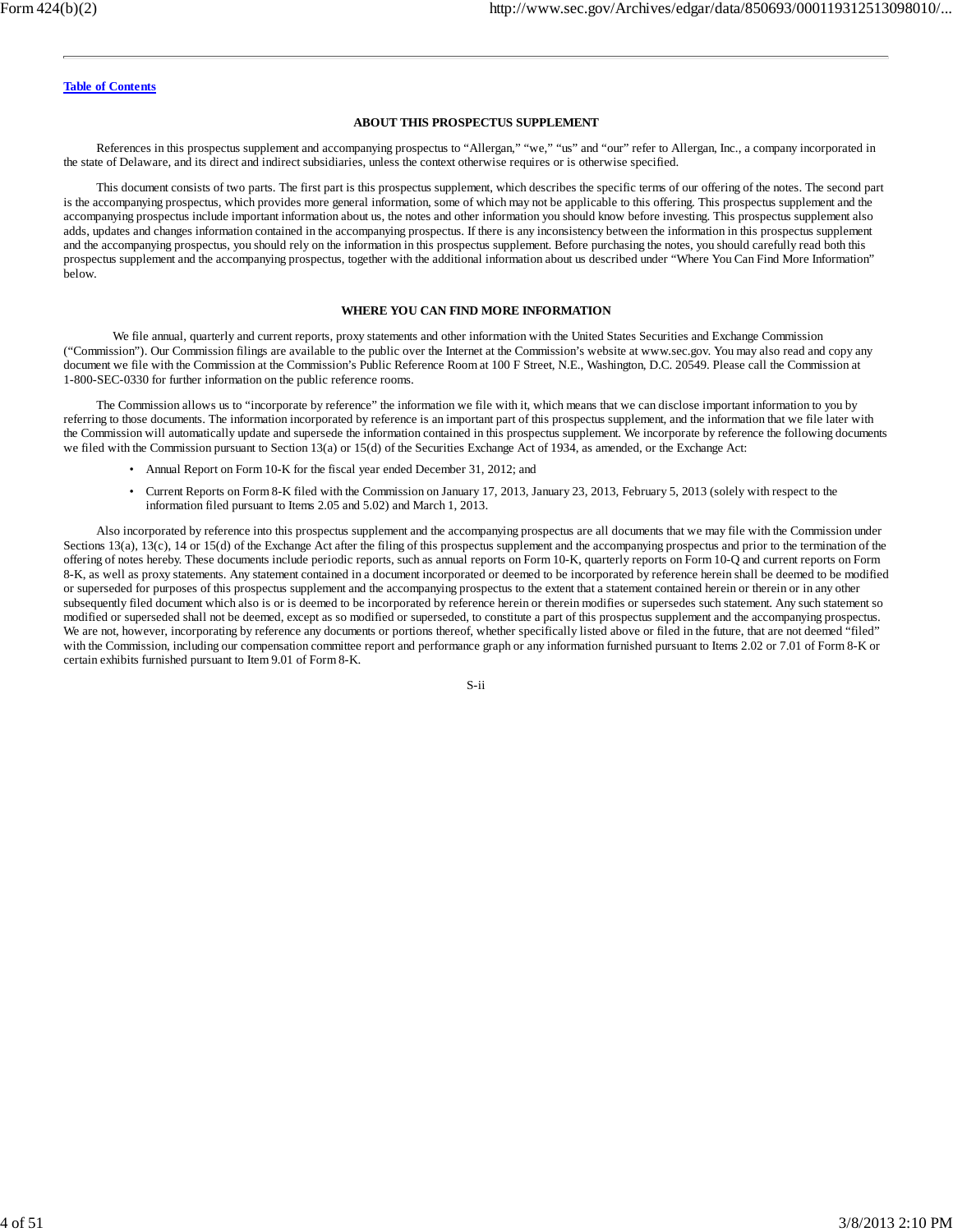If you are a stockholder, we may have sent you some of the documents incorporated by reference, but you can obtain any of them through us or the Commission. Documents are available from us without charge, excluding all exhibits not specifically incorporated by reference into this prospectus supplement and the accompanying prospectus. You may request a copy of these documents by writing or telephoning us at the following address:

> Investor Relations Allergan, Inc. 2525 Dupont Drive Irvine, California 92612-1599 (714) 246-4500

#### **DISCLOSURE ABOUT FORWARD-LOOKING STATEMENTS**

All statements included or incorporated by reference in this prospectus supplement and accompanying prospectus, other than statements of historical facts, that address activities, events or developments that we intend, expect, project, believe or anticipate will or may occur in the future are forward-looking statements within the meaning of Section 27A of the Securities Act of 1933, as amended, or the Securities Act, and Section 21 of the Exchange Act. This prospectus supplement and accompanying prospectus, including the information incorporated by reference in this prospectus supplement, contain forward-looking statements that are based on current expectations, estimates, forecasts and projections about us, our future performance, our business, our beliefs and our management's assumptions. In addition, we, or others on our behalf, may make forward-looking statements in press releases or written statements, or in our communications and discussions with investors and analysts in the normal course of business through meetings, webcasts, phone calls and conference calls. Words such as "expect," "anticipate," "outlook," "could," "target," "project," "intend," "plan," "believe," "seek," "estimate," "should," "may," "assume," or "continue" or the negative of these, as well as variations of such words and similar expressions are intended to identify such forward-looking statements. These statements are not guarantees of future performance and involve certain risks, uncertainties, and assumptions that are difficult to predict, many of which are outside of our control, and involve known and unknown risks and uncertainties that could cause our actual results, performance or achievements, or industry results, to differ materially from any future results, performance or achievements expressed or implied by such forward-looking statements. We describe some of the risks, uncertainties and assumptions that could affect the outcome or results of operations in "Risk Factors" and elsewhere in this prospectus supplement, including the risks incorporated in this prospectus supplement from our most recent Annual Report on Form 10-K and any subsequent Quarterly Report on Form 10-Q, as updated by our future filings. We have based our forward-looking statements on our management's beliefs and assumptions based on information available to our management at the time the statements are made. We caution you that actual outcomes and results may differ materially from what is expressed, implied or forecast by our forward-looking statements. Reference is made in particular to forward-looking statements regarding product sales, reimbursement, expenses, earnings per share, liquidity and capital resources, and trends. Except as required under the federal securities laws and the rules and regulations of the Commission, we do not have any intention or obligation to update publicly any forward-looking statements after the distribution of this prospectus supplement, whether as a result of new information, future events, changes in assumptions, or otherwise.

S-iii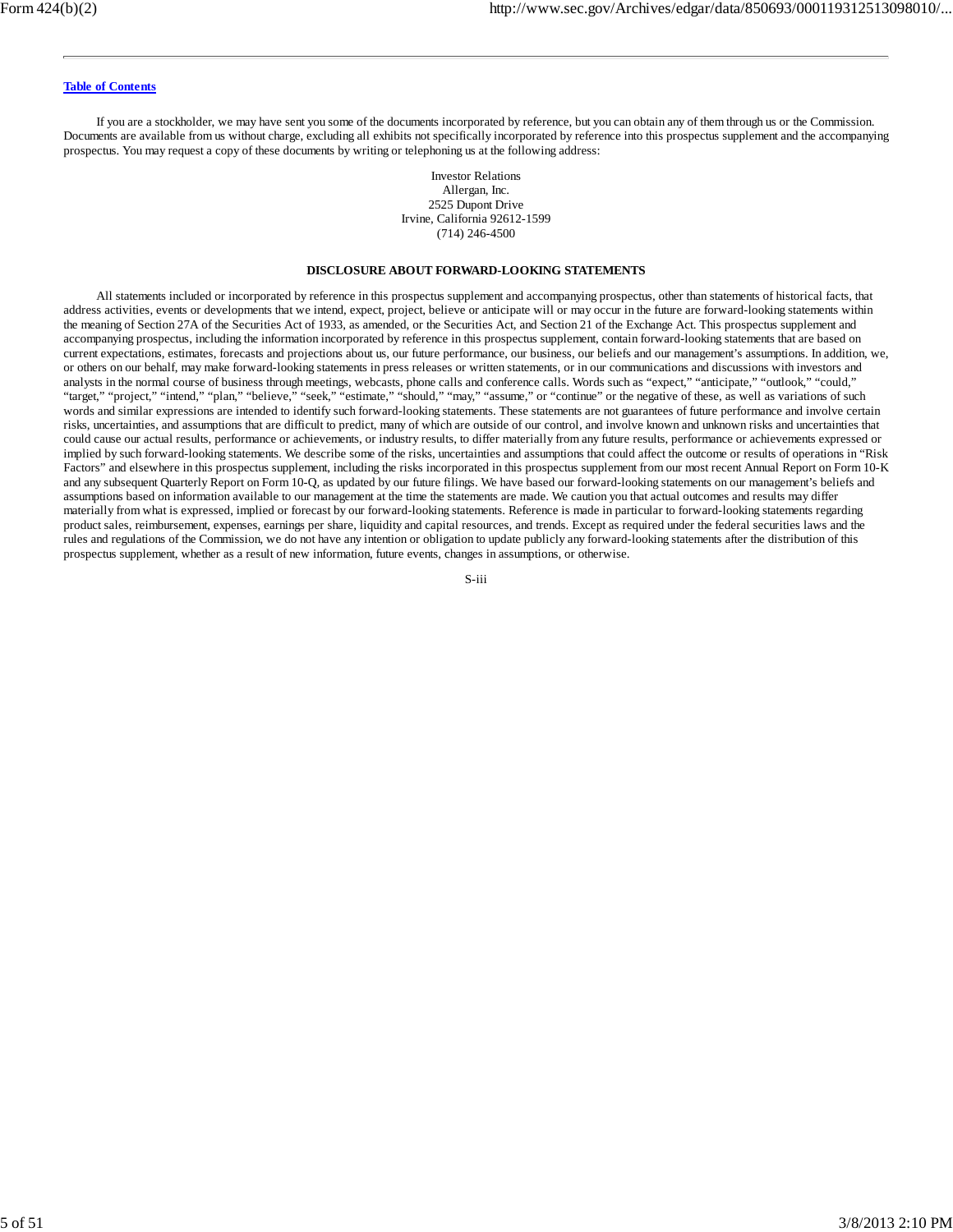#### **SUMMARY**

*This summary is not complete and may not contain all of the information that you should consider before investing in our notes. You should read this entire prospectus supplement and the accompanying prospectus carefully, including "Risk Factors" and our consolidated financial statements and the related notes, other financial information and other documents incorporated by reference into this prospectus supplement and the accompanying prospectus, before you decide to invest in our notes.*

### **Allergan, Inc.**

We are a multi-specialty health care company focused on developing and commercializing innovative pharmaceuticals, biologics, medical devices and over-the-counter products that enable people to live life to its greatest potential—to see more clearly, move more freely and express themselves more fully. We discover, develop and commercialize a diversified range of products for the ophthalmic, neurological, medical aesthetics, medical dermatology, breast aesthetics, obesity intervention, urological and other specialty markets in more than 100 countries around the world.

We were founded in 1950 and incorporated in Delaware in 1977. Our principal executive offices are located at 2525 Dupont Drive, Irvine, California, 92612, and our telephone number at that location is (714) 246-4500. Our Internet website address is www.allergan.com. The information contained on our website is not a part of this prospectus supplement or the accompanying prospectus.

#### **Recent Developments**

We operate our business on the basis of two reportable segments—specialty pharmaceuticals and medical devices. We recorded \$5,708.8 million in total product net sales for the fiscal year ended December 31, 2012, or fiscal 2012, an increase of \$361.7 million compared to the fiscal year ended December 31, 2011, or fiscal 2011, due to a \$352.6 million increase in specialty pharmaceuticals product net sales for fiscal 2012 compared to fiscal 2011 and a \$9.1 million increase in medical devices product net sales compared to fiscal 2011. The increase in product net sales in the specialty pharmaceuticals segment reflects increased net sales of our eye care pharmaceuticals,  $Botox^@$  and skin care product lines, partially offset by lower net sales of our urologics product line. In the medical devices segment, increased product net sales reflects an increase in net sales of our breast aesthetics and facial aesthetics product lines, partially offset by lower product net sales of our obesity intervention product line. Net earnings attributable to Allergan, Inc. for fiscal 2012 were \$1,098.8 million, an increase of \$164.3 million compared to fiscal 2011. We recorded \$3.58 of diluted earnings per share attributable to Allergan, Inc. stockholders for fiscal 2012 compared to \$3.01 for fiscal 2011.

On March 1, 2013, we completed our acquisition of 100% of the shares of MAP Pharmaceuticals, Inc., or MAP, a biopharmaceutical company focused on developing and commercializing new therapies in neurology, pursuant to a definitive merger agreement, dated as of January 22, 2013, for a price of \$25.00 per share. Our acquisition of MAP was structured as a two-step transaction, with a cash tender offer followed by a short-form merger whereby MAP became a wholly-owned subsidiary of Allergan. The aggregate consideration paid by us in the acquisition was approximately \$960 million, plus related transaction fees and expenses. We funded the transaction with a combination of cash on hand, cash equivalents and short-term borrowings under our commercial paper program.

On February 1, 2013, we announced that we had completed our previously announced review of strategic options for maximizing the value of our obesity intervention business, and have formally committed to pursue a sale of that business unit.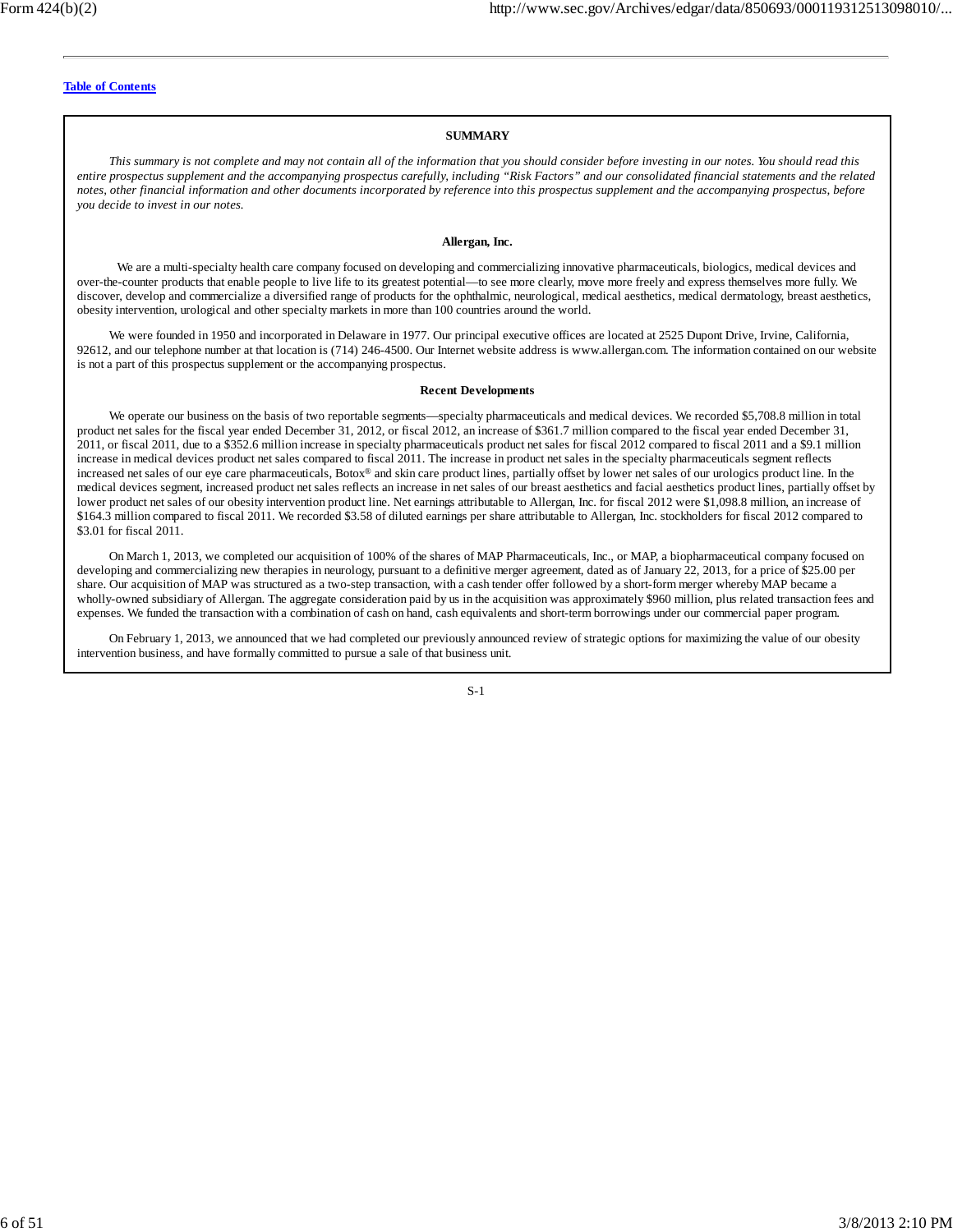#### **The Offering** *The following summary contains basic information about the notes and is not a complete description of the notes or the offering. You should read the full text and more specific details contained elsewhere in this prospectus supplement and the accompanying prospectus. For a more detailed description of the notes, see the section entitled "Description of Notes" in this prospectus supplement. With respect to the discussion of the terms of the notes on the cover page, in this section and in the section entitled "Description of Notes," the words "we," "our," "us" and "Allergan" refer only to Allergan, Inc. and not any of its subsidiaries.* Notes Offered \$250 million in aggregate principal amount of 1.350% Notes due 2018 and \$350 million in aggregate principal amount of 2.800% Notes due 2023. Maturity Date The 2018 notes will mature on March 15, 2018, and the 2023 notes will mature on March 15, 2023. Interest and Payment Dates The 2018 notes will bear interest at a rate of 1.350% per annum, and the 2023 notes will bear interest at a rate of 2.800% per annum. Interest on the notes will be payable semiannually in arrears in cash on March 15 and September 15 of each year, beginning September 15, 2013. Optional Redemption We may redeem some or all of the 2018 notes or the 2023 notes at any time and from time to time at the applicable redemption prices described under "Description of Notes—Optional Redemption." We may redeem the 2023 notes at any time on or after December 15, 2022 (three months prior to maturity of the 2023 notes) at a redemption price equal to 100% of the principal amount of the 2023 notes, plus accrued and unpaid interest to, but excluding, the redemption date. Additional Covenants The indenture governing the notes contains certain restrictions, including a limitation that restricts our ability and the ability of certain of our subsidiaries to create or incur secured indebtedness and enter into sale and leaseback transactions. See "Description of Notes—Additional Covenants." Ranking The notes will be our general unsecured senior obligations and will rank equally in right of payment with our existing and future unsecured senior indebtedness. The notes will be effectively subordinated to any secured debt we incur to the extent of the value of collateral securing such indebtedness, and will be structurally subordinated to all future and existing obligations of our subsidiaries. Additional Notes We may from time to time without notice to, or the consent of, the holders of the notes, create and issue additional notes having the same ranking and the same interest rate, maturity and other terms as the 2018 notes or 2023 notes, as applicable, offered hereby in all respects (or in all respects except for the payment of interest accruing prior to the issue date of the new notes or except for the first payment of interest following the issue date of the new notes) so that the new notes may be consolidated and form a single series of notes with, and have the same terms as to status, redemption or otherwise as, the applicable series of notes offered hereby, provided that any such additional notes shall be fungible with the original notes for U.S. federal income tax purposes. Use of Proceeds We estimate that the net proceeds from this offering will be approximately \$594 million after deducting estimated discounts, commissions and expenses.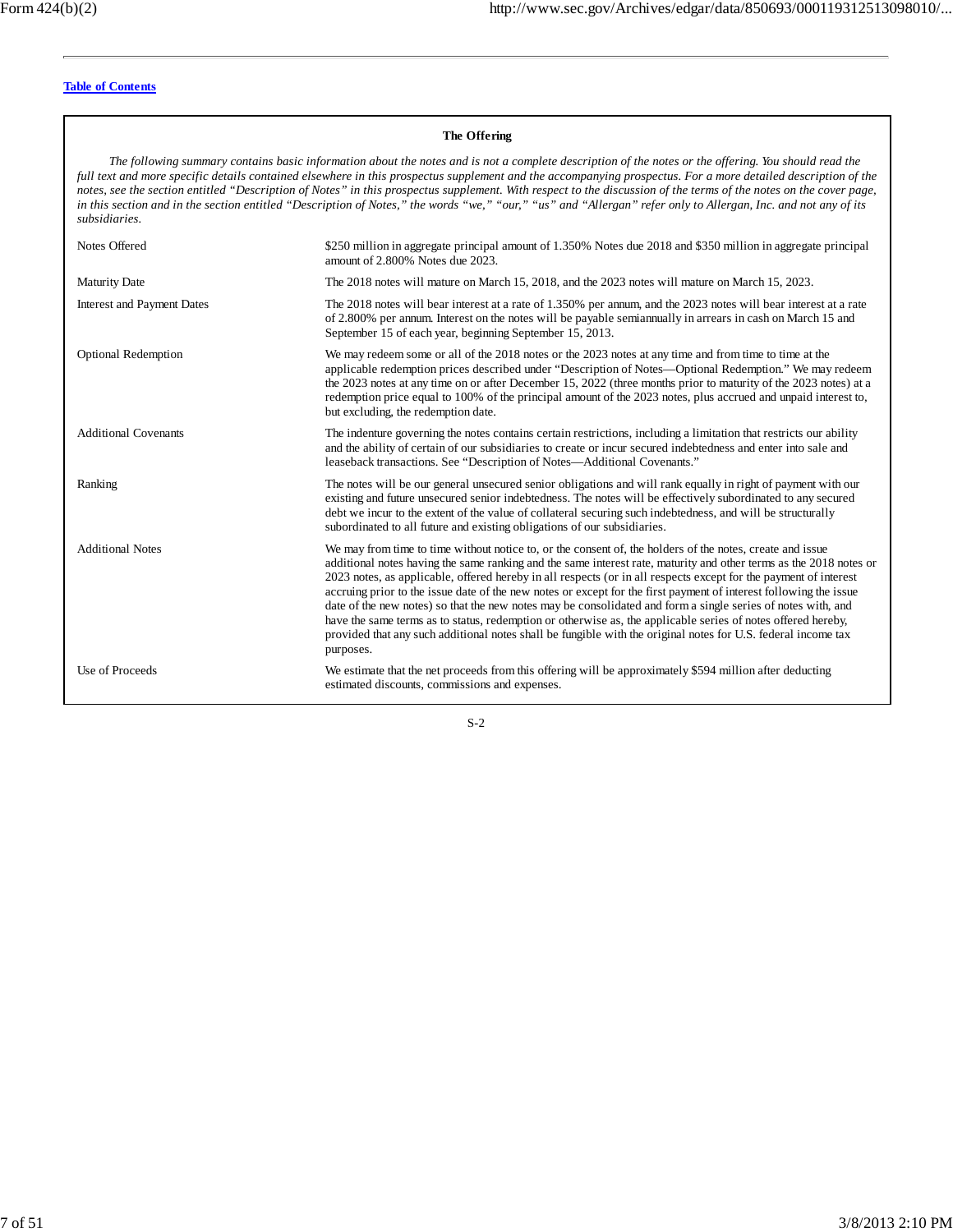|                       | We intend to use the net proceeds from this offering for general corporate purposes, including, without<br>limitation, working capital, capital expenditures, repayment of our outstanding indebtedness, repurchases of<br>shares of our common stock under our evergreen stock repurchase program, and other business initiatives,<br>including acquisitions and licensing activities.                                                                                                                                                     |
|-----------------------|---------------------------------------------------------------------------------------------------------------------------------------------------------------------------------------------------------------------------------------------------------------------------------------------------------------------------------------------------------------------------------------------------------------------------------------------------------------------------------------------------------------------------------------------|
| DTC Eligibility       | The notes will be issued in fully registered book-entry form and will be represented by permanent global notes<br>without coupons. Global notes will be deposited with a custodian for and registered in the name of a nominee of<br>The Depository Trust Company, or the DTC, in New York, New York. Investors may elect to hold interests in<br>the global notes through DTC and its direct or indirect participants as described in the accompanying prospectus<br>under "Description of Debt Securities—Book-Entry, Delivery and Form." |
| Form and Denomination | The notes will be issued in registered form in denominations of \$2,000 and any integral multiple of \$1,000<br>above that amount.                                                                                                                                                                                                                                                                                                                                                                                                          |
| Trading               | The notes will not be listed on any securities exchange or included in any automated quotation system. The notes<br>will be new securities for which there is currently no public market. The underwriters have advised us that they<br>presently intend to make a market in the notes as permitted by applicable laws and regulations. The underwriters<br>are not obligated, however, to make a market in the notes and any such market making may be discontinued at<br>any time without notice. See "Underwriting."                     |
| Governing Law         | State of New York.                                                                                                                                                                                                                                                                                                                                                                                                                                                                                                                          |
| <b>Risk Factors</b>   | See "Risk Factors," and other information included or incorporated by reference in this prospectus supplement<br>for a discussion of the factors you should carefully consider before deciding to invest in the notes.                                                                                                                                                                                                                                                                                                                      |
| Trustee               | Wells Fargo Bank, National Association.                                                                                                                                                                                                                                                                                                                                                                                                                                                                                                     |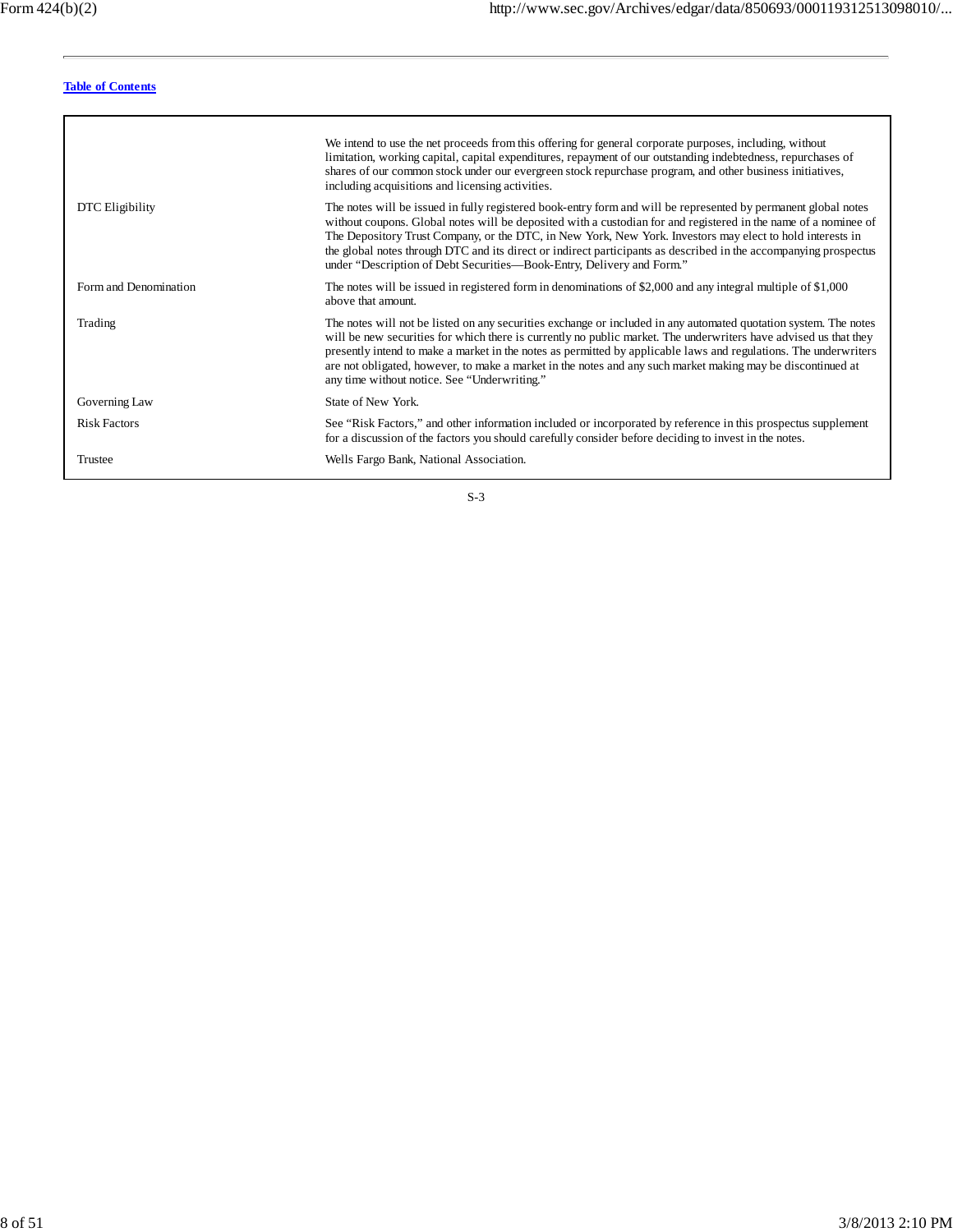#### **RISK FACTORS**

*We operate in a rapidly changing environment that involves a number of risks. The following risk factors are not an exhaustive list of the risks associated with our business. Prospective investors should carefully consider the following risk factors and the risk factors related to our business identified in our most recent annual report on Form 10-K and any subsequent quarterly report on Form 10-Q and all other information contained or incorporated by reference into this prospectus supplement and the accompanying prospectus before acquiring any of the notes. The occurrence of any one or more of the following could materially and adversely affect your investment in the notes or our business, financial condition, prospects, operating results or cash flows. New factors may emerge or changes to these risks could occur that could materially affect our business.*

#### **Risks Relating to the Notes**

#### *The notes are structurally subordinated to all of the indebtedness and other liabilities of our subsidiaries. This may affect your ability to receive payments on the notes.*

The notes are exclusively the obligations of Allergan and not its subsidiaries. We currently conduct almost all of our operations through our subsidiaries and our subsidiaries have significant liabilities. In addition, we may, and in some cases we have plans to, conduct additional operations through our subsidiaries in the future and, accordingly, our subsidiaries' liabilities will increase. Our cash flow and our ability to service our debt, including the notes, therefore depends significantly upon the earnings of our subsidiaries, and we depend on the distribution of earnings, loans or other payments by those subsidiaries to us. As of December 31, 2012, our subsidiaries had total liabilities of \$1.5 billion.

Our subsidiaries are separate and distinct legal entities. Our subsidiaries have no obligation to pay any amounts due on the notes or, subject to existing or future contractual obligations between us and our subsidiaries, to provide us with funds for our payment obligations, whether by dividends, distributions, loans or other payments. In addition, any payment of dividends, distributions, loans or advances by our subsidiaries to us could be subject to statutory or contractual restrictions and taxes on distributions. Payments to us by our subsidiaries will also be contingent upon our subsidiaries' earnings and business considerations.

Our right to receive any assets of any of our subsidiaries upon liquidation or reorganization, and, as a result, the right of the holders of the notes to participate in those assets, will be effectively subordinated to the claims of that subsidiary's creditors, including trade creditors and preferred stockholders, if any. Subject to certain restrictions, our subsidiaries are permitted to incur additional liabilities. In addition, even if we were a creditor of any of our subsidiaries, our rights as a creditor would be subordinate to any security interest in the assets of our subsidiaries and any indebtedness of our subsidiaries senior to indebtedness held by us.

*We have a significant amount of debt. Our substantial indebtedness could adversely affect our business, financial condition and results of operations and our ability to meet our payment obligations under the notes and our other debt.*

We have a significant amount of debt and substantial debt service requirements. As of December 31, 2012, we had approximately \$1.6 billion of outstanding debt.

This level of debt could have significant consequences on our future operations, including:

- making it more difficult for us to meet our payment and other obligations under the notes and our other outstanding debt;
- reducing the availability of our cash flow to fund working capital, capital expenditures, acquisitions and other general corporate purposes, and limiting our ability to obtain additional financing for these purposes;
- subjecting us to the risk of increased sensitivity to interest rate increases on our indebtedness with variable interest rates, including borrowings under our senior credit facility;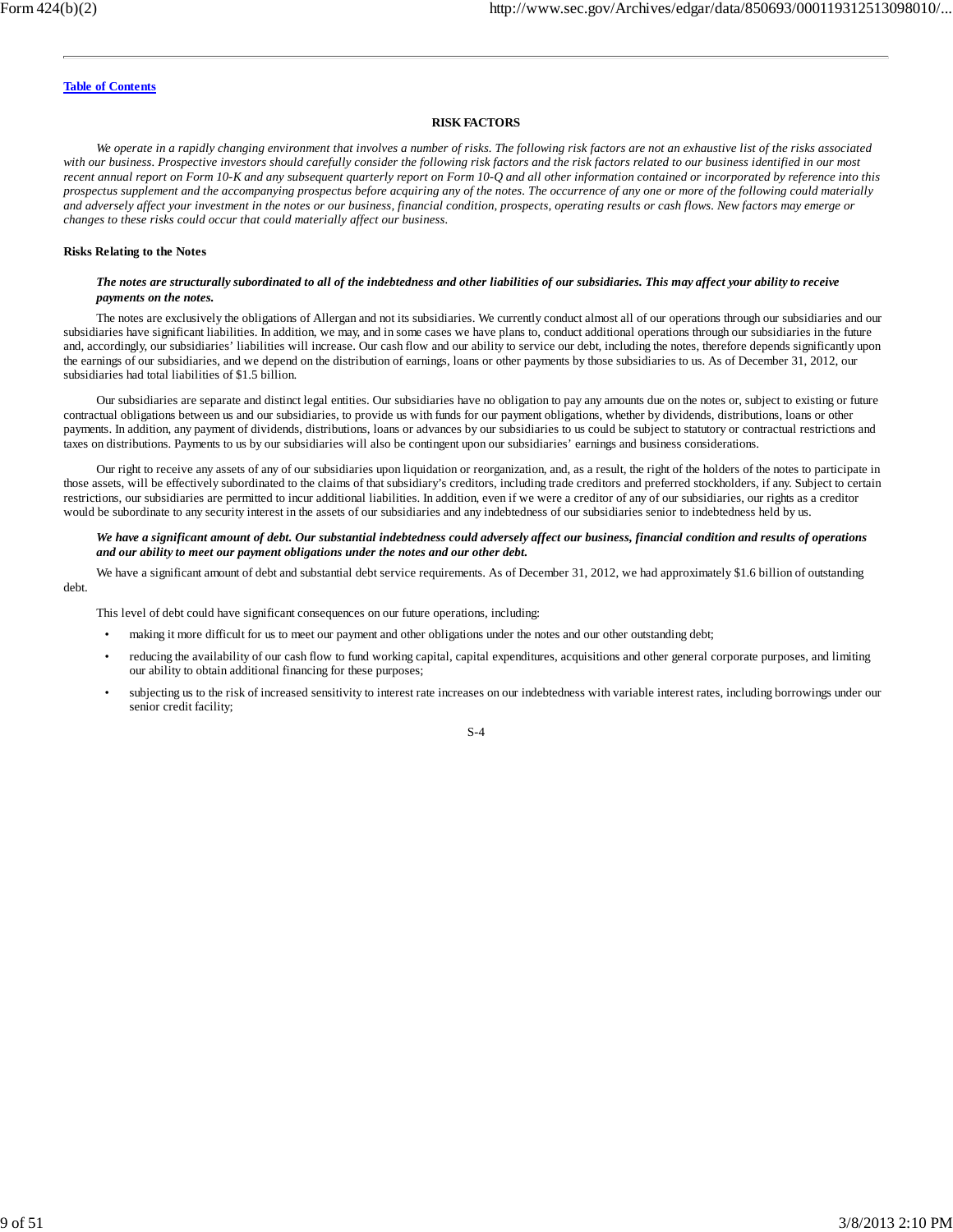- limiting our flexibility in planning for, or reacting to, and increasing our vulnerability to, changes in our business, the industry in which we operate and the general economy;
- increasing our vulnerability to general adverse economic and industry conditions; and
- placing us at a competitive disadvantage compared to our competitors that have less debt or are less leveraged.

If we are unable to generate sufficient cash flow or otherwise obtain funds necessary to make required payments, or if we fail to comply with the financial and other restrictive covenants of the notes, our existing indebtedness or any indebtedness that we may incur in the future, we would be in default, which could permit the holders of the notes and the holders of such other indebtedness to accelerate the maturity of the notes or such other indebtedness, as the case may be, and could cause defaults under the notes and such other indebtedness. Any default under the notes or any indebtedness that we may incur in the future, as well as any of the above-listed factors, could have a material adverse effect on our business, operating results, liquidity and financial condition and our ability to meet our payment obligations under the notes and our other debt.

#### *We may issue additional notes.*

Under the terms of the indenture that governs the notes, we may from time to time without notice to, or the consent of, the holders of the notes, create and issue additional notes of a new or existing series, which notes, if of an existing series, will be equal in rank to the notes of that series in all material respects so that the new notes may be consolidated and form a single series with such notes and have the same terms as to status, redemption or otherwise as such notes, provided that any such additional notes shall be fungible with the original notes for U.S. federal income tax purposes.

#### *Redemption may adversely affect your return on the notes.*

The notes are redeemable at our option, and therefore we may choose to redeem the notes at times when prevailing interest rates are relatively low. As a result, you may not be able to reinvest the proceeds you receive from the redemption in a comparable security at an effective interest rate as high as the interest rate on your notes being redeemed.

#### *We and our subsidiaries may incur substantially more debt, which could further exacerbate the risks associated with our substantial indebtedness.*

We and our subsidiaries may incur substantial additional debt in the future. Although certain of our debt agreements contain restrictions on the incurrence of additional indebtedness, these restrictions are subject to a number of qualifications and exceptions, and the indebtedness incurred in compliance with these restrictions could be substantial. If new debt is added to our current debt levels, the related risks that we now face could intensify.

#### *The notes will not be secured by any of our assets and our secured debt will have claims with respect to the secured assets superior to the notes.*

The notes will not be secured by any of our assets. Future indebtedness that we incur may be secured by our assets. If we become insolvent or are liquidated, or if payment of any secured indebtedness is accelerated, the holders of the secured indebtedness will be entitled to exercise the remedies available to secured lenders under applicable law, including the ability to foreclose on and sell the assets securing such indebtedness in order to satisfy such indebtedness. In any such case, any remaining assets may be insufficient to repay the notes.

#### *A significant number of our debt agreements contain covenant restrictions that may limit our ability to operate our business.*

A significant number of the agreements governing our existing debt contain covenant restrictions that limit our ability to operate our business, including covenant restrictions that may prevent us from:

- incurring additional debt or issuing guarantees;
- creating liens;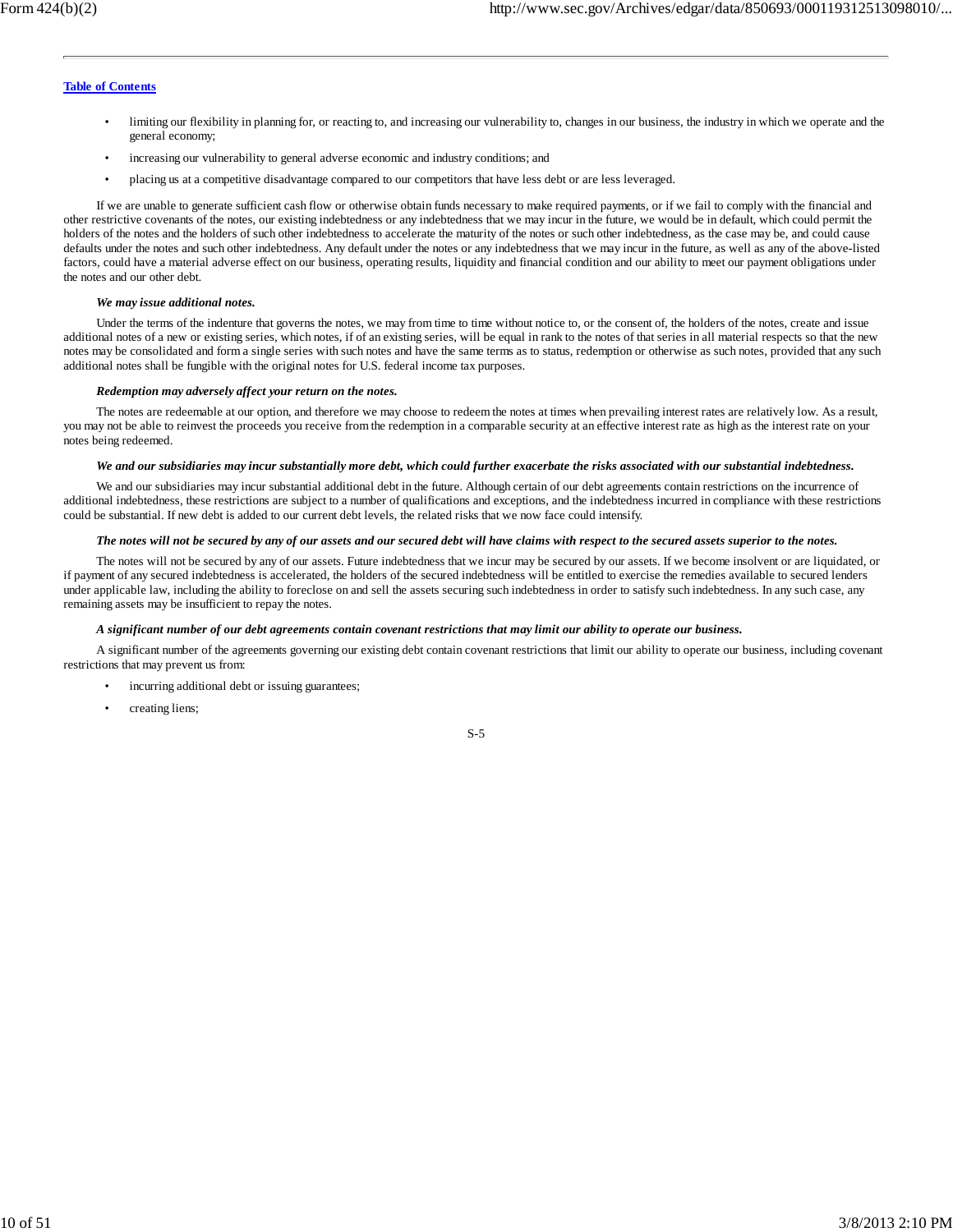- entering into certain transactions with our affiliates; and
- consolidating, merging or transferring all or substantially all of our assets and the assets of our subsidiaries on a consolidated basis.

Some of our existing debt agreements require us to maintain specific leverage and interest coverage ratios. Our ability to comply with these covenants is dependent on our future performance, which will be subject to many factors, some of which are beyond our control, including prevailing economic conditions. Our failure to comply with these obligations would prevent us from borrowing additional money and could result in our default. If a default occurs under any of our senior indebtedness, the relevant lenders could elect to declare such indebtedness, together with accrued interest and other fees, to be immediately due and payable and proceed against substantially all of our assets. Moreover, if the lenders under a facility or other agreement in default were to accelerate the indebtedness outstanding under that facility, it could result in a default under other indebtedness. If all or any part of our indebtedness were to be accelerated, we may not have or be able to obtain sufficient funds to repay it. In addition, we may incur other indebtedness in the future that may contain financial or other covenants that are more restrictive than those contained in the indenture governing the notes.

As a result of these covenants, our ability to respond to changes in business and economic conditions and to obtain additional financing, if needed, may be significantly restricted, and we may be prevented from engaging in transactions that might otherwise be beneficial to us.

#### *To service our indebtedness, we will require a significant amount of cash. Our ability to generate cash flow depends on many factors beyond our control.*

Our ability to meet our payment and other obligations under our debt depends on our ability to generate significant cash flow in the future. This, to some extent, is subject to general economic, financial, competitive, legislative and regulatory factors, as well as other factors that are beyond our control. We cannot assure you that our business will generate cash flow from operations, or that future borrowings will be available to us under our committed long-term credit facility or commercial paper program, or otherwise, in an amount sufficient to enable us to meet our payment obligations under the notes and our other debt and to fund other liquidity needs.

#### *An active trading market for the notes may not develop.*

The notes are new issues of securities for which there is currently no public market, and an active trading market may never develop. If the notes are traded after their initial issuance, they may trade at a discount from their initial offering price, depending on prevailing interest rates, the market for similar securities, our ability to affect the exchange offer, our performance and other factors. To the extent that an active trading market does not develop, the liquidity and trading prices for the notes may be harmed.

We have no plans to list the notes on a securities exchange. We have been advised by the underwriters that they presently intend to make a market in the notes. However, the underwriters are not obligated to do so. Any market-making activity, if initiated, may be discontinued at any time, for any reason or for no reason, without notice. If the underwriters cease to act as the market makers for the notes, we cannot assure you another firm or person will make a market in the notes.

The liquidity of any market for the notes will depend upon the number of holders of the notes, our results of operations and financial condition, the market for similar securities, the interest of securities dealers in making a market in the notes and other factors. An active or liquid trading market for the notes may not develop.

#### *Any adverse rating of the notes may cause the value of the notes to fall.*

If the rating agencies that rate the notes reduce their ratings on the notes in the future or indicate that they have their ratings on the notes under surveillance or review with possible negative implications, the value of the notes could decline. In addition, a ratings downgrade could adversely affect our ability to access capital.

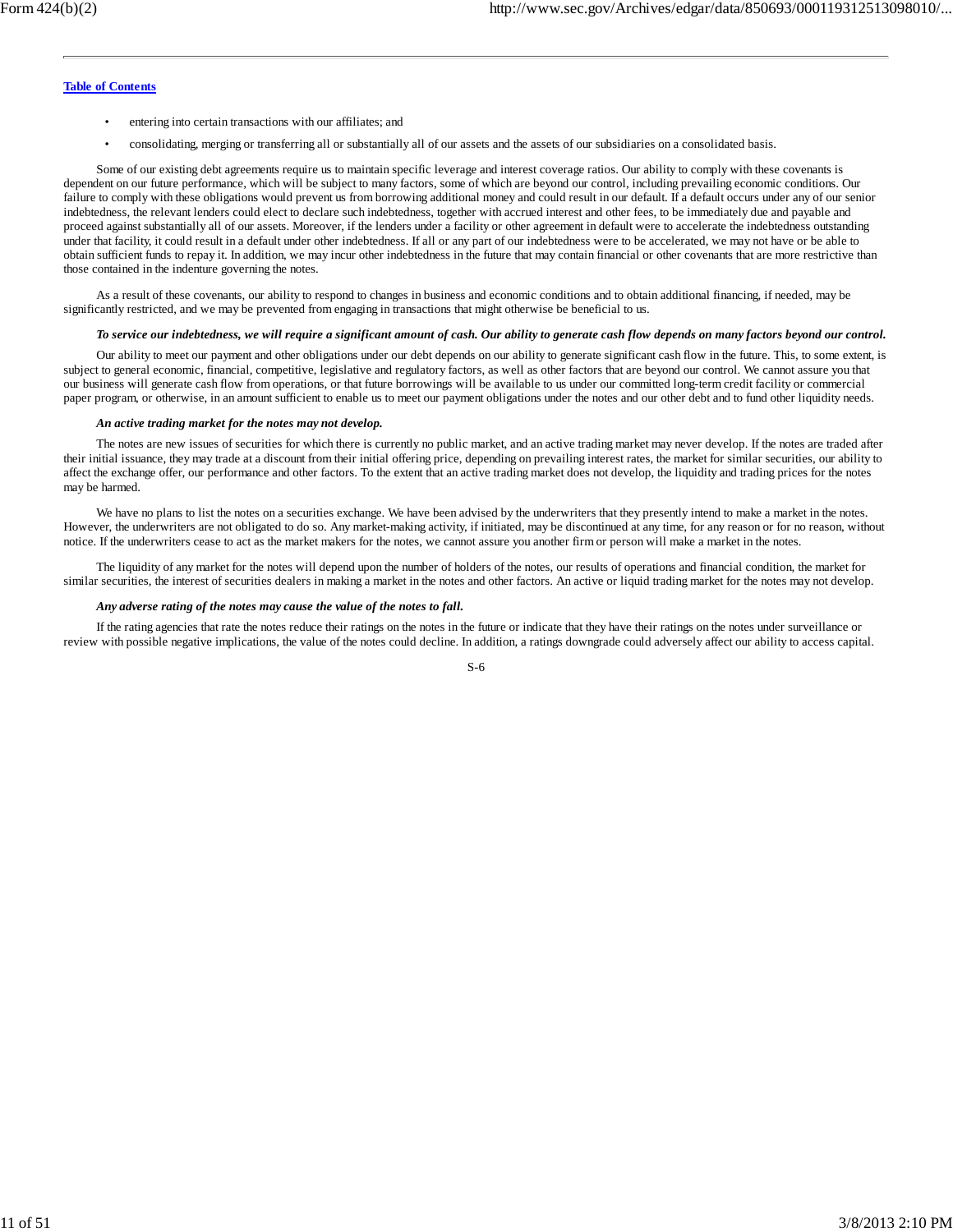Our credit ratings are an assessment by rating agencies of our ability to pay our debts when due. Consequently, real or anticipated changes in our credit ratings will generally affect the market value of the notes. These credit ratings may not reflect the potential impact of risks relating to structure or marketing of the notes. Agency ratings are not a recommendation to purchase, hold or sell the notes and may be revised or withdrawn at any time by the issuing organization. Each agency's rating should be evaluated independently of any other agency's rating.

#### *The limited covenants in the indenture for the notes and the terms of the notes do not provide protection against some types of important corporate events and may not protect your investment.*

The indenture governing the notes does not generally prevent us from entering into a variety of acquisition, change of control, refinancing, recapitalization or other highly leveraged transactions. As a result, we could enter into any such transactions even though the transaction could increase the total amount of our indebtedness, adversely affect our capital structure or credit ratings, or otherwise affect the holders of the notes.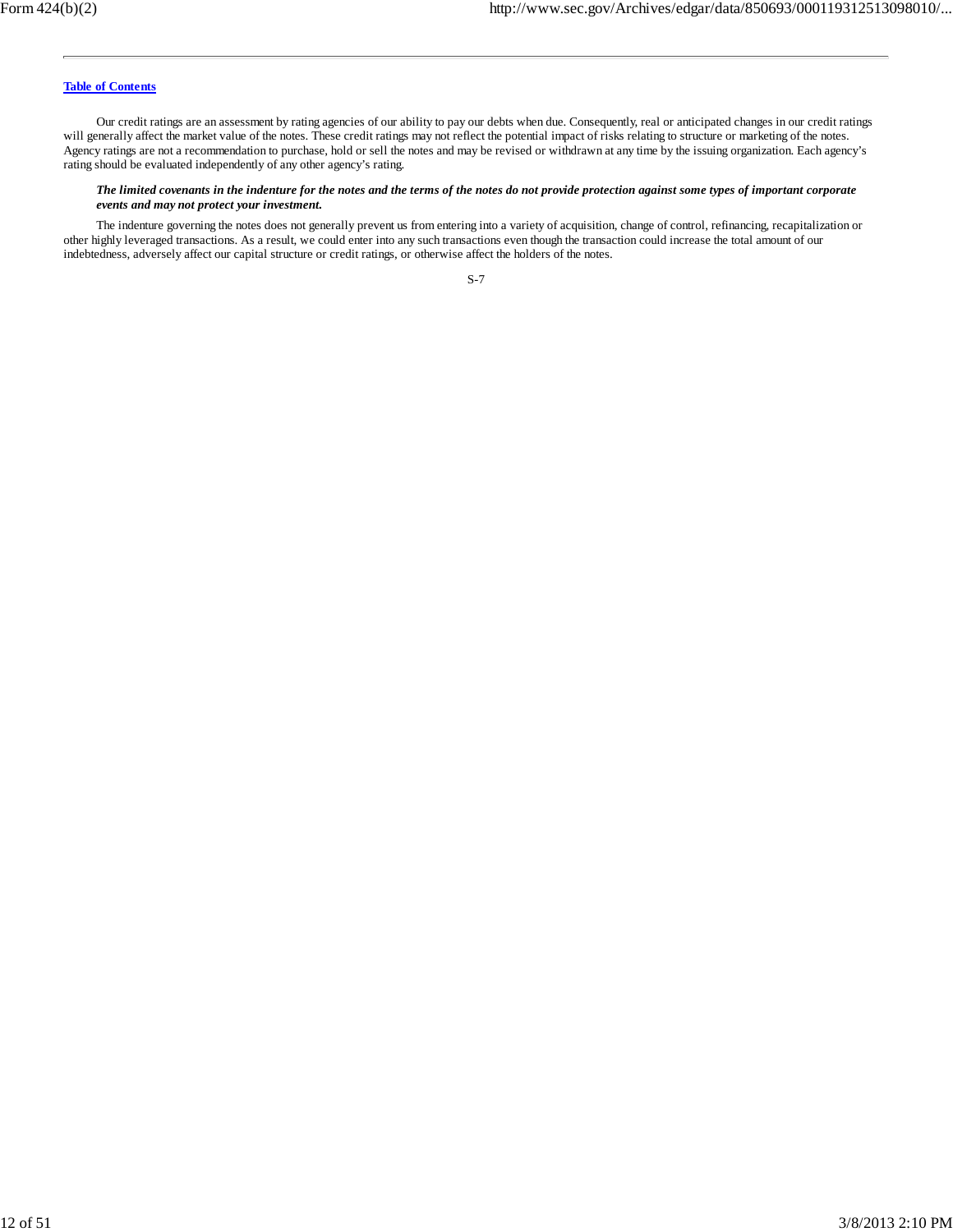#### **USE OF PROCEEDS**

We estimate that the net proceeds from this offering of notes will be approximately \$594 million after deducting estimated discounts, commissions and expenses.

We intend to use the net proceeds from this offering for general corporate purposes, including, without limitation, working capital, capital expenditures, repayment of our outstanding indebtedness, repurchases of shares of our common stock under our evergreen stock repurchase program, and other business initiatives, including acquisitions and licensing activities.

### **RATIO OF EARNINGS TO FIXED CHARGES**

The following table sets forth our ratio of earnings to fixed charges for the last five fiscal years. For purposes of these ratios, "earnings" represents income excluding the effects of discontinued operations and before provision for income taxes and fixed charges, and "fixed charges" consist of interest expense, capitalized interest, amortization of debt issue costs and discount or premium on debt, and a share of rent expense which is deemed to be representative of an interest factor.

|                                           | Year Ended December 31. |       |      |       |      |
|-------------------------------------------|-------------------------|-------|------|-------|------|
|                                           | 2012                    | 2011  | 2010 | 2009  | 2008 |
| <b>Ratio of Earnings to Fixed Charges</b> | 21.4x                   | 16.6x | 2.9x | 10.5x | 8.5x |

For the periods indicated above, we had no outstanding shares of preferred stock with required dividend payments. Therefore, the ratios of earnings to combined fixed charges and preference dividends are identical to the ratios presented in the table above.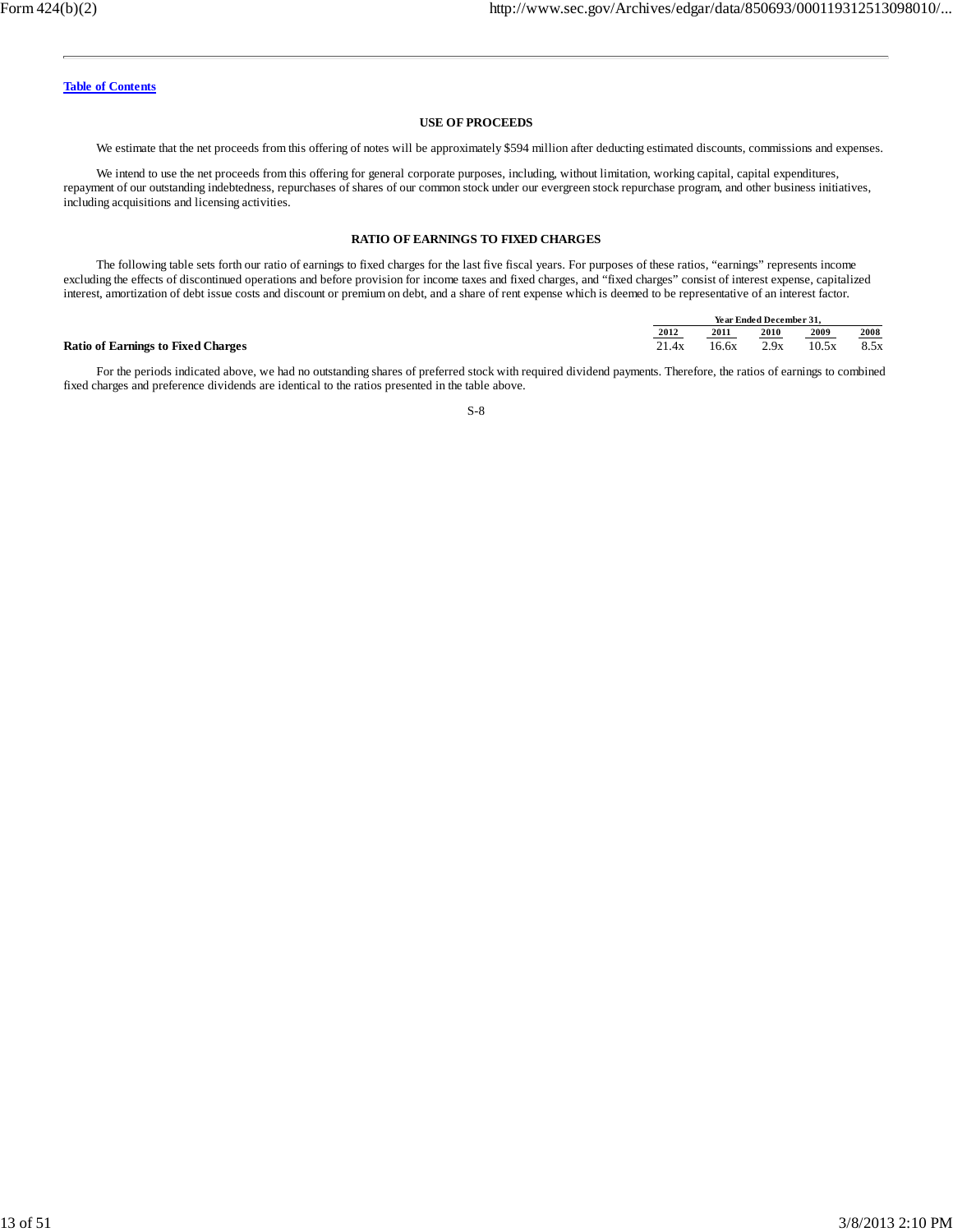### **CAPITALIZATION**

The following table sets forth our capitalization as of December 31, 2012. The table is presented:

- on an actual basis; and
- as adjusted to reflect the receipt of the estimated net proceeds to us and the use thereof as described in "Use of Proceeds."

|                                      |             | As of December 31, 2012 |
|--------------------------------------|-------------|-------------------------|
|                                      |             | As                      |
|                                      | Actual      | Adjusted                |
|                                      |             | (unaudited)             |
|                                      |             | (in millions)           |
| Cash and equivalents                 | \$2,701.8   | \$3,295.7               |
| Short-term investments               | 260.6<br>S. | 260.6<br>\$             |
| Notes payable                        | 48.8        | 48.8                    |
| Long-term debt                       | 1,512.4     | 2,110.9                 |
| Allergan, Inc. stockholders' equity: |             |                         |
| Preferred stock                      |             |                         |
| Common stock                         | 3.1         | 3.1                     |
| Additional paid-in capital           | 2,900.6     | 2,900.6                 |
| Accumulated other comprehensive loss | (244.6)     | (244.6)                 |
| Retained earnings                    | 3,832.1     | 3,832.1                 |
|                                      | 6,491.2     | 6,491.2                 |
| Treasury stock                       | (654.1)     | (654.1)                 |
| Total stockholders' equity           | 5,837.1     | 5,837.1                 |
| Noncontrolling interest              | 25.5        | 25.5                    |
| Total equity                         | 5,862.6     | 5,862.6                 |
| Total capitalization                 | \$7,423.8   | \$8,022.3               |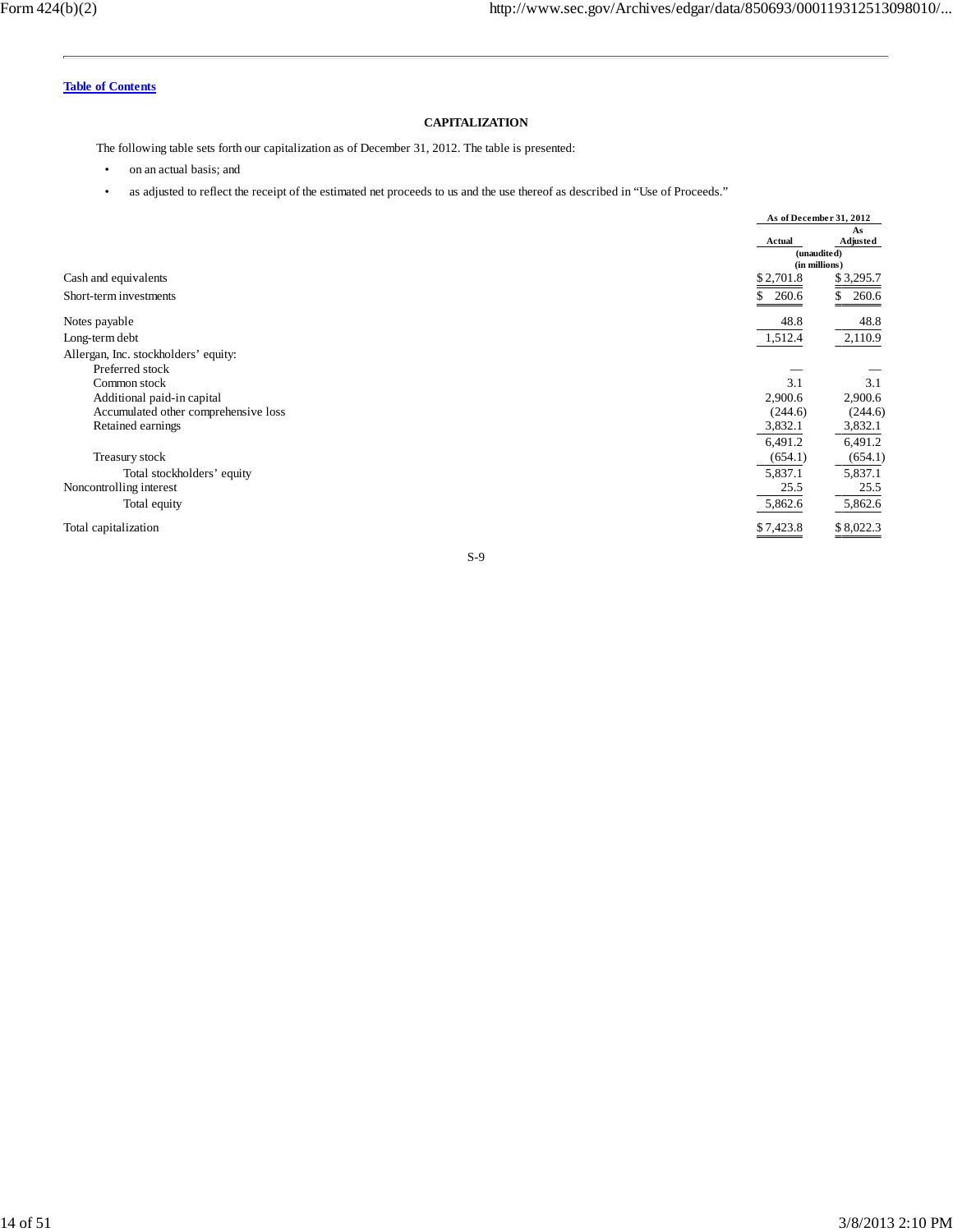#### **DESCRIPTION OF NOTES**

The following description of certain material terms of the notes offered hereby does not purport to be complete. This description adds information to the description of the general terms and provisions of the debt securities in the accompanying prospectus. To the extent this summary differs from the summary in the accompanying prospectus, you should rely on the description of notes in this prospectus supplement.

We are offering \$250 million aggregate principal amount of 1.350% Notes due 2018 (the "2018 notes") and \$350 million aggregate principal amount of 2.800% Notes due 2023 (the "2023 notes" and together with the 2018 notes, the "notes"). The 2018 notes and the 2023 notes will be issued as separate series of notes under and governed by an indenture (the "base indenture") to be entered into between us and Wells Fargo Bank, National Association, as trustee (the "trustee"), as amended and supplemented by a supplemental indenture to be entered into between us and the trustee (together with the base indenture, the "indenture"). The following description is subject to, and is qualified in its entirety by reference to, the indenture. Unless otherwise defined herein, capitalized terms used in the following description are defined in the indenture. As used in the following description, the terms "Allergan," "we," "us," "our" and the "Company" refer to Allergan, Inc., a Delaware corporation, and not to any of its subsidiaries, unless the context requires otherwise.

We urge you to read the indenture (including definitions of terms used therein) because it, and not this description, defines your rights as a beneficial holder of the notes.

#### **General**

The notes are senior debt securities issued under the indenture. The trustee will also act as security registrar, paying agent and authenticating agent.

The aggregate principal amount of the 2018 notes offered hereby will initially be limited to \$250 million and will mature on March 15, 2018, unless earlier redeemed by us (see "—Optional Redemption"). The aggregate principal amount of the 2023 notes offered hereby will initially be limited to \$350 million and will mature on March 15, 2023, unless earlier redeemed by us (see "—Optional Redemption"). The notes will be issued only in fully registered form without coupons, in minimum denominations of \$2,000 with integral multiples of \$1,000 above that amount. The notes will be general unsecured senior obligations of Allergan and will rank equally in right of payment with all of our other unsecured senior indebtedness, whether currently existing or incurred in the future. The notes will be senior in right of payment to any subordinated indebtedness we may have outstanding from time to time and effectively junior in right of payment to any of our secured indebtedness to the extent of the value of the collateral securing that indebtedness. The notes will not be guaranteed by any of our subsidiaries, and thus will be effectively subordinated to any existing or future indebtedness or other liabilities, including trade payables, of any of our subsidiaries. As of December 31, 2012, we had \$1.6 billion of outstanding debt, and our subsidiaries had \$1.5 billion in total liabilities. The notes will not be subject to, and will not have the benefit of, any sinking fund.

The 2018 notes will bear interest at a fixed rate per year of 1.350%, and the 2023 notes will bear interest at a fixed rate per year of 2.800%. Interest on the notes will be payable semiannually in arrears on March 15 and September 15 of each year, starting on September 15, 2013 and ending on their maturity date. All payments of interest on the notes will be made to the persons in whose names the notes are registered on the March 1 or September 1 immediately preceding the applicable interest payment date. Interest on the notes will be calculated on the basis of a 360-day year comprised of twelve 30-day months.

The notes will initially be evidenced by one or more global notes deposited with a custodian for, and registered in the name of, a nominee of DTC. Except as described herein, beneficial interests in the global notes will be shown on, and transfers thereof will be effected only through, records maintained by DTC and its direct and indirect participants. We do not intend to list the notes on any national securities exchange or include the notes in any automated quotation systems.

Payments of principal of and interest on the notes issued in book-entry form or in definitive form, if any, will be made as described in the prospectus under "Description of Debt Securities—Book-Entry, Delivery and Form."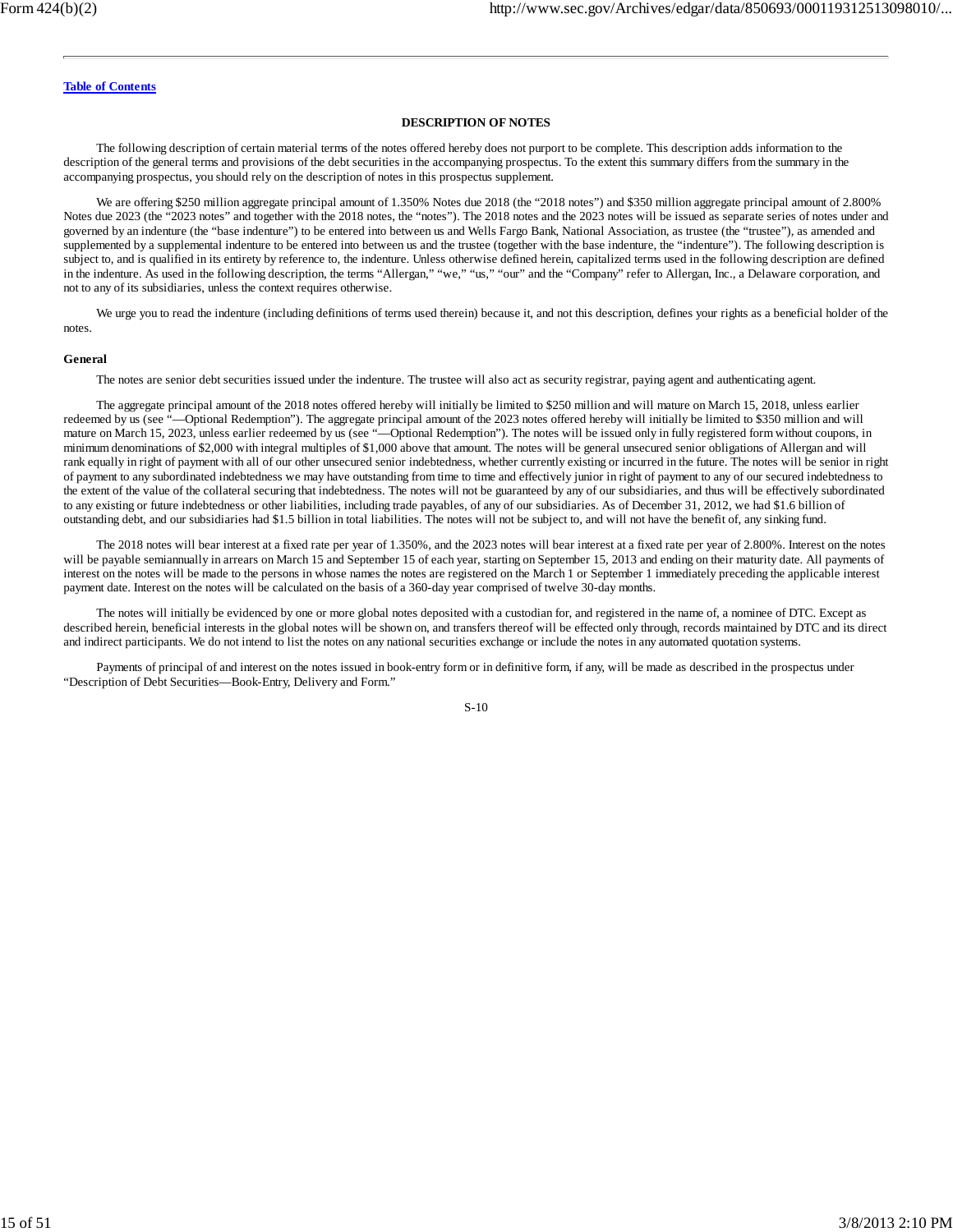If the maturity date or an interest payment date falls on a day that is not a Business Day, the related payment of principal or interest will be made on the next succeeding Business Day as if made on the date the payment was due. No interest will accrue on such payment for the period from and after such interest payment date to the date of such payment on the next succeeding Business Day. "Business Day" means any day other than a day on which banking institutions in the Borough of Manhattan, The City of New York are authorized or obligated by law, regulation or executive order to close. Interest will cease to accrue on a note upon its maturity or redemption by us at our option.

We may, without notice to or consent of the holders or beneficial owners of the notes, issue additional notes of the same series having the same ranking, interest rate, maturity and the same terms as to status, redemption or otherwise, as the 2018 notes or 2023 notes, as applicable, offered hereby, provided that any such additional notes shall be fungible with the original notes for U.S. federal income tax purposes. Any such additional notes issued may be considered part of the same series of notes under the indenture as the applicable series of notes offered hereby. Holders of such additional notes would have the right to vote together with holders of the applicable series of notes offered hereby as one class. The indenture does not contain any provisions that would limit our ability to incur unsecured indebtedness or require the maintenance of financial ratios or specified levels of net worth or liquidity.

#### **Optional Redemption**

*2018 notes*

We may redeem the 2018 notes at our option, in whole or in part, at any time or from time to time prior to maturity of the 2018 notes, for cash at a redemption price equal to the greater of:

- 100% of the principal amount of the 2018 notes to be redeemed, and
- the sum of the present values of the remaining scheduled payments on such notes discounted to the redemption date on a semiannual basis (assuming a 360-day year consisting of twelve 30-day months), at a rate equal to the sum of the applicable treasury rate plus 10 basis points,

Plus, accrued and unpaid interest to, but excluding, the redemption date.

#### *2023 notes*

We may redeem the 2023 notes at our option, in whole or in part, at any time or from time to time prior to December 15, 2022 (three months prior to maturity of the 2023 notes), for cash at a redemption price equal to the greater of:

- 100% of the principal amount of the 2023 notes to be redeemed, and
- the sum of the present values of the remaining scheduled payments on such notes discounted to the redemption date on a semiannual basis (assuming a 360-day year consisting of twelve 30-day months), at a rate equal to the sum of the applicable treasury rate plus 15 basis points,

Plus, accrued and unpaid interest to, but excluding, the redemption date.

We may redeem the 2023 notes at our option, in whole or in part, at any time or from time to time on or after December 15, 2022 (three months prior to maturity of the 2023 notes) at a redemption price equal to 100% of the principal amount of the 2023 notes, plus accrued and unpaid interest to, but excluding, the date of redemption.

The term "treasury rate" means, with respect to any redemption date for a series of notes, the rate per annum equal to the semiannual equivalent yield to maturity (computed as of the third Business Day immediately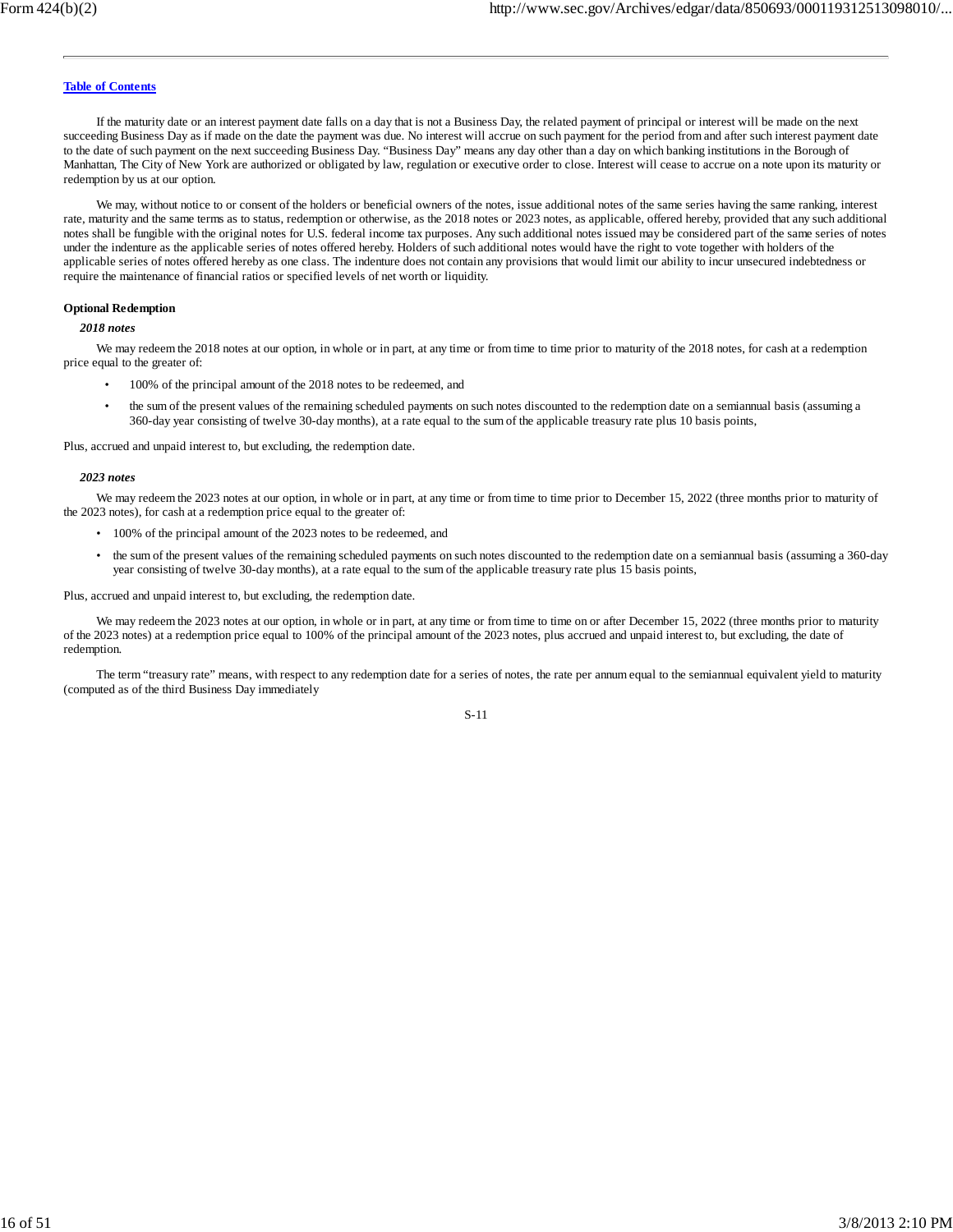preceding the redemption date) of the comparable treasury issue, assuming a price for the comparable treasury issue (expressed as a percentage of its principal amount) equal to the comparable treasury price for that redemption date.

The term "comparable treasury issue" means the United States Treasury security selected by the reference treasury dealer as having a maturity comparable to the remaining term of the applicable series of notes that would be utilized, at the time of selection and in accordance with customary financial practice, in pricing new issues of corporate debt securities of comparable maturity to the remaining term of the applicable series of notes.

The term "comparable treasury price" means with respect to any redemption date the reference treasury dealer quotations for that redemption date.

The term "reference treasury dealer" means Goldman, Sachs & Co. and Merrill Lynch, Pierce, Fenner & Smith Incorporated and any successor firm; provided that, if any of Goldman, Sachs & Co. or Merrill Lynch, Pierce, Fenner & Smith Incorporated ceases to be a primary U.S. Government securities dealer, we will substitute another nationally recognized investment banking firm that is a primary U.S. Government securities dealer.

The term "reference treasury dealer quotations" means, with respect to each reference treasury dealer and any redemption date, the average, as determined by an independent investment bank appointed by the Company, of the bid and asked prices for the comparable treasury issue (expressed in each case as a percentage of its principal amount) quoted in writing to the trustee by such reference treasury dealer at 3:30 p.m., New York City time, on the third Business Day preceding such redemption date.

The term "remaining scheduled payments" means the remaining scheduled payments of principal of and interest on the applicable series of notes that would be due after the related redemption date but for that redemption. If that redemption date is not an interest payment date with respect to such notes, the amount of the next succeeding scheduled interest payment on the applicable series of notes will be reduced by the amount of interest accrued on such notes to such redemption date.

In the event that we choose to redeem less than all of the notes of any series, selection of the notes of that series for redemption will be made by the trustee not more than 60 days prior to the redemption date by the trustee on a pro rata basis, by lot or by such method as the trustee shall deem fair and appropriate.

No notes of a principal amount of \$2,000 or less shall be redeemed in part. Notice of redemption will be mailed by electronic transmission or first-class mail at least 30 but not more than 60 days before the redemption date to each holder of notes to be redeemed at its registered address. On and after the redemption date, interest will cease to accrue on the notes or portions thereof called for redemption as long as we have deposited with the paying agent funds in satisfaction of the applicable redemption price.

#### **Additional Covenants**

*Limitation on Liens*. We will not, and will not permit any of our subsidiaries to, create, assume or suffer to exist any lien on any restricted property to secure any debt of Allergan, any of our subsidiaries or any other person, unless all payments due under the indenture and the notes are secured equally and ratably with such debt for so long as such debt shall be so secured, except for:

- existing liens or liens on facilities of corporations at the time they become our subsidiaries;
- liens existing on facilities when acquired by us or our subsidiaries, or incurred by us or our subsidiaries to finance the purchase price, construction or improvement thereof;
- certain liens required by contracts with, and in favor of, governmental entities;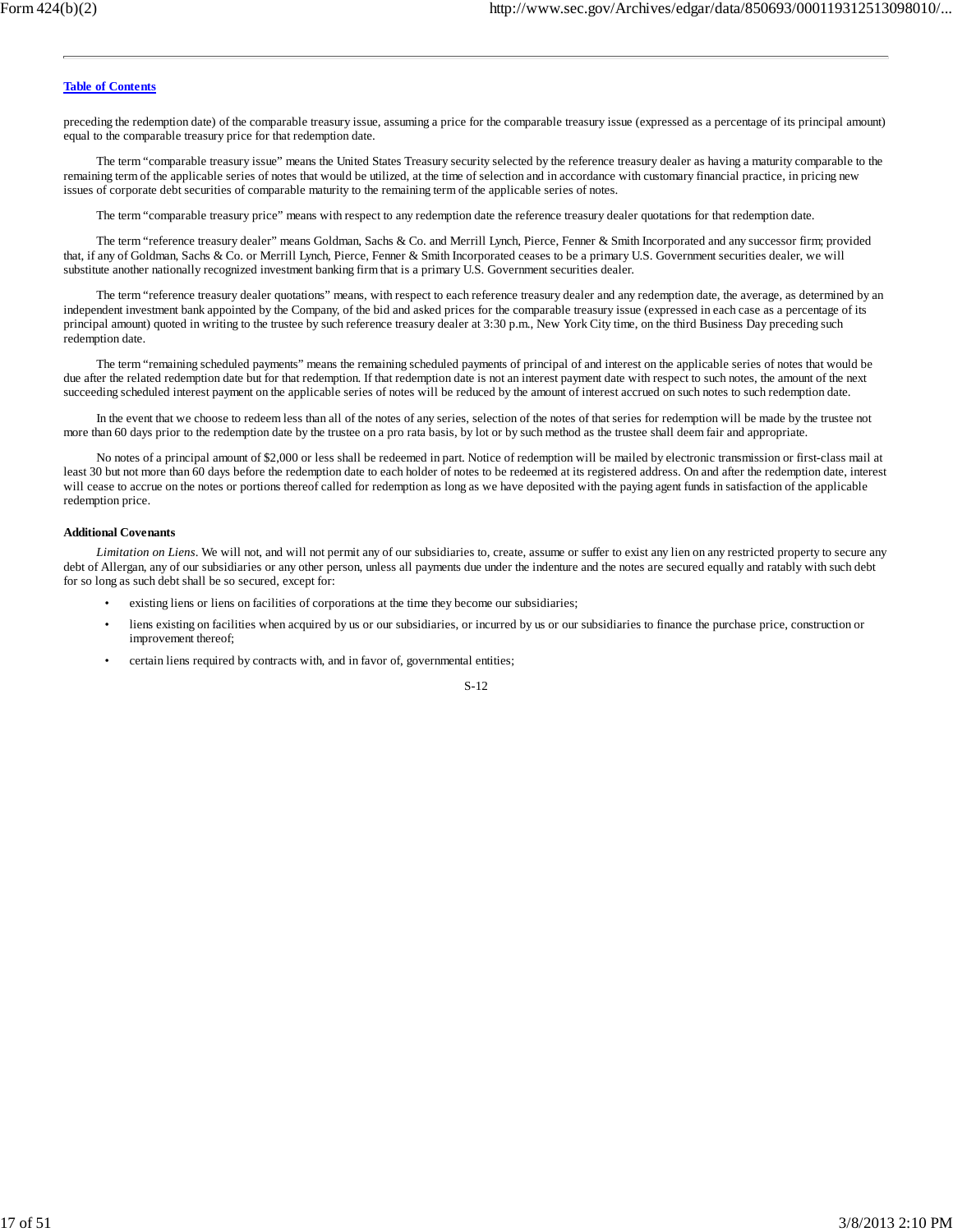- liens securing intercompany debt between us and our subsidiaries;
- liens otherwise prohibited by the indenture securing indebtedness which, together with the aggregate amount of outstanding indebtedness secured by other liens otherwise prohibited by the indenture and the value of certain sale and leaseback transactions, does not exceed 10% of our consolidated tangible net assets; and
- such other liens specified in the indenture.

*Limitation on Sale-Leaseback Transactions.* We will not, and will not permit any of our subsidiaries to, enter into any sale and leaseback transaction covering any restricted property unless:

- we would be entitled under the provisions described above to incur debt secured by liens on the facilities to be leased equal to the value of such sale and leaseback transaction, without equally and ratably securing the notes; or
- during the six months following the effective date of such sale and leaseback transaction, we apply to the voluntary retirement of long-term indebtedness or to the acquisition of restricted property an amount at least equal to the lesser of (a) the net proceeds of the sale of the restricted property leased pursuant to such arrangement or the fair value of the restricted property so leased (whichever amount is greater) or (b) the value of the sale and leaseback transaction.

*Certain Definitions.* As used in this section, the following terms have the meanings set forth below:

The term "consolidated tangible net assets" means the total of the net tangible assets of Allergan and our subsidiaries, included in our financial statements prepared on a consolidated basis in accordance with generally accepted accounting principles, after eliminating all intercompany items.

The term "restricted property" means (a) any manufacturing facility, or portion thereof, owned or leased by us or any of our subsidiaries and located within the continental United States, which, in the opinion of our board of directors, is of material importance to our business or the business of our subsidiaries taken as a whole, but no such manufacturing facility, or portion thereof, shall be deemed of material importance if its gross book value (before deducting accumulated depreciation) is less than 2% of our consolidated tangible net assets, or (b) any shares of capital stock of any of our subsidiaries owning any such manufacturing facility.

The term "sale and leaseback transaction" means any arrangement with any person pursuant to which we or any of our subsidiaries leases any restricted property that has been or is to be sold or transferred by us or our subsidiary to such person, other than (1) temporary leases for a term, including renewals at the option of the lessee, of not more than three years, (2) leases between us and our subsidiary or between our subsidiaries, (3) leases of a restricted property executed by the time of, or within 12 months after the latest of, the acquisition, the completion of construction or improvement, or the commencement of commercial operation of the restricted property, and (4) arrangements pursuant to any provision of law with an effect similar to the former Section 168(f)(8) of the Internal Revenue Code of 1954.

The term "subsidiary" means a corporation of which a majority of the capital stock having voting power under ordinary circumstances to elect a majority of the board of directors of such corporation is owned by (i) us, (ii) us and one or more of our subsidiaries or (iii) one or more of our subsidiaries.

The term "value" means, with respect to a sale and leaseback transaction, an amount equal to the present value of the lease payments with respect to the term of the lease remaining on the date as of which the amount is being determined, without regard to any renewal or extension options contained in the lease, discounted at the weighted average interest rate on the notes which are outstanding on the effective date of such sale and leaseback transaction and which have the benefit of the indenture.

*Financial Information.* We will file with the trustee, within 15 days after we file such annual and quarterly reports, information, documents and other reports with the Commission, copies of our annual report and of the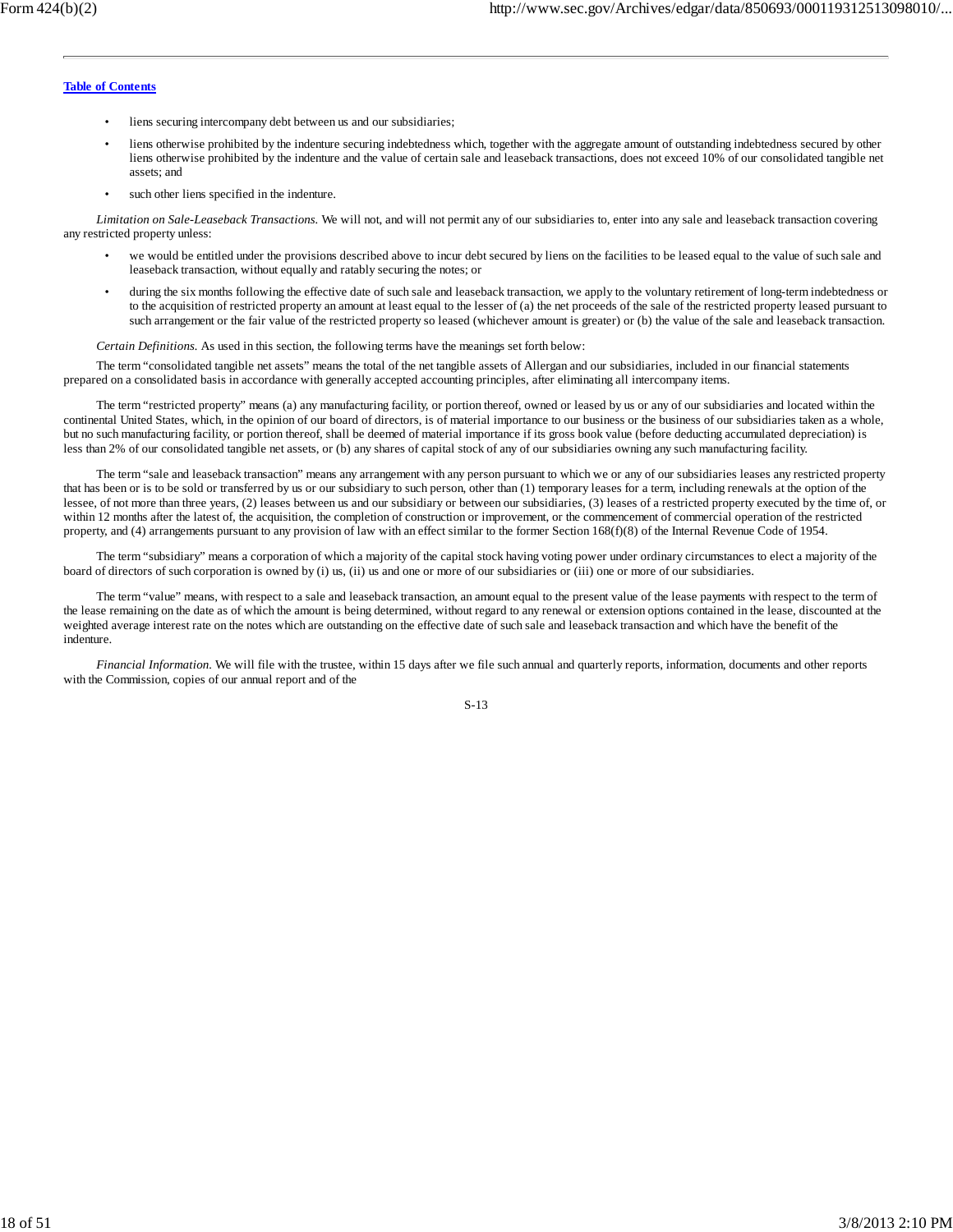information, documents and other reports (or copies of such portions of any of the foregoing as the Commission may by rules and regulations prescribe) which we are required to file with the Commission pursuant to Section 13 or 15(d) of the Exchange Act. We shall also comply with the other provisions of Section 314(a) of the Trust Indenture Act of 1939.

#### **Consolidation, Merger and Sale of Assets**

The indenture provides that we may not consolidate with or merge into any other person or sell, lease, or otherwise transfer (in one transaction or a series of transactions) all or substantially all of our consolidated assets and the assets of our subsidiaries to any person, unless among other things:

(a) the resulting, surviving or transferee person (if other than Allergan) is a corporation organized and existing under the laws of:

(1) the United States, any state thereof or the District of Columbia;

- (2) any member country of the European Union; or
- (3) any other country if the organization and existence of such person in such country would not impair the rights of holders;
- (b) such person assumes all of our obligations under the notes and the indenture; and
- (c) we or such successor person shall not immediately thereafter be in default under the indenture.

Upon the assumption of our obligations by such a person in such circumstances, subject to certain exceptions, we shall be discharged from all obligations under the notes and the indenture.

An assumption of our obligations under the notes and the indenture by such corporation might be deemed for United States federal income tax purposes to be an exchange of the notes for new notes by the holders thereof, resulting in recognition of gain or loss for such purposes and possibly other adverse tax consequences to the holders. Holders should consult their own tax advisors regarding the tax consequences of such an assumption.

There is no precise, established definition of the phrase "substantially all" under applicable law relating to the transfer of properties and assets under applicable law and accordingly there may be uncertainty as to whether the foregoing provision would apply to a sale or lease of less than all our assets.

#### **Events of Default**

The following are defined as events of default under the indenture with respect to each series of notes:

(a) default in the payment of principal (or premium, if any) or any additional amounts with respect to such principal or premium on the notes of that series when due and payable at their maturity;

(b) default in the payment of any interest or any additional amounts with respect to such interest on the notes of that series when due and payable, continued for 30 days;

(c) failure to perform any other covenant or warranty of the Company contained in the indenture or the notes of that series continued for 90 days after written notice from the trustee or the holders of not less than 25% in aggregate principal amount of the notes of the affected series then outstanding;

(d) certain events of bankruptcy, insolvency or reorganization of the Company or certain material subsidiaries; and

(e) (i) our failure to make any payment by the end of any applicable grace period of indebtedness, which term as used in the indenture means our obligations (other than nonrecourse obligations) for borrowed money or evidenced by bonds, debentures, notes or similar instruments in an amount in excess of \$100,000,000 and continuance of such failure, or (ii) the acceleration of indebtedness in an amount in excess of \$100,000,000 because of a default with respect to such indebtedness without such indebtedness having been discharged or such acceleration having been cured, waived, rescinded or annulled, in the case of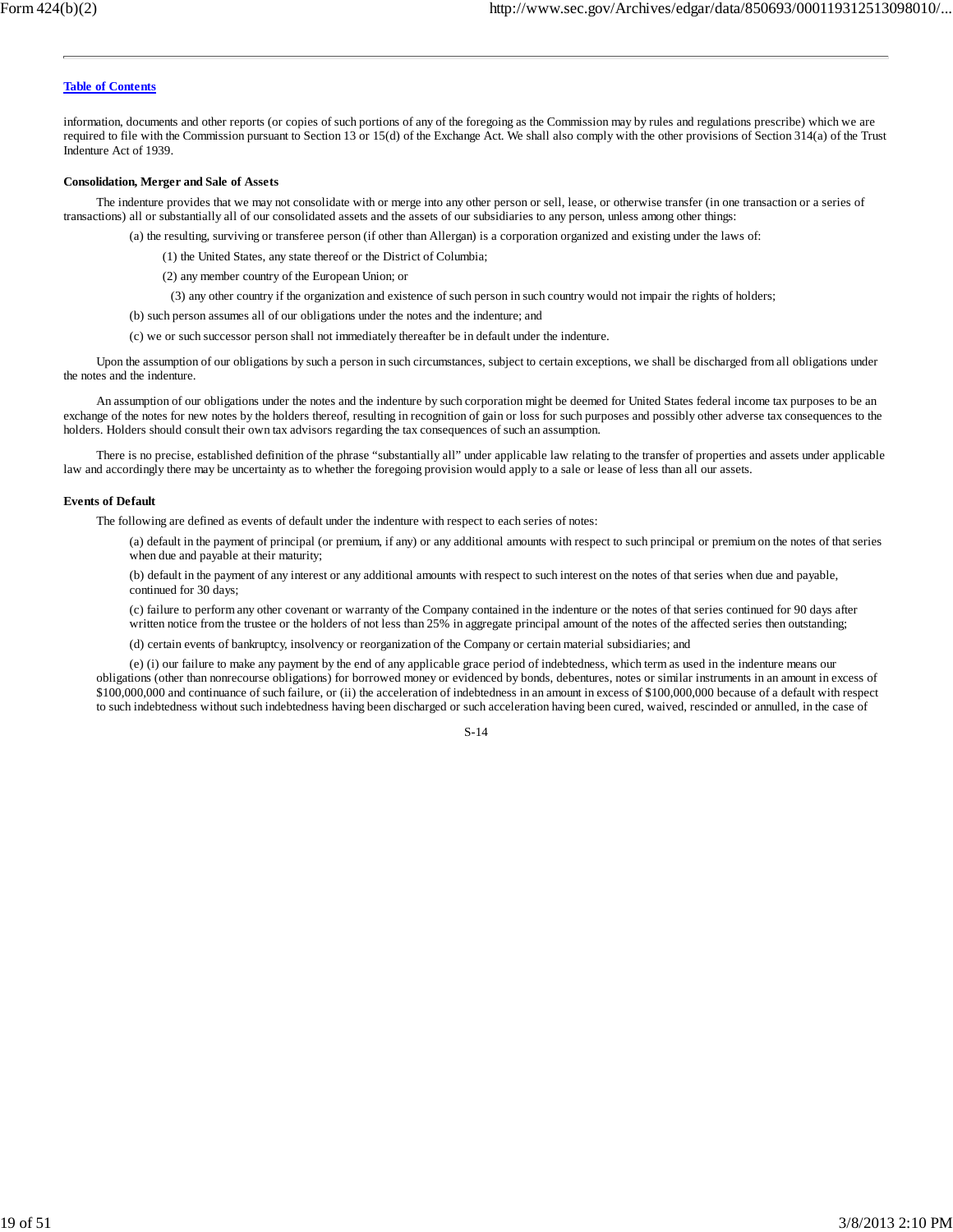subclause (i) for a period of 30 days after written notice to us by the trustee or to us and the trustee by the holders of not less than 25% in aggregate principal amount of the notes of the affected series then outstanding (including additional notes, if any, voting together as a single class); provided, however, that if any such failure or acceleration referred to in (i) or (ii) above shall cease or be cured, waived, rescinded or annulled, then the event of default by reason thereof shall be deemed not to have occurred.

In case an event of default other than a default specified in clause (d) above shall occur and be continuing with respect to a series of notes, the trustee or the holders of not less than 25% in aggregate principal amount of the series of notes then outstanding may declare the principal of the notes of the affected series due and payable immediately, without notice or other action by any holder or the trustee, to the full extent permitted by law. If an event of default described in (d) above shall occur and be continuing, then the principal amount (or, in the case of discounted notes, the amount specified in the terms thereof) of all the notes outstanding in that series shall be and become due and payable immediately, without notice or other action by any holder or the trustee, to the full extent permitted by law. Any event of default with respect to the notes may be waived by the holders of a majority in aggregate principal amount of the outstanding notes in that series, except in each case a failure to pay principal of or premium, interest or additional amounts, if any, on such notes or a default in respect of a covenant or provision which cannot be modified or amended without the consent of each holder affected thereby. At any time after a declaration of acceleration or automatic acceleration has been made and before a judgment or decree for payment, the holding of a majority in aggregate principal amount of all the notes of the affected series outstanding may rescind and annul the declaration of acceleration under certain circumstances.

The indenture requires us, within 120 days after the end of our fiscal year, to furnish to the trustee a statement as to compliance with the indenture. The indenture provides that the trustee may withhold notice to the holders of any default with respect to the notes (except in payment of principal of or interest or premium on, or sinking fund payment in respect of, the notes) if the trustee considers it in the interest of holders to do so.

The indenture contains a provision entitling the trustee to be indemnified by the holders before proceeding to exercise any trust or power under such indenture at the request of such holders. The indenture provides that the holders of a majority in aggregate principal amount of the then outstanding notes in a series of notes may direct the time, method and place of conducting any proceedings for any remedy available to the trustee or of exercising any trust or power conferred upon the trustee with respect to the notes of that series; provided, however, that such direction may not, among other things, conflict with any rule of law or be unduly prejudicial to the holders of the notes of the affected series not joining in such direction. The right of a holder to institute a proceeding with respect to the indenture will be subject to certain conditions precedent including, without limitation, that the holders of not less than 25% in aggregate principal amount of the notes then outstanding in a series of notes make a written request upon the trustee to exercise its powers under the indenture, indemnify the trustee and afford the trustee a specified time to act, but the holder has an absolute right to receipt of the principal of, premium, if any, and interest when due on the notes of the affected series and to institute suit for the enforcement thereof.

#### **Modification and Waiver**

The indenture provides that supplements to the indenture and the applicable supplemental indentures may be made by the Company and the trustee for the purpose of adding any provisions to or changing in any manner or eliminating any of the provisions of the indenture or of modifying in any manner the rights of the holders of the notes, with the consent of the holders of a majority in principal amount of the outstanding notes that are affected by the supplemental indenture; provided that no such supplemental indenture may, without the consent of the holder of each note of the affected series thereby, among other things:

(a) change the stated maturity of the principal of, or any premium, interest or additional amounts on, such notes, or reduce the principal amount thereof, or reduce the rate or extend the time of payment of interest or any additional amounts thereon, or reduce any premium payable on redemption thereof, or reduce the amount of the principal of notes issued with original issue discount that would be due and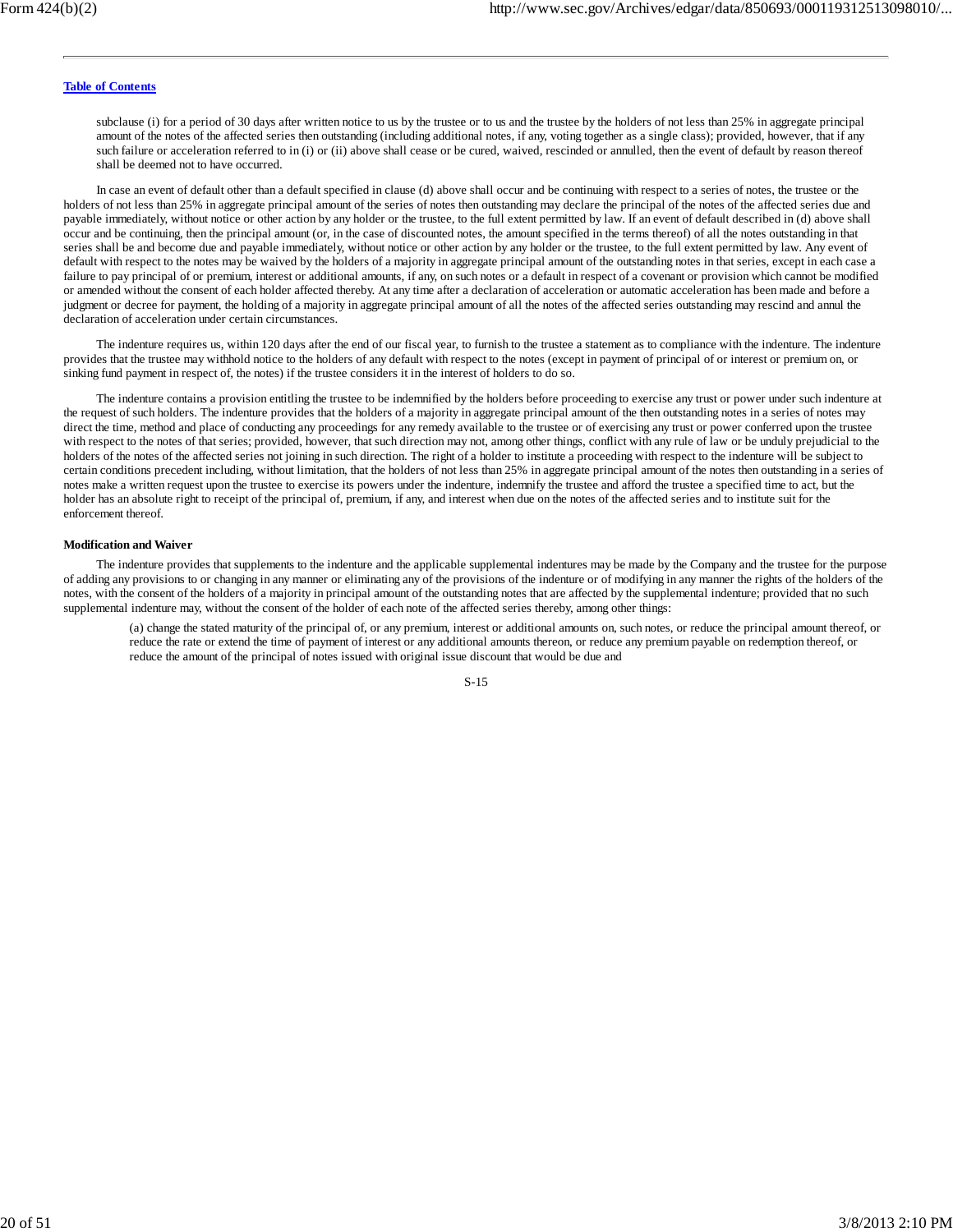payable upon an acceleration of the maturity thereof or the amount thereof provable in bankruptcy, or waive a redemption payment if the notes provide therefor, or change the place of payment or currency in which the principal of, or any premium, interest or additional amounts with respect to any notes is payable, or impair or affect the right of any holder of notes to institute suit for the payment thereof;

(b) (i) reduce the percentage of outstanding notes, the consent of the holders of which is required for any such supplemental indenture, or the consent of the holders of which is required for any waiver or (ii) reduce the quorum required for voting; or

(c) modify any of the provisions of the sections of the indenture relating to supplemental indentures with the consent of the holders or waivers of past defaults or except to increase any such percentage or to provide that certain other provisions of the indenture cannot be modified or waived without the consent of each holder affected thereby.

The indenture provides that a supplemental indenture that changes or eliminates any covenant or other provision of the indenture that has expressly been included solely for the benefit of one or more particular series of notes, or that modifies the rights of the holders of such series with respect to such covenant or other provision, shall be deemed not to affect the rights under the indenture of the holders of notes of any other series.

The indenture provides that the Company and the trustee may, without the consent of the holders of the notes, enter into additional supplemental indentures for one of the following purposes:

(a) to evidence the succession of another corporation to the Company and the assumption by any such successor of the covenants of the Company in the indenture and the notes;

(b) to add to the covenants of the Company or to surrender any right or power conferred on the Company pursuant to the indenture;

(c) to establish the form and terms of the notes;

(d) to evidence and provide for a successor trustee under the indenture with respect to the notes or to provide for or facilitate the administration of the trusts under the indenture by more than one trustee;

(e) to cure any ambiguity, to correct or supplement any provision in the indenture that may be defective or inconsistent with any other provision of the indenture or to make any other provisions with respect to matters or questions arising under the indenture which shall not adversely affect the interests of the holders of the notes in any respect;

(f) to add to, delete from or revise the conditions, limitations and restrictions on the authorized amount, terms or purposes of issue, authentication and delivery of securities under the indenture;

(g) to add any additional events of default with respect to all or any series of notes;

(h) to supplement any of the provisions of the indenture as may be necessary to permit or facilitate the defeasance and discharge of the notes, provided that such action does not adversely affect the interests of any holder of any outstanding notes or any other security in any respect;

(i) to amend or supplement any provision contained in the indenture or any supplemental indenture, provided that no such amendment or supplement shall adversely affect the interests of the holders of the notes; or

(j) to maintain qualification of such indenture under the Trust Indenture Act of 1939.

In addition, the indenture provides that the Company need not comply with certain restrictive covenants (including the limitations on liens, the limitations on sale and leaseback transactions, the maintenance of our properties, the payment of taxes and other claims, the waiver of certain restrictive covenants of the indenture and the preservation of our corporate existence) if the holders of a majority in principal amount of the outstanding notes of the affected series expressly waive such compliance.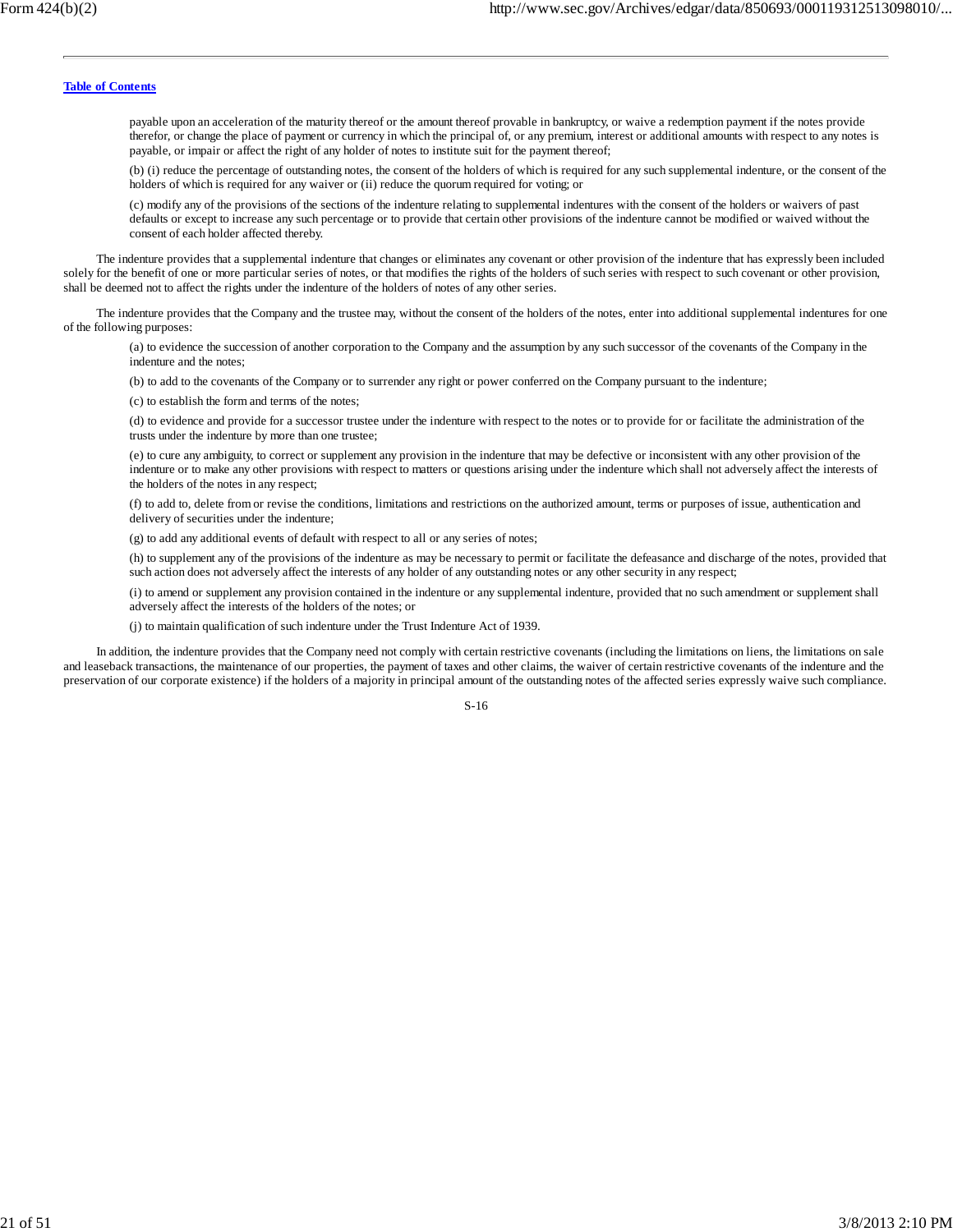#### **CERTAIN UNITED STATES FEDERAL INCOME TAX CONSEQUENCES**

The following discussion is a summary of the material United States federal income tax consequences relevant to the purchase, ownership and disposition of the notes, but does not purport to be a complete analysis of all potential tax effects. The discussion is based upon the Internal Revenue Code of 1986, as amended (the "Code"), United States Treasury Regulations issued thereunder, Internal Revenue Service ("IRS") rulings and pronouncements, and judicial decisions, all as of the date hereof and all of which are subject to change at any time. Any such change may be applied retroactively in a manner that could adversely affect a holder of the notes. We have not sought any ruling from the IRS with respect to the statements made and the conclusions reached in the following discussion, and there can be no assurance that the IRS will agree with such statements and conclusions.

This discussion does not address all of the United States federal income tax consequences that may be relevant to a holder in light of such holder's particular circumstances or to holders subject to special rules, including, without limitation:

- banks, insurance companies and other financial institutions;
- regulated investment companies and real estate investment trusts;
- United States expatriates and certain former citizens or long-term residents of the United States;
- holders subject to the alternative minimum tax or the Medicare contribution tax;
- dealers or traders in securities, currencies or commodities;
- partnerships, S corporations or other pass-through entities;
- U.S. Holders (as defined below) whose functional currency is not the U.S. dollar;
- tax-exempt organizations;
- "controlled foreign corporations," "passive foreign investment companies" and corporations that accumulate earnings to avoid U.S. federal income tax;
- persons holding the notes as part of a "straddle," "conversion transaction" or other risk reduction transaction; and
- persons deemed to sell the notes under the constructive sale provisions of the Code.

In addition, this discussion is limited to persons purchasing the notes for cash at original issue and at their original "issue price" (i.e., the first price at which a substantial amount of the applicable series of notes are sold to the public for cash). Moreover, the effects of other United States federal tax laws (such as estate and gift tax laws) and any applicable state, local or foreign tax laws are not discussed. The discussion deals only with notes held as "capital assets" within the meaning of Section 1221 of the Code (generally, property held for investment).

If a partnership or other entity taxable as a partnership holds the notes, the tax treatment of the partners in the partnership generally will depend on the status of the particular partner in question and the activities of the partnership. Such partners should consult their tax advisors as to the specific tax consequences to them of holding the notes indirectly through ownership of their partnership interests.

**YOU ARE URGED TO CONSULT YOUR TAX ADVISOR WITH RESPECT TO THE APPLICATION OF THE UNITED STATES FEDERAL INCOME TAX LAWS TO YOUR PARTICULAR SITUATION AS WELL AS ANY TAX CONSEQUENCES OF THE PURCHASE, OWNERSHIP AND DISPOSITION OF THE NOTES ARISING UNDER THE FEDERAL ESTATE OR GIFT TAX LAWS OR UNDER THE LAWS OF ANY STATE, LOCAL, FOREIGN OR OTHER TAXING JURISDICTION OR UNDER ANY APPLICABLE TAX TREATY.**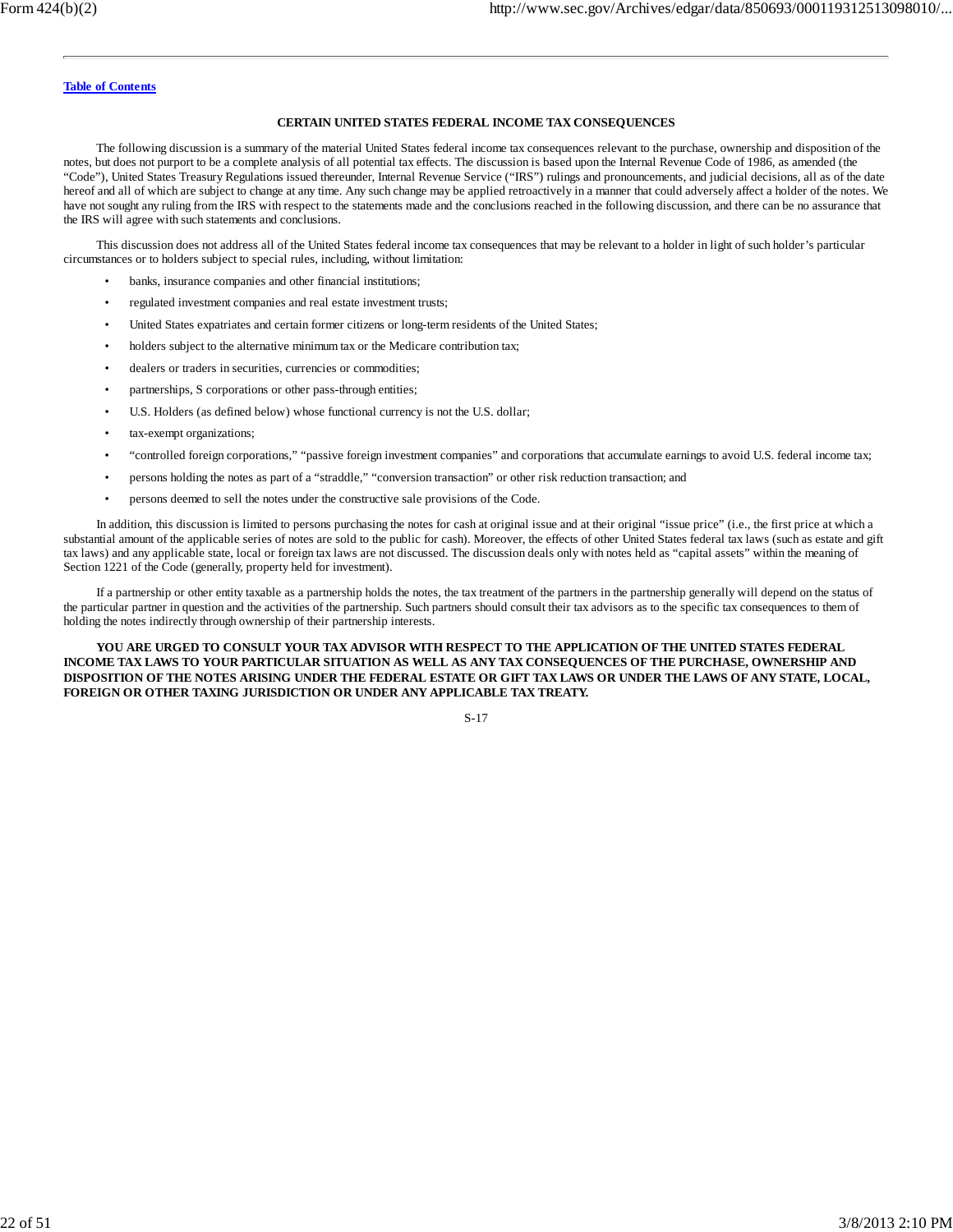#### **U.S. Holders**

The following is a summary of the material United States federal income tax consequences that will apply to you if you are a "U.S. Holder" of the notes. As used herein, "U.S. Holder" means a beneficial owner of the notes who is for United States federal income tax purposes:

- an individual who is a citizen or resident of the United States;
- a corporation or other entity taxable as a corporation created or organized in or under the laws of the United States, any state thereof, or the District of Columbia;
- an estate, the income of which is subject to United States federal income tax regardless of its source; or
- a trust, if a United States court can exercise primary supervision over the administration of the trust and one or more "United States persons" within the meaning of the Code can control all substantial trust decisions, or, if the trust was in existence on August 20, 1996, and it has elected to continue to be treated as a United States person.

### *Payments of Interest*

Stated interest on the notes generally will be taxable to a U.S. Holder as ordinary income at the time that such interest is received or accrued, in accordance with such U.S. Holder's method of tax accounting for United States federal income tax purposes.

#### *Sale or Other Taxable Disposition of Notes*

A U.S. Holder will recognize gain or loss on the sale, exchange, redemption, retirement or other taxable disposition of a note equal to the difference between the amount realized upon the disposition (less a portion allocable to any accrued and unpaid interest, which will be taxable as interest to the extent not already included in income) and the U.S. Holder's adjusted tax basis in the note. A U.S. Holder's adjusted tax basis in a note generally will be equal to the amount that the U.S. Holder paid for the note. Any gain or loss will be a capital gain or loss, and will be a long-term capital gain or loss if the U.S. Holder has held the note for more than one year. Otherwise, such gain or loss will be a short-term capital gain or loss. Long-term capital gains recognized by certain non-corporate U.S. Holders, including individuals, generally will be subject to a reduced rate. The deductibility of capital losses is subject to limitations.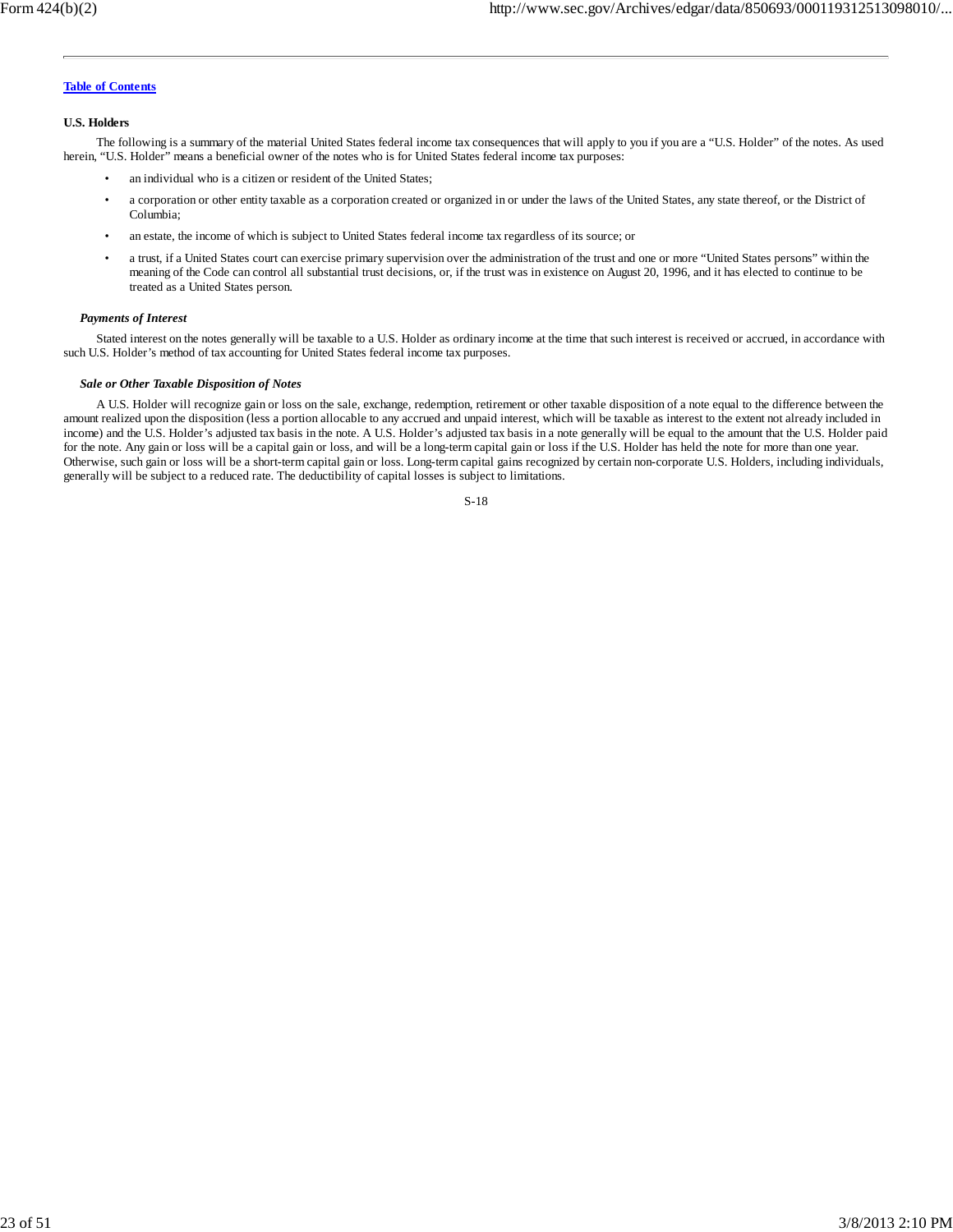#### *Information Reporting and Backup Withholding*

A U.S. Holder may be subject to information reporting and backup withholding when such holder receives interest payments on the notes held or upon the proceeds received upon the sale or other disposition of such notes (including a redemption or retirement of the notes). Certain holders are generally not subject to information reporting or backup withholding. A U.S. Holder will be subject to backup withholding if such holder is not otherwise exempt and such holder:

- fails to furnish the holder's taxpayer identification number ("TIN"), which, for an individual, is ordinarily his or her social security number;
- furnishes an incorrect TIN;
- is notified by the IRS that the holder has failed properly to report payments of interest or dividends; or
- fails to certify, under penalties of perjury, that the holder has furnished a correct TIN and that the IRS has not notified the holder that the holder is subject to backup withholding.

U.S. Holders should consult their tax advisors regarding their qualification for an exemption from backup withholding and the procedures for obtaining such an exemption, if applicable. Backup withholding is not an additional tax, and taxpayers may use amounts withheld as a credit against their United States federal income tax liability or may claim a refund if they timely provide certain information to the IRS.

#### **Non-U.S. Holders**

The following is a summary of the material United States federal income tax consequences that will apply to you if you are a "Non-U.S. Holder" of the notes. A "Non-U.S. Holder" is a beneficial owner of the notes who is not a U.S. Holder or a partnership for United States federal income tax purposes.

#### *Payments of Interest*

Interest paid on a note to a Non-U.S. Holder that is not effectively connected with the Non-U.S. Holder's conduct of a U.S. trade or business generally will not be subject to United States federal withholding tax of 30% (or, if applicable, a lower treaty rate) provided that:

- such holder does not directly or indirectly, actually or constructively, own 10% or more of the total combined voting power of all classes of our voting stock;
- such holder is not a controlled foreign corporation that is related to us through actual or constructive stock ownership and is not a bank that received such note on an extension of credit made pursuant to a loan agreement entered into in the ordinary course of its trade or business; and
- (1) the Non-U.S. Holder certifies in a statement provided to us or the paying agent, under penalties of perjury, that it is not a "United States person" within the meaning of the Code and provides its name and address, (2) a securities clearing organization, bank or other financial institution that holds customers' securities in the ordinary course of its trade or business and holds the note on behalf of the Non-U.S. Holder certifies to us or the paying agent under penalties of perjury that it, or the financial institution between it and the Non-U.S. Holder, has received from the Non-U.S. Holder a statement, under penalties of perjury, that such holder is not a United States person and provides us or the paying agent with a copy of such statement or (3) the Non-U.S. Holder holds its note directly through a "qualified intermediary" and certain conditions are satisfied.

| I<br>۰.<br>۰. | ٦<br>۰.<br>v |
|---------------|--------------|
|               |              |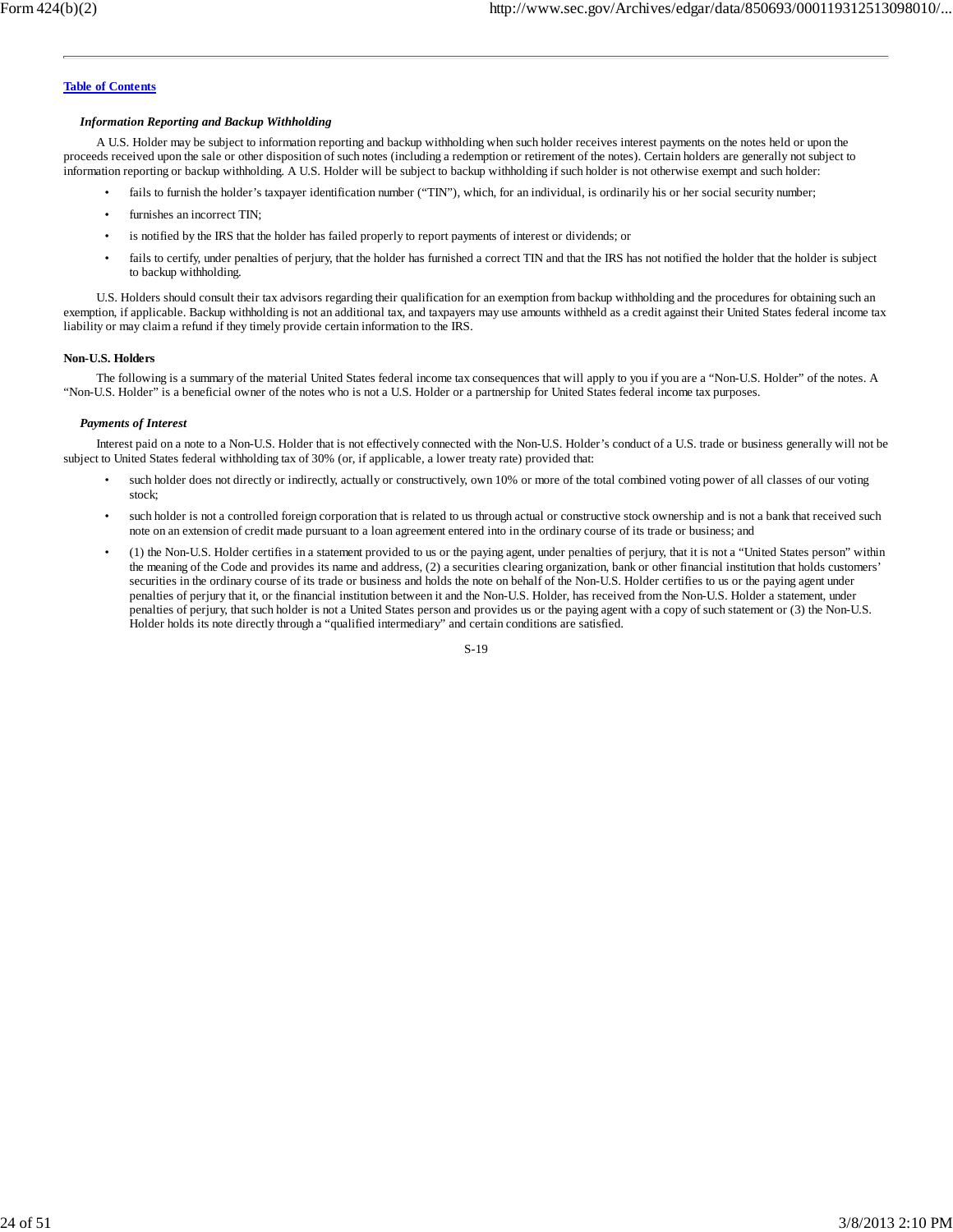Even if the above conditions are not met, a Non-U.S. Holder generally will be entitled to a reduction in or an exemption from withholding tax on interest if the Non-U.S. Holder provides us or our agent with a properly executed (1) IRS Form W-8BEN claiming an exemption from or reduction of the withholding tax under the benefit of a tax treaty between the United States and the Non-U.S. Holder's country of residence, or (2) IRS Form W-8ECI stating that interest paid on a note is not subject to withholding tax because it is effectively connected with the conduct by the Non-U.S. Holder of a trade or business in the United States.

If interest paid to a Non-U.S. Holder is effectively connected with the Non-U.S. Holder's conduct of a U.S. trade or business (and, if required by an applicable income tax treaty, the Non-U.S. Holder maintains a U.S. permanent establishment to which such interest is attributable), then, although exempt from U.S. federal withholding tax (provided the Non-U.S. Holder provides appropriate certification), the Non-U.S. Holder generally will be subject to U.S. federal income tax on such interest in the same manner as if such Non-U.S. Holder were a U.S. Holder. In addition, if the Non-U.S. Holder is a foreign corporation, such interest may be subject to a branch profits tax at a rate of 30% or lower applicable treaty rate.

#### *Sale or Other Taxable Disposition of Notes*

Any gain realized by a Non-U.S. Holder on the sale, exchange, retirement, redemption or other disposition of a note generally will not be subject to U.S. federal income tax (other than any amount allocable to accrued and unpaid interest, which generally will be taxable as interest) unless:

- the gain is effectively connected with the Non-U.S. Holder's conduct of a trade or business in the United States (and, if required by an applicable income tax treaty, the Non-U.S. Holder maintains a U.S. permanent establishment to which such gain is attributable); or
- the Non-U.S. Holder is an individual who is present in the United States for 183 days or more in the taxable year of sale, exchange or other disposition, and certain conditions are met.

A Non-U.S. Holder described in the first bullet point above will be required to pay U.S. federal income tax on the net gain derived from the sale generally in the same manner as if such Non-U.S. Holder were a U.S. Holder, and if such Non-U.S. Holder is a foreign corporation, it may also be required to pay an additional branch profits tax at a 30% rate (or a lower rate if so specified by an applicable income tax treaty). A Non-U.S. Holder described in the second bullet point above will be subject to U.S. federal income tax at a rate of 30% (or, if applicable, a lower treaty rate) on the gain derived from the sale, which may be offset by certain U.S. source capital losses, even though the Non-U.S. Holder is not considered a resident of the United States.

Non-U.S. Holders should consult their tax advisors regarding potentially applicable income tax treaties that may provide for different rules.

#### *Information Reporting and Backup Withholding*

A Non-U.S. Holder generally will not be subject to backup withholding and information reporting with respect to payments that we make to the Non-U.S. Holder, provided that we do not have actual knowledge or reason to know that such holder is a "United States person," within the meaning of the Code, and the holder has given us the statement described above under "Non-U.S. Holders—Payments of Interest." In addition, a Non-U.S. Holder will not be subject to backup withholding or information reporting with respect to the proceeds of the sale or other disposition of a note (including a retirement or redemption of a note) within the United States or conducted through certain U.S.-related brokers, if the payor receives the statement described above and does not have actual knowledge or reason to know that such holder is a United States person or the holder otherwise establishes an exemption. However, we generally will be required to report annually to the IRS and to the Non-U.S. Holder the amount of, and the tax withheld with respect to, any interest paid to the Non-U.S. Holder, regardless of whether any tax was actually withheld. Copies of these information returns may also be made available under the provisions of a specific treaty or agreement to the tax authorities of the country in which the Non-U.S. Holder resides.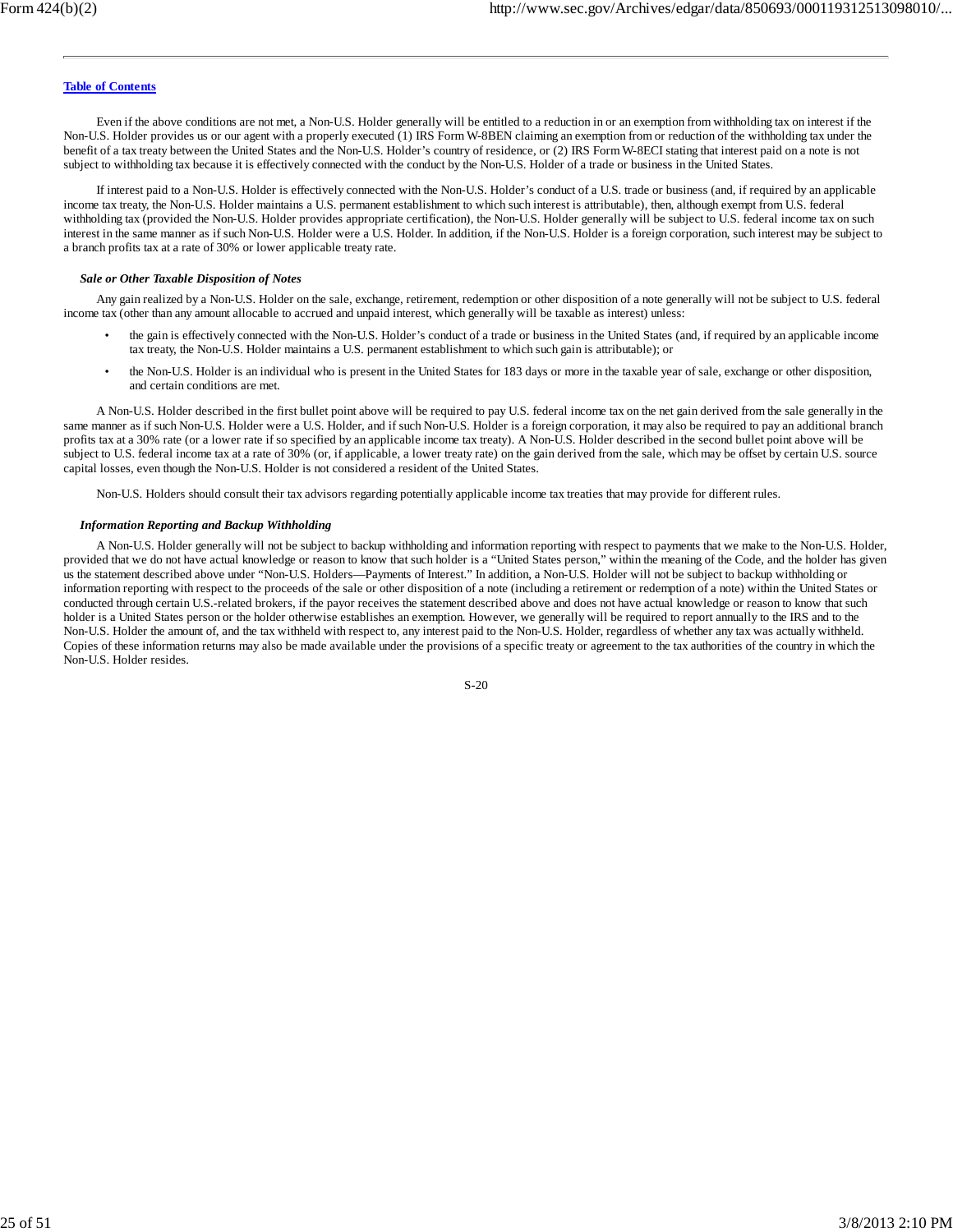A Non-U.S. Holder generally will be entitled to credit any amounts withheld under the backup withholding rules against the holder's United States federal income tax liability, if any, or may claim a refund provided that the required information is furnished to the IRS in a timely manner.

**Each prospective investor should consult their tax advisor regarding the particular federal, state, local and foreign tax consequences of purchasing, holding and disposing of the notes, including the consequences of any proposed change in applicable laws.**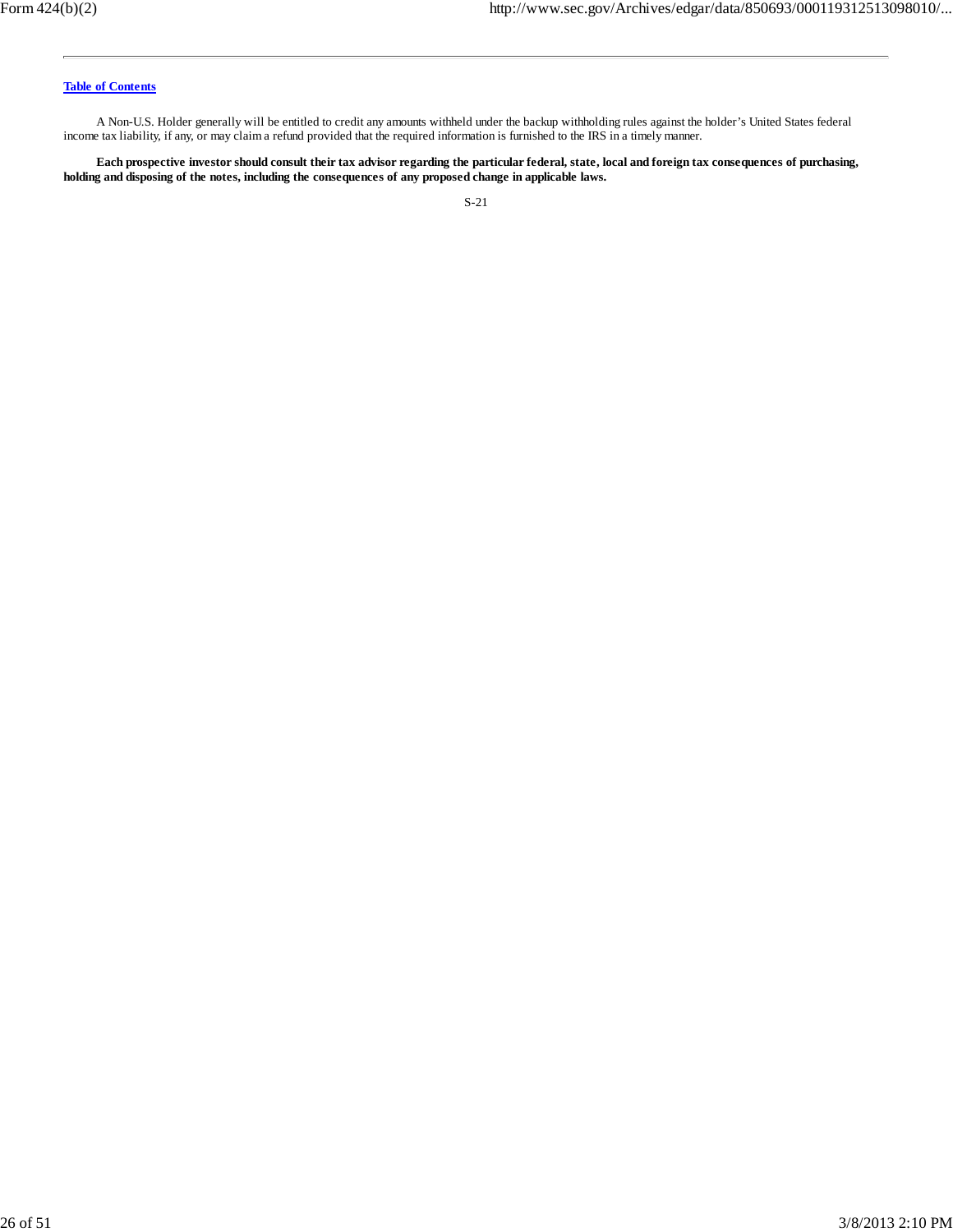#### **UNDERWRITING**

We and the underwriters for the offering named below have entered into an underwriting agreement with respect to the notes. Subject to certain conditions, each underwriter has severally agreed to purchase the principal amount of notes indicated in the following table.

|                                       | Principal Amount | Principal Amount |
|---------------------------------------|------------------|------------------|
| Underwriters                          | of 2018 Notes    | of 2023 Notes    |
| Goldman, Sachs & Co.                  | \$46,250,000     | \$64,750,000     |
| Merrill Lynch, Pierce, Fenner & Smith |                  |                  |
| Incorporated                          | 46,250,000       | 64,750,000       |
| Citigroup Global Markets Inc.         | 46,250,000       | 64,750,000       |
| J.P. Morgan Securities LLC            | 46,250,000       | 64,750,000       |
| Morgan Stanley & Co. LLC              | 42,500,000       | 59,500,000       |
| Wells Fargo Securities, LLC           | 22,500,000       | 31,500,000       |
| Total                                 | 250,000,000      | 350,000,000      |

The underwriters are committed to take and pay for all of the notes being offered, if any are taken.

Notes sold by the underwriters to the public will initially be offered at the initial public offering price set forth on the cover of this prospectus supplement. Any notes sold by the underwriters to securities dealers may be sold at a discount from the initial public offering price of up to 0.20% of the principal amount of the 2018 notes or up to 0.40% of the principal amount of the 2023 notes, as applicable. Any such securities dealers may resell any notes purchased from the underwriters to certain other brokers or dealers at a discount from the initial public offering price of up to 0.15% of the principal amount of the 2018 notes or up to 0.25% of the principal amount of the 2023 notes, as applicable. If all the notes of a series are not sold at the respective initial offering price, the underwriters may change the offering price and the other selling terms with respect to such series. The offering of the notes by the underwriters is subject to receipt and acceptance and subject to the underwriters' right to reject any order in whole or in part.

The notes are a new issue of securities with no established trading market. The Company has been advised by the underwriters that the underwriters intend to make a market in the notes but are not obligated to do so and may discontinue market making at any time without notice. No assurance can be given as to the liquidity of the trading market for the notes.

In connection with the offering, the underwriters may purchase and sell notes in the open market. These transactions may include short sales, stabilizing transactions and purchases to cover positions created by short sales. Short sales involve the sale by the underwriters of a greater number of notes than they are required to purchase in the offering. Stabilizing transactions consist of certain bids or purchases made for the purpose of preventing or retarding a decline in the market price of the notes while the offering is in progress.

The underwriters also may impose a penalty bid. This occurs when a particular underwriter repays to the underwriters a portion of the underwriting discount received by it because the representatives have repurchased notes sold by or for the account of such underwriter in stabilizing or short covering transactions.

These activities by the underwriters, as well as other purchases by the underwriters for their own accounts, may stabilize, maintain or otherwise affect the market price of the notes. As a result, the price of the notes may be higher than the price that otherwise might exist in the open market. If these activities are commenced, they may be discontinued by the underwriters at any time. These transactions may be effected in the over-the-counter market or otherwise.

The Company estimates that its share of the total expenses of the offering of notes, excluding underwriting discounts and commissions, will be approximately \$0.8 million.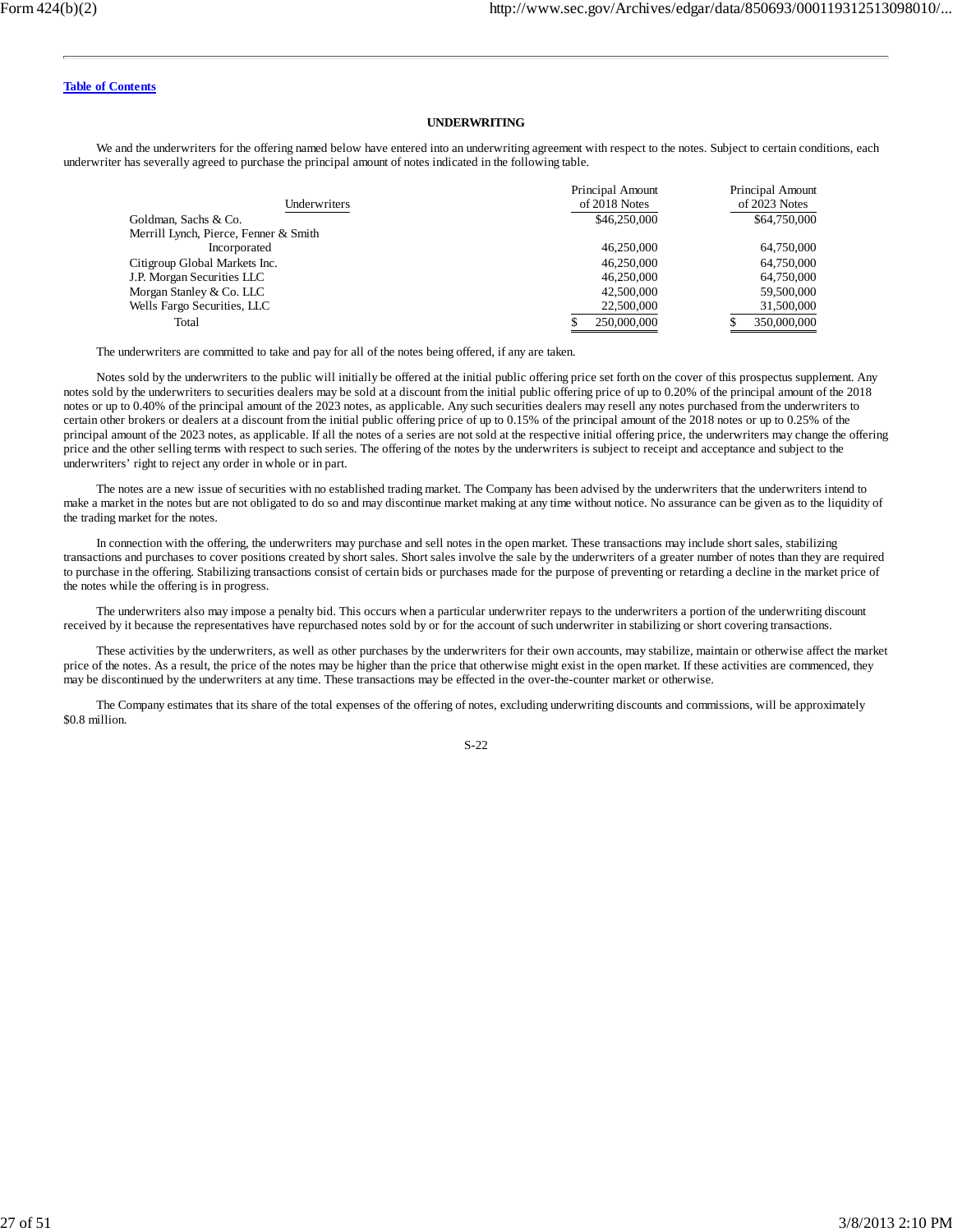The Company has agreed to indemnify the several underwriters against certain liabilities, including liabilities under the Securities Act of 1933.

The underwriters and their respective affiliates are full service financial institutions engaged in various activities, which may include securities trading, commercial and investment banking, financial advisory, investment management, investment research, principal investment, hedging, financing and brokerage activities. Certain of the underwriters and their respective affiliates have, from time to time, performed, are currently performing and may in the future perform, various financial advisory and investment banking services for the issuer, for which they have received or will receive customary fees and expenses. For example, affiliates of Goldman, Sachs & Co., Merrill Lynch, Pierce, Fenner & Smith Incorporated, Citibank Global Markets Inc., J.P. Morgan Securities LLC, Morgan Stanley & Co. LLC and Wells Fargo Securities, LLC are lenders under and/or perform other roles under our long-term credit facility agreement dated as of October 28, 2011.

In the ordinary course of their various business activities, the underwriters and their respective affiliates may make or hold a broad array of investments and actively trade debt and equity securities (or related derivative securities) and financial instruments (including bank loans) for their own account and for the accounts of their customers, and such investment and securities activities may involve securities and/or instruments of the issuer or its affiliates. Certain of the underwriters or their affiliates that have a lending relationship with us routinely hedge their credit exposure to us consistent with their customary risk management policies. Typically, such underwriters and their affiliates would hedge such exposure by entering into transactions which consist of either the purchase of credit default swaps or the creation of short positions in the issuer's securities, including potentially the notes offered hereby. Any such short positions could adversely affect trading prices of the notes offered hereby. The underwriters and their respective affiliates may also make investment recommendations and/or publish or express independent research views in respect of such securities or instruments and may at any time hold, or recommend to clients that they acquire, long and/or short positions in such securities and instruments.

We expect to deliver the notes against payment for the notes on or about the closing date specified on the cover page of this prospectus supplement, which will be the third Business Day following the date of the pricing of the notes.

#### **Selling Restrictions**

#### *European Economic Area*

In relation to each Member State of the European Economic Area which has implemented the Prospectus Directive (each, a "Member State"), each underwriter has represented and agreed that with effect from and including the date on which the Prospectus Directive is implemented in that Member State (the "Relevant Implementation Date") it has not made and will not make an offer of the notes which are the subject of the offering contemplated by this prospectus to the public in that Member State, other than:

(a) to any legal entity which is a qualified investor as defined in the Prospectus Directive;

(b) to fewer than 100 or, if the Member State has implemented the relevant provision of the 2010 PD Amending Directive, 150, natural or legal persons (other than qualified investors as defined in the Prospectus Directive), as permitted under the Prospectus Directive, subject to obtaining the prior consent of the representatives for any such offer; or

(c) in any other circumstances falling within Article 3 of the Prospectus Directive, provided that no such offer of notes shall require the Company or any initial purchaser to publish a prospectus pursuant to Article 3 of the Prospectus Directive.

For the purposes of this provision, the expression an "offer of the notes to the public" in relation to any notes in any Member State means the communication in any form and by any means of sufficient information on the terms of the offer and the notes to be offered so as to enable an investor to decide to purchase or subscribe the notes, as the same may be varied in that Member State by any measure implementing the Prospectus Directive in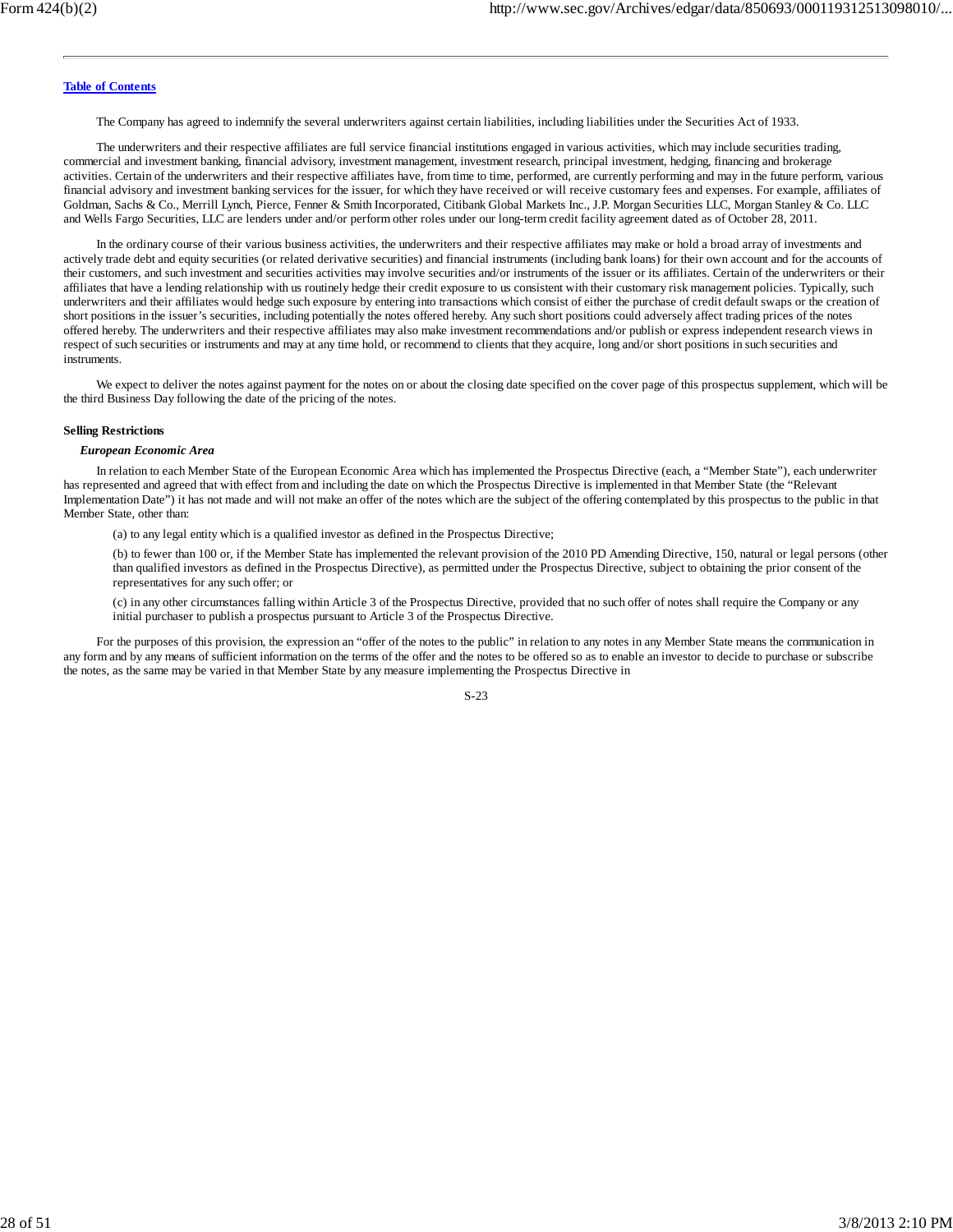that Member State, the expression "Prospectus Directive" means Directive 2003/71/EC (and amendments thereto, including the 2010 PD Amending Directive, to the extent implemented in the Member State), and includes any relevant implementing measure in that Member State, and the expression "2010 PD Amending Directive" means Directive 2010/73/EU.

#### *United Kingdom*

Each underwriter has represented and agreed that:

- it has only communicated or caused to be communicated and will only communicate or cause to be communicated an invitation or inducement to engage in investment activity (within the meaning of Section 21 of the FSMA) received by it in connection with the issue or sale of the notes in circumstances in which Section 21(1) of the FSMA does not apply to the issuer; and
- it has complied and will comply with all applicable provisions of the FSMA with respect to anything done by it in relation to the notes in, from or otherwise involving the United Kingdom.

#### *Hong Kong*

The notes may not be offered or sold by means of any document other than (i) in circumstances which do not constitute an offer to the public within the meaning of the Companies Ordinance (Cap.32, Laws of Hong Kong), or (ii) to "professional investors" within the meaning of the Securities and Futures Ordinance (Cap.571, Laws of Hong Kong) and any rules made thereunder, or (iii) in other circumstances which do not result in the document being a "prospectus" within the meaning of the Companies Ordinance (Cap.32, Laws of Hong Kong), and no advertisement, invitation or document relating to the notes may be issued or may be in the possession of any person for the purpose of issue (in each case whether in Hong Kong or elsewhere), which is directed at, or the contents of which are likely to be accessed or read by, the public in Hong Kong (except if permitted to do so under the laws of Hong Kong) other than with respect to notes which are or are intended to be disposed of only to persons outside Hong Kong or only to "professional investors" within the meaning of the Securities and Futures Ordinance (Cap. 571, Laws of Hong Kong) and any rules made thereunder.

#### *Japan*

The securities have not been and will not be registered under the Financial Instruments and Exchange Law of Japan (the Financial Instruments and Exchange Law) and each underwriter has agreed that it will not offer or sell any securities, directly or indirectly, in Japan or to, or for the benefit of, any resident of Japan (which term as used herein means any person resident in Japan, including any corporation or other entity organized under the laws of Japan), or to others for re-offering or resale, directly or indirectly, in Japan or to a resident of Japan, except pursuant to an exemption from the registration requirements of, and otherwise in compliance with, the Financial Instruments and Exchange Law and any other applicable laws, regulations and ministerial guidelines of Japan.

#### *Singapore*

This prospectus has not been registered as a prospectus with the Monetary Authority of Singapore. Accordingly, this prospectus and any other document or material in connection with the offer or sale, or invitation for subscription or purchase, of the notes may not be circulated or distributed, nor may the notes be offered or sold, or be made the subject of an invitation for subscription or purchase, whether directly or indirectly, to persons in Singapore other than (i) to an institutional investor under Section 274 of the Securities and Futures Act, Chapter 289 of Singapore (the "SFA"), (ii) to a relevant person, or any person pursuant to Section 275(1A), and in accordance with the conditions, specified in Section 275 of the SFA or (iii) otherwise pursuant to, and in accordance with the conditions of, any other applicable provision of the SFA.

$$
S-24
$$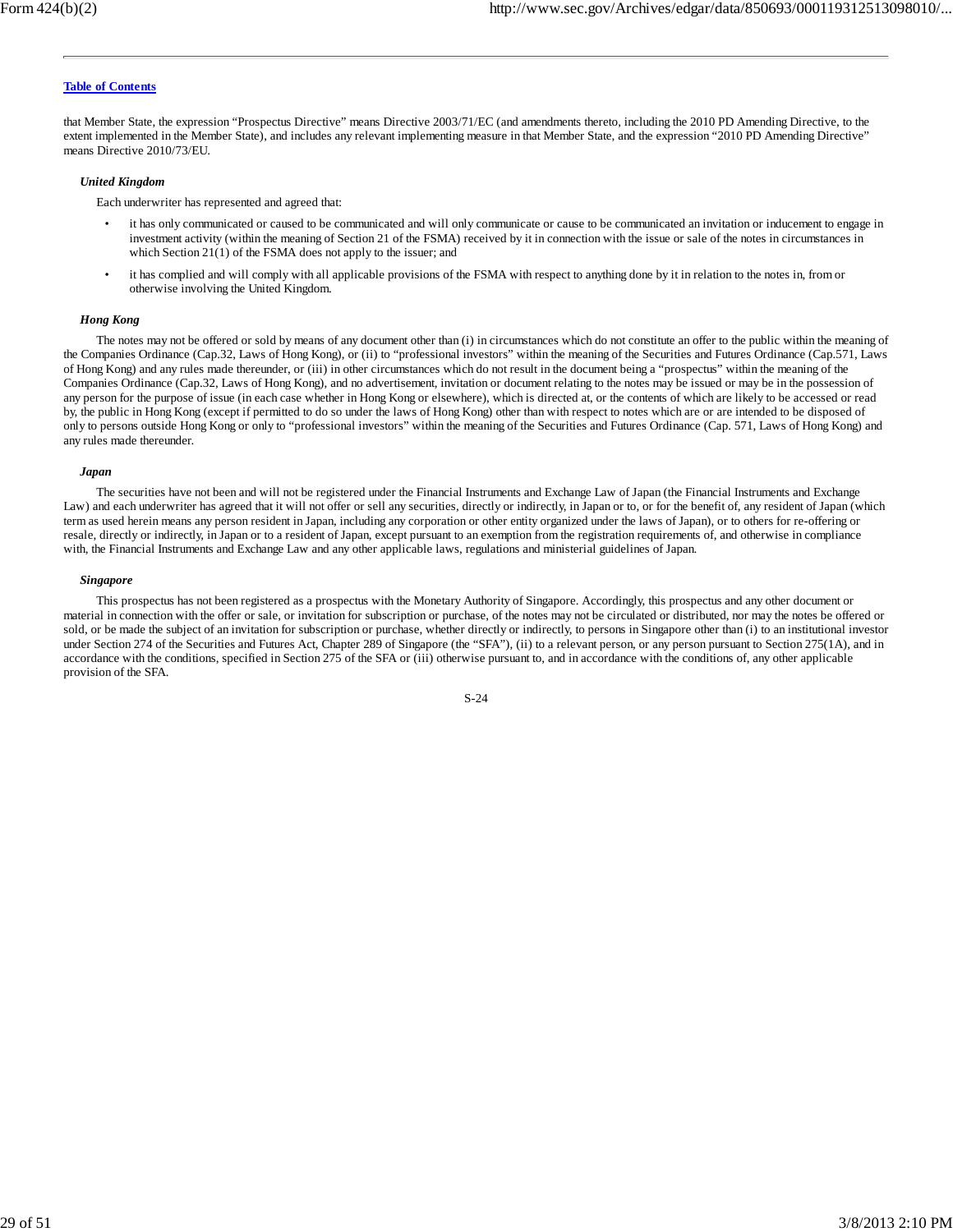Where the notes are subscribed or purchased under Section 275 by a relevant person which is: (a) a corporation (which is not an accredited investor) the sole business of which is to hold investments and the entire share capital of which is owned by one or more individuals, each of whom is an accredited investor; or (b) a trust (where the trustee is not an accredited investor) whose sole purpose is to hold investments and each beneficiary is an accredited investor, shares, debentures and units of shares and debentures of that corporation or the beneficiaries' rights and interest in that trust shall not be transferable for 6 months after that corporation or that trust has acquired the notes under Section 275 except: (1) to an institutional investor under Section 274 of the SFA or to a relevant person, or any person pursuant to Section 275(1A), and in accordance with the conditions, specified in Section 275 of the SFA; (2) where no consideration is given for the transfer; or (3) by operation of law.

#### **VALIDITY OF THE NOTES**

The validity of the notes will be passed upon for us by Latham & Watkins LLP, Costa Mesa, California. Certain legal matters will be passed upon for the underwriters by Davis Polk & Wardwell LLP, Menlo Park, California.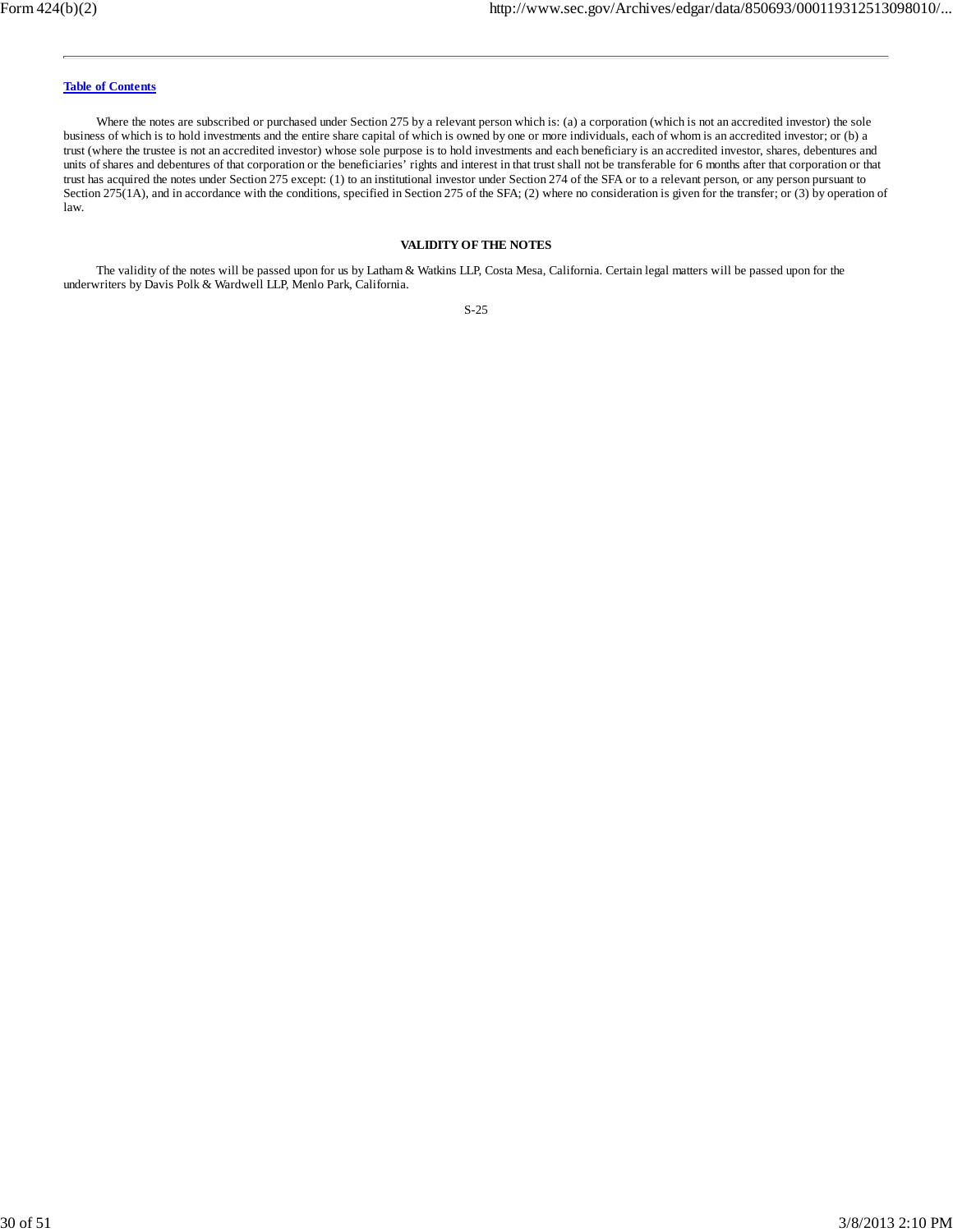#### **EXPERTS**

Ernst & Young LLP, independent registered public accounting firm, has audited our consolidated financial statements and schedule included in our Annual Report on Form 10-K for the year ended December 31, 2012, and the effectiveness of our internal control over financial reporting as of December 31, 2012, as set forth in their reports, which are incorporated by reference in this prospectus supplement and elsewhere in the registration statement. Our financial statements and schedule are incorporated by reference in reliance on Ernst & Young LLP's report, given on their authority as experts in accounting and auditing.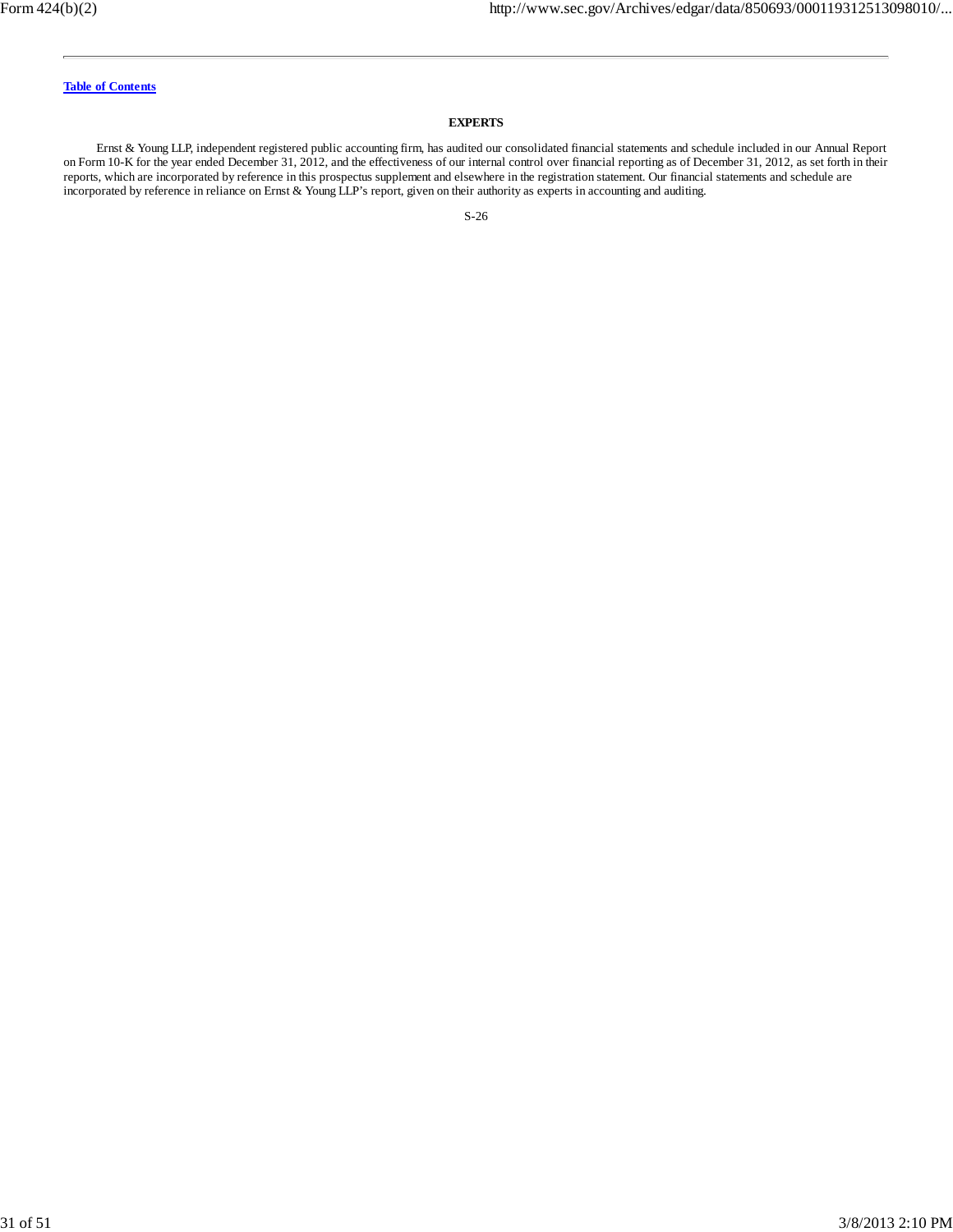**PROSPECTUS**



**Debt Securities Common Stock Preferred Stock Warrants to Purchase Debt Securities, Common Stock, Preferred Stock or Depositary Shares Rights to Purchase Common Stock or Preferred Stock Depositary Shares Units**

We may offer and sell the securities from time to time in one or more offerings. This prospectus provides you with a general description of the securities we may offer.

Each time we sell securities, we will provide a supplement to this prospectus that contains specific information about the offering and the amounts, prices and terms of the securities. The prospectus supplement may also add, update or change information contained in this prospectus. You should carefully read this prospectus and the applicable prospectus supplement before you invest in any of our securities.

We may offer and sell the following securities:

- debt securities;
- common stock;
- preferred stock;
- warrants to purchase debt securities, common stock, preferred stock or depositary shares;
- rights to purchase common stock or preferred stock;
- depositary shares; and
- units.

The securities may be offered directly by us or by any selling security holder, through agents designated from time to time by us or to or through underwriters or dealers. If any agents, dealers or underwriters are involved in the sale of any of the securities, their names and any applicable purchase price, fee, commission or discount arrangement between or among them will be set forth, or will be calculable from the information set forth, in the applicable prospectus supplement. See the sections entitled "About This Prospectus" and "Plan of Distribution" for more information. No securities may be sold without delivery of this prospectus and the applicable prospectus supplement describing the method and terms of the offering of such securities.

Our common stock is traded on the New York Stock Exchange under the trading symbol "AGN."

**Investing in our securities involves risk. See "Risk Factors" on page 3 of this prospectus and in the applicable prospectus supplement for information you should consider before buying any securities.**

**Neither the U.S. Securities and Exchange Commission nor any state securities commission has approved or disapproved of these securities or determined if this prospectus is truthful or complete. Any representation to the contrary is a criminal offense.**

**The date of this prospectus is August 6, 2012.**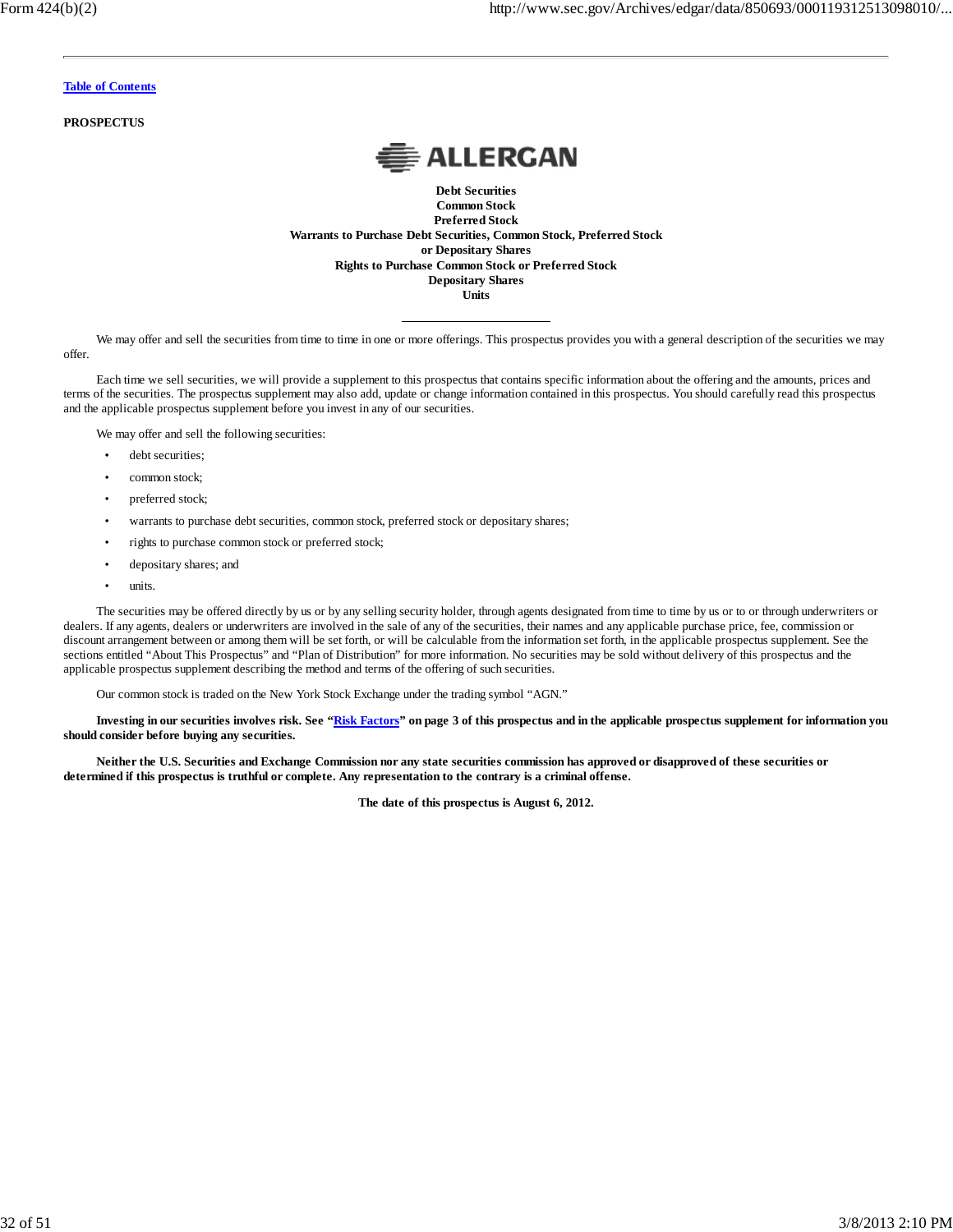### **TABLE OF CONTENTS**

|                                                 | Page           |
|-------------------------------------------------|----------------|
| <b>ABOUT THIS PROSPECTUS</b>                    | 1              |
| WHERE YOU CAN FIND MORE INFORMATION             | 1              |
| INCORPORATION OF CERTAIN DOCUMENTS BY REFERENCE | 1              |
| DISCLOSURE REGARDING FORWARD-LOOKING STATEMENTS | 2              |
| <b>ABOUT ALLERGAN</b>                           | 3              |
| <b>RISK FACTORS</b>                             | 3              |
| <b>DIVIDEND POLICY</b>                          | 3              |
| <b>SELECTED FINANCIAL DATA</b>                  | 3              |
| <b>RATIO OF EARNINGS TO FIXED CHARGES</b>       | $\overline{4}$ |
| <b>USE OF PROCEEDS</b>                          | $\overline{4}$ |
| <b>DESCRIPTION OF DEBT SECURITIES</b>           | 5              |
| DESCRIPTION OF CAPITAL STOCK                    | 12             |
| <b>DESCRIPTION OF WARRANTS</b>                  | 13             |
| <b>DESCRIPTION OF RIGHTS</b>                    | 15             |
| <b>DESCRIPTION OF DEPOSITARY SHARES</b>         | 16             |
| <b>DESCRIPTION OF UNITS</b>                     | 16             |
| <b>PLAN OF DISTRIBUTION</b>                     | 17             |
| <b>LEGAL MATTERS</b>                            | 17             |
| <b>EXPERTS</b>                                  | 17             |

**We have not authorized any dealer, salesman or other person to give any information or to make any representation other than those contained or incorporated by reference in this prospectus and any accompanying supplement to this prospectus. This prospectus and any accompanying supplement to this prospectus do not constitute an offer to sell or the solicitation of an offer to buy any securities other than the registered securities to which they relate, nor do this prospectus and any accompanying supplement to this prospectus constitute an offer to sell or the solicitation of an offer to buy securities in any jurisdiction to any person to whom it is unlawful to make such offer or solicitation in such jurisdiction. The information contained in this prospectus and any supplement to this prospectus and any free writing prospectus prepared by or on behalf of us is accurate as of the dates on their respective covers. When we deliver this prospectus or a supplement or make a sale pursuant to this prospectus or a supplement, we are not implying that the information is current as of the date of the delivery or sale.**

References in this prospectus and any prospectus supplement to "Allergan," "the Company," "we," "us" and "our" refer to Allergan, Inc., a Delaware corporation, and its consolidated subsidiaries, unless the context otherwise requires or is otherwise specified.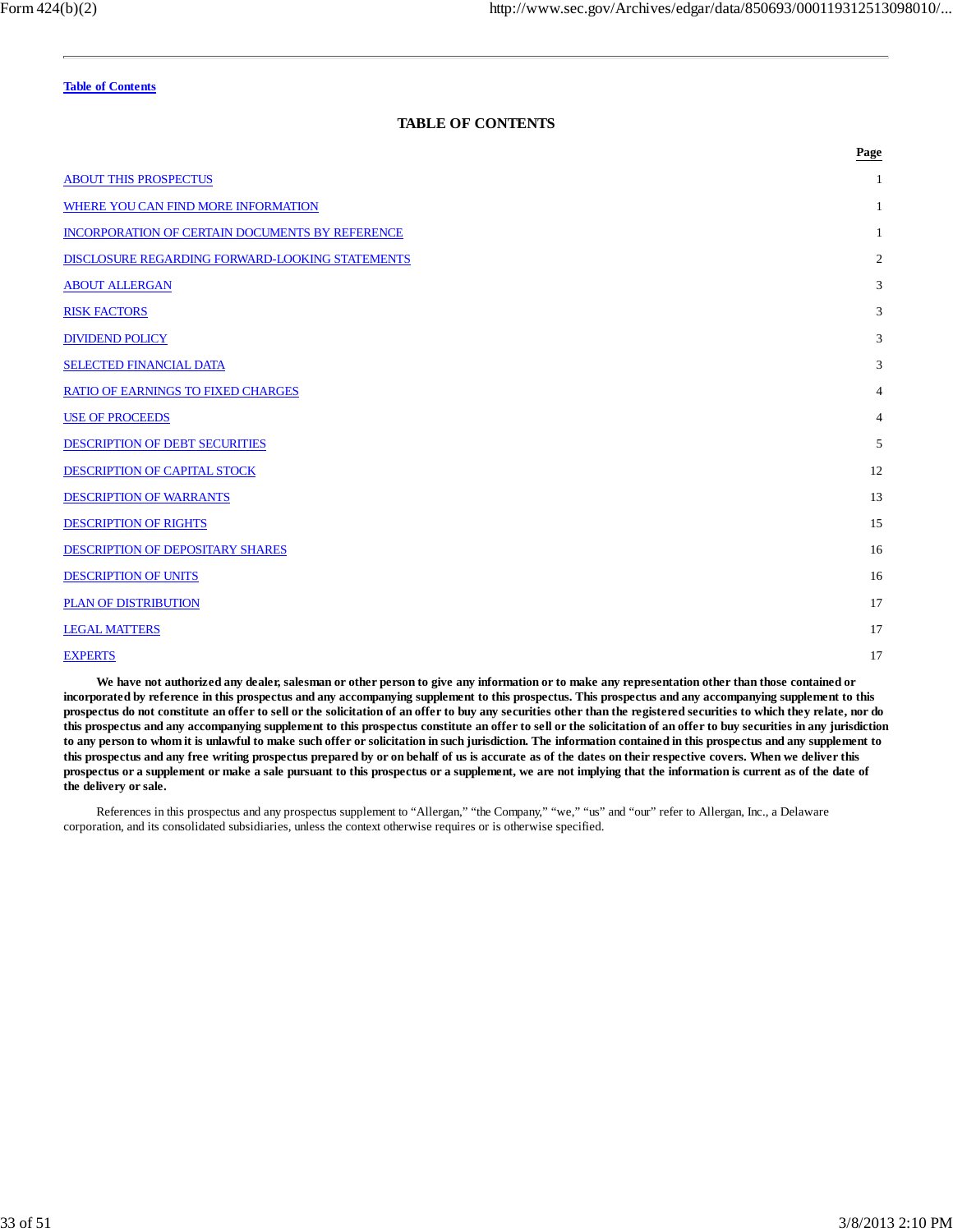#### **ABOUT THIS PROSPECTUS**

This prospectus is part of an "automatic shelf" registration statement that we filed with the U.S. Securities and Exchange Commission ("Commission") as a "well-known seasoned issuer" as defined in Rule 405 under the Securities Act of 1933, as amended ("Securities Act"), using a "shelf" registration process. Under this process, we may sell the following: debt securities; common stock; preferred stock; warrants to purchase debt securities, common stock, preferred stock or depositary shares; rights to purchase common stock or preferred stock; depositary shares; and units. This prospectus only provides you with a general description of the securities that we may offer. Each time we sell securities, we will provide a supplement to this prospectus that contains specific information about the terms of the securities. The prospectus supplement may also add, update or change information contained in this prospectus. Before purchasing any securities, you should carefully read both this prospectus and the accompanying prospectus supplement and any free writing prospectus prepared by or on behalf of us, together with the additional information described under the heading "Where You Can Find More Information."

#### **WHERE YOU CAN FIND MORE INFORMATION**

We file annual, quarterly and current reports, proxy statements and other information with the Commission. Our Commission filings are available to the public over the Internet at the Commission's website at www.sec.gov. You may also read and copy any document we file with the Commission at the Commission's Public Reference Room at 100 F Street, N.E., Washington, D.C. 20549. Please call the Commission at 1-800-SEC-0330 for further information on the public reference rooms. Our common stock is listed on the New York Stock Exchange, or NYSE, under the symbol "AGN" and all reports, proxy statements and other information filed by us with the NYSE may be inspected at the NYSE's offices at 20 Broad Street, New York, New York 10005. We maintain a website at www.allergan.com. We make our periodic and current reports, together with amendments to these reports, available on our website, free of charge, as soon as reasonably practicable after such material is electronically filed with, or furnished to, the Commission. The information contained on our website is not incorporated by reference in this prospectus and you should not consider it a part of this prospectus or any supplement hereto.

#### **INCORPORATION OF CERTAIN DOCUMENTS BY REFERENCE**

The Commission allows us to "incorporate by reference" the information we file with it, which means that we can disclose important information to you by referring to those documents. The information incorporated by reference is an important part of this prospectus, and the information that we file later with the Commission will automatically update and supersede the information contained in this prospectus. We incorporate by reference the following documents we filed with the Commission pursuant to Section 13(a) or 15(d) of the Securities Exchange Act of 1934, as amended ("Exchange Act"):

- Quarterly Reports on Form 10-Q for the three months ended March 31, 2012 and June 30, 2012;
- Annual Report on Form 10-K for the fiscal year ended December 31, 2011;
- Definitive Proxy Statement on Schedule 14A filed with the Commission on March 15, 2012;
- Current Reports on Form 8-K filed with the Commission on February 6, 2012 and May 7, 2012; and
- The description of our common stock and preferred share purchase rights contained in our registration statement on Form 8-A filed with the Commission on February 1, 2000, as amended by Amendment No. 1 to our Form 8-A filed with the Commission on February 13, 2003 and including any amendment or report filed for the purpose of updating that description.

Also incorporated by reference into this prospectus are all documents that we may file with the Commission under Sections 13(a), 13(c), 14 or 15(d) of the Exchange Act after the filing of this prospectus and prior to the termination of the offering of securities hereby. These documents include periodic reports, such as annual reports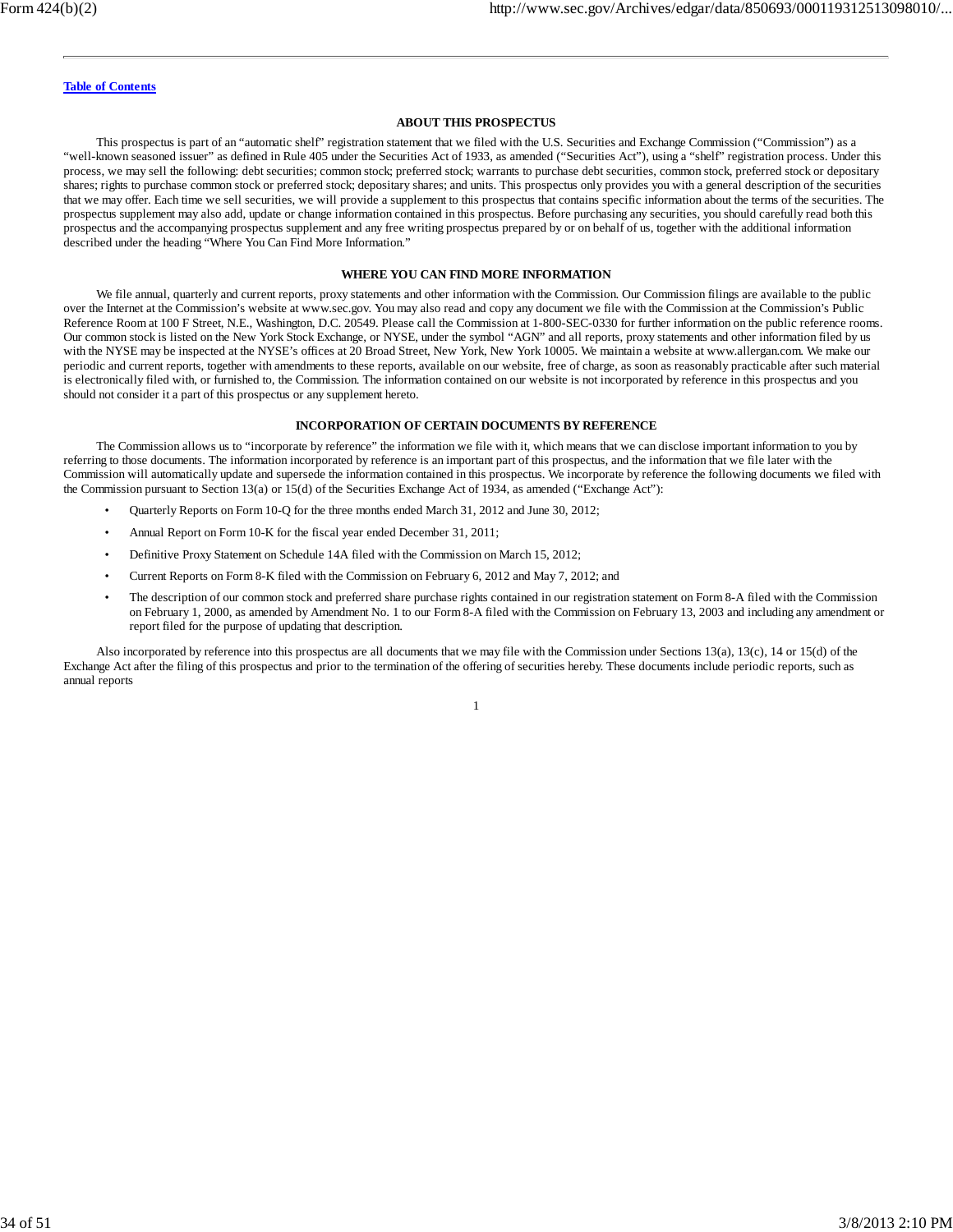on Form 10-K and quarterly reports on Form 10-Q, and current reports on Form 8-K, as well as proxy statements. Any statement contained in a document incorporated or deemed to be incorporated by reference herein shall be deemed to be modified or superseded for purposes of this prospectus to the extent that a statement contained herein or in any other subsequently filed document which also is or is deemed to be incorporated by reference herein modifies or supersedes such statement. Any such statement so modified or superseded shall not be deemed, except as so modified or superseded, to constitute a part of this prospectus. We are not, however, incorporating by reference any documents or portions thereof, whether specifically listed above or filed in the future, that are not deemed "filed" with the Commission, including our compensation committee report and performance graph or any information furnished pursuant to Items 2.02 or 7.01 of Form 8-K or certain exhibits furnished pursuant to Item 9.01 of Form 8-K.

If you are a stockholder, we may have sent you some of the documents incorporated by reference, but you can obtain any of them through us or the Commission. Documents are available from us without charge, excluding all exhibits not specifically incorporated by reference into this prospectus. You may request a copy of these documents by writing or telephoning us at the following address:

> Investor Relations Allergan, Inc. 2525 Dupont Drive Irvine, California 92612-1599 (714) 246-4500

You should rely only on the information incorporated by reference or provided in this prospectus and any supplement. We have not authorized anyone else to provide you with different information.

#### **DISCLOSURE REGARDING FORWARD-LOOKING STATEMENTS**

All statements included or incorporated by reference in this prospectus that are not historical facts constitute "forward-looking statements" within the meaning of Section 27A of the Securities Act and Section 21 of the Exchange Act. This prospectus, including the information incorporated by reference in this prospectus, contains forward-looking statements that are based on current expectations, estimates, forecasts and projections about us, our future performance, our business, our beliefs and our management's assumptions. In addition, we, or others on our behalf, may make forward-looking statements in press releases or written statements, or in our communications and discussions with investors and analysts in the normal course of business through meetings, webcasts, phone calls and conference calls. Words such as "expect," "anticipate," "outlook," "could," "target," "project," "intend," "plan," "believe," "seek," "estimate," "should," "may," "assume," or "continue" or the negative of these, as well as variations of such words and similar expressions are intended to identify such forward-looking statements. These statements are not guarantees of future performance and involve certain risks, uncertainties and assumptions that are difficult to predict, many of which are outside of our control, and involve known and unknown risks and uncertainties that could cause our actual results, performance or achievements, or industry results, to differ materially from any future results, performance or achievements expressed or implied by such forward-looking statements. We describe some of the risks, uncertainties and assumptions that could affect the outcome or results of operations in "Risk Factors" and elsewhere in this prospectus, including the risks incorporated in this prospectus from our most recent Annual Report on Form 10-K and any subsequent Quarterly Report on Form 10-Q, as updated by our future filings. We have based our forward-looking statements on our management's beliefs and assumptions based on information available to our management at the time the statements are made. We caution you that actual outcomes and results may differ materially from what is expressed, implied or forecast by our forward-looking statements. Reference is made in particular to forward-looking statements regarding product sales, reimbursement, expenses, earnings per share, liquidity and capital resources, and trends. Except as required under the federal securities laws and the rules and regulations of the Commission, we do not have any intention or obligation to update publicly any forward-looking statements after the distribution of this prospectus, whether as a result of new information, future events, changes in assumptions, or otherwise.

<sup>2</sup>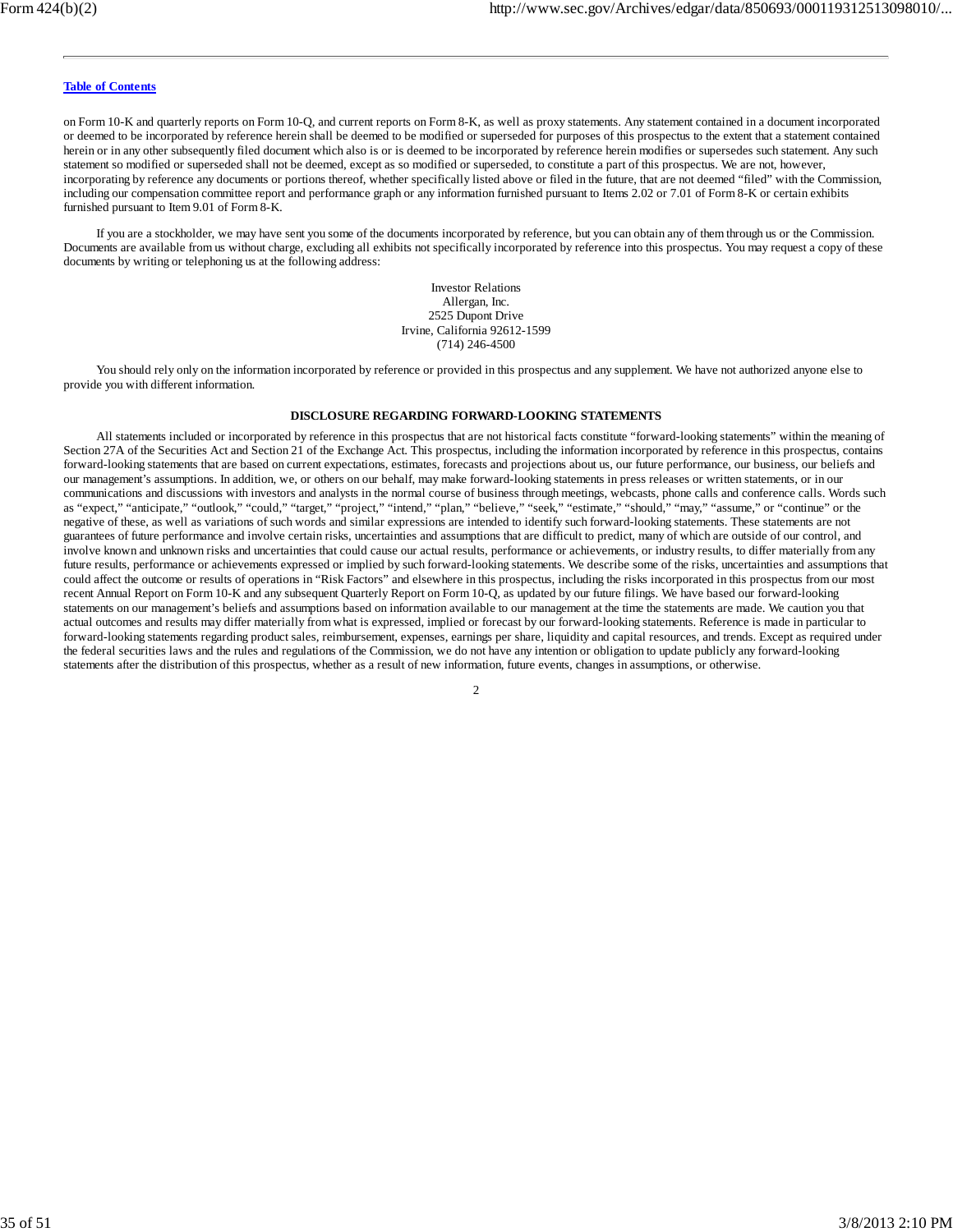#### **ABOUT ALLERGAN**

We are a multi-specialty health care company focused on developing and commercializing innovative pharmaceuticals, biologics, medical devices and over-thecounter products that enable people to live life to its full potential—to see more clearly, move more freely and express themselves more fully. We discover, develop and commercialize a diverse range of products for the ophthalmic, neurological, medical aesthetics, medical dermatology, breast aesthetics, obesity intervention, urological and other specialty markets in more than 100 countries around the world.

We were founded in 1950 and incorporated in Delaware in 1977. Our principal executive offices are located at 2525 Dupont Drive, Irvine, California, 92612, and our telephone number at that location is (714) 246-4500. Our website address is www.allergan.com. The information contained on our website is not a part of this prospectus or any supplement.

#### **RISK FACTORS**

Investment in any securities offered pursuant to this prospectus involves risks. You should carefully consider the risk factors incorporated by reference to our most recent Annual Report on Form 10-K, any subsequent Quarterly Reports on Form 10-Q or Current Report on Form 8-K we file after the filing of this prospectus, and all other information contained or incorporated by reference into this prospectus, as updated by our subsequent filings under the Exchange Act, and the risk factors and other information contained in the applicable prospectus supplement before acquiring any of such securities. The occurrence of any of these risks might cause you to lose all or part of your investment in the offered securities. Please also refer to the section above entitled "Disclosure Regarding Forward-Looking Statements."

#### **DIVIDEND POLICY**

Subject to preferences that may be applicable to any outstanding preferred stock, the holders of common stock are entitled ratably to receive dividends, if any, declared by our Board of Directors out of funds legally available for the payment of dividends. We have in the past paid cash dividends. Our declaration and payment of cash dividends in the future and the amount thereof will depend upon our results of operations, financial condition, cash requirements, future prospects, limitations imposed by credit agreements or debt securities and other factors deemed relevant by our Board of Directors. No assurance can be given that cash dividends will continue to be declared and paid at historical levels or at all. Certain financial covenants set forth in our bank credit line agreements and other financing agreements restrict our ability to declare dividends.

#### **SELECTED FINANCIAL DATA**

On January 1, 2012, we adopted new guidance regarding comprehensive income, which was applied retrospectively, that provides companies with the option to present the components of net income, the components of other comprehensive income and the total of comprehensive income either in a single continuous statement of comprehensive income or in two separate but consecutive statements. The objective of the standard is to increase the prominence of items reported in other comprehensive income and to facilitate convergence of accounting principles generally accepted in the United States and International Financial Reporting Standards. The standard eliminates the option to present components of other comprehensive income as part of the statement of changes in stockholders' equity. The amendments in this guidance do not change the items that must be reported in other comprehensive income or when an item of other comprehensive income must be reclassified in net income. We adopted the two-statement approach in the first quarter of 2012.

The table below presents selected historical consolidated statements of comprehensive income (loss) data. We have derived our consolidated statements of comprehensive income (loss) data for the years ended December 31, 2009, 2010 and 2011 from our audited consolidated financial statements included in our Annual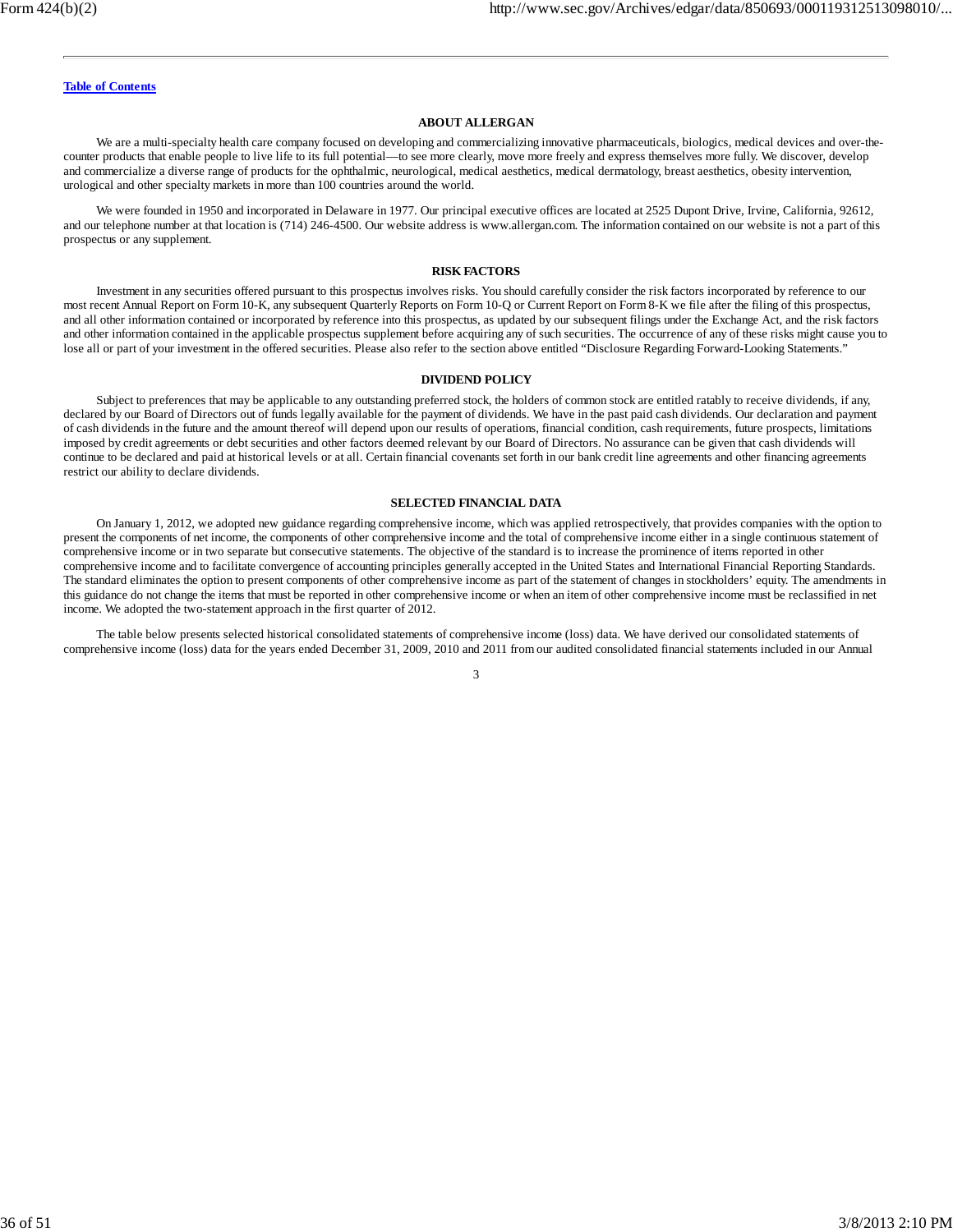Report on Form 10-K for the year ended December 31, 2011 and incorporated by reference in this prospectus. The following selected financial information revises historical information to illustrate the presentation required by the new guidance regarding comprehensive income for each of the periods presented.

|                                                                                                                             | Year ended December 31, |               |         |
|-----------------------------------------------------------------------------------------------------------------------------|-------------------------|---------------|---------|
|                                                                                                                             | 2011                    | 2010          | 2009    |
|                                                                                                                             |                         | (in millions) |         |
| Net earnings                                                                                                                | \$938.1                 | 4.9           | \$623.8 |
| Other comprehensive income (loss), net of tax:                                                                              |                         |               |         |
| Foreign currency translation adjustments                                                                                    | (42.6)                  | (3.2)         | 38.9    |
| Reclassification adjustment for foreign currency translation gains included in net earnings from the substantially complete |                         |               |         |
| liquidation of an investment in a foreign subsidiary                                                                        | (9.4)                   |               |         |
| Amortization of deferred holding gains on derivatives designated as cash flow hedges included in net earnings               | (0.8)                   | (0.8)         | (0.8)   |
| Pension and postretirement benefit plan adjustments:                                                                        |                         |               |         |
| Net gain (loss)                                                                                                             | (62.7)                  | (53.5)        | 48.9    |
| Net gain on remeasurement of postretirement benefit plan liability                                                          | 13.1                    |               |         |
| Amortization                                                                                                                | 12.7                    | 8.2           | 9.2     |
| Unrealized gain on investments                                                                                              |                         |               | 1.4     |
| Other comprehensive income (loss)                                                                                           | (89.7)                  | (49.3)        | 97.6    |
| Total comprehensive income (loss)                                                                                           | 848.4                   | (44.4)        | 721.4   |
| Comprehensive income (loss) attributable to noncontrolling interest                                                         | 2.4                     | 5.1           | 4.2     |
| Comprehensive income (loss) attributable to Allergan, Inc.                                                                  | \$846.0                 | \$(49.5)      | \$717.2 |

#### **RATIO OF EARNINGS TO FIXED CHARGES**

The following table sets forth our ratio of earnings to fixed charges for the last five fiscal years and the six month period ended June 30, 2012. For purposes of these ratios, "earnings" represents income excluding the effects of discontinued operations and before provision for income taxes and fixed charges, and "fixed charges" consist of interest expense, capitalized interest, amortization of debt issue costs and discount or premium on debt, and a share of rent expense which is deemed to be representative of an interest factor.

| <b>Six Months</b> |       |      |       |                         |      |
|-------------------|-------|------|-------|-------------------------|------|
| Ended June 30.    |       |      |       | Year Ended December 31. |      |
| 2012              | 2011  | 2010 | 2009  | 2008                    | 2007 |
| 15.4x             | 16.6x | 2.9x | 10.5x | 8.5x                    | 7.0x |

For the periods indicated above, we had no outstanding shares of preferred stock with required dividend payments. Therefore, the ratios of earnings to combined fixed charges and preference dividends are identical to the ratios presented in the table above.

#### **USE OF PROCEEDS**

Unless we indicate otherwise in the applicable prospectus supplement, we anticipate that any net proceeds will be used for general corporate purposes, including repaying or refinancing our bank or commercial paper borrowings, redeeming or repurchasing debt, share repurchases, and for working capital, capital expenditures and acquisitions. We will set forth in the prospectus supplement our intended use for the net proceeds received from the sale of any securities. Pending the application of the net proceeds, we may invest the proceeds in short-term, interest-bearing instruments or other investment-grade securities. We will not receive any of the proceeds from the sale of the securities offered by any selling security holder.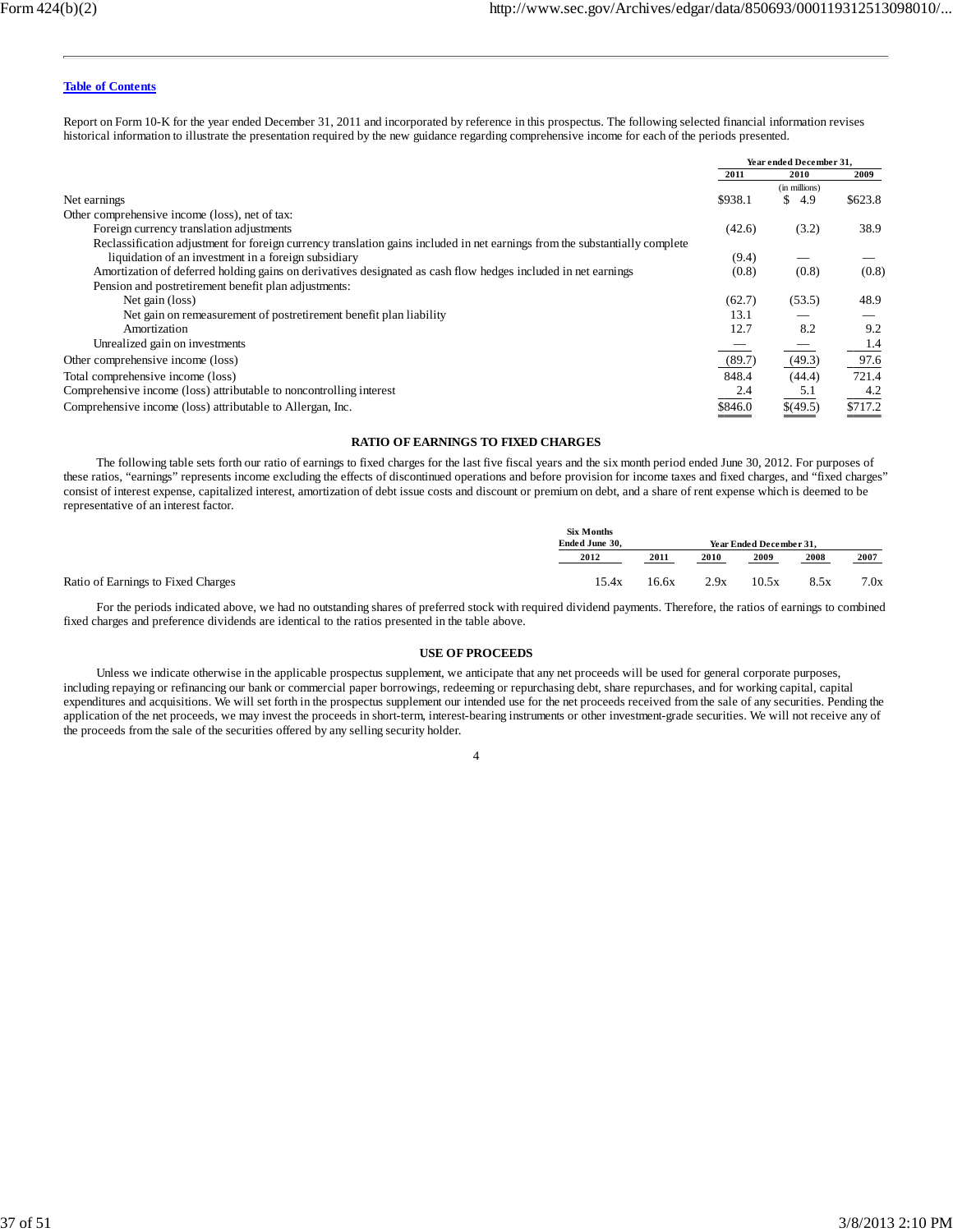#### **DESCRIPTION OF DEBT SECURITIES**

The following sets forth certain general terms and provisions of the indenture under which the debt securities would be issued, unless otherwise specified in a prospectus supplement. The particular terms of the debt securities to be sold by us will be set forth in the prospectus supplement relating to such debt securities.

The debt securities will represent secured or unsecured general obligations of the Company as provided in the prospectus supplement. As indicated in the applicable prospectus supplement, the debt securities will either be senior debt or subordinated debt as described in the applicable prospectus supplement. Unless otherwise specified in the applicable prospectus supplement, the debt securities will be issued under an indenture between us and Wells Fargo Bank, National Association, a form of which has been filed as an exhibit to the registration statement of which this prospectus is a part, subject to such amendments or supplemental indentures as are adopted from time to time. The following summary of certain provisions of that indenture does not purport to be complete and is subject to, and qualified in its entirety by, reference to all the provisions of that indenture, including the definitions therein of certain terms. Wherever particular sections or defined terms of the indenture are referred to, it is intended that such sections or defined terms shall be incorporated herein by reference.

#### **General**

The indenture does not limit the amount of debt securities that may be issued thereunder. The applicable prospectus supplement with respect to any debt securities will set forth the terms of the debt securities offered pursuant thereto, including: (i) the title and series of such debt securities, including CUSIP numbers; (ii) any limit upon the aggregate principal amount of such debt securities of such title or series; (iii) whether such debt securities will be in global or other form; (iv) the date(s) and method(s) by which principal and any premium on such debt securities is payable; (v) interest rate or rates (or method by which such rate will be determined), if any; (vi) the dates on which any such interest will be payable and the method of payment; (vii) whether and under what circumstances any additional amounts are payable with respect to such debt securities; (viii) the notice, if any, to holders of such debt securities regarding the determination of interest on a floating rate debt security and the manner of giving such notice; (ix) the basis upon which interest on such debt securities shall be calculated, if other than that of a 360 day year of twelve 30-day months; (x) the place or places where the principal of and interest or additional amounts, if any, on such debt securities will be payable; (xi) any redemption or sinking fund provisions; (xii) the denominations of such debt securities if other than denominations of \$1,000 and any integral multiple thereof; (xiii) any rights of the holders of such debt securities to convert the debt securities into other securities or property; (xiv) the terms, if any, on which payment of principal or any premium, interest or additional amounts on such debt securities will be payable in a currency other than U.S. dollars; (xv) the terms, if any, by which the amount of payments of principal or any premium, interest or additional amounts on such debt securities may be determined by reference to an index, formula, financial or economic measure or other methods; (xvi) if other than the principal amount hereof, the portion of the principal amount of such debt securities that will be payable upon declaration of acceleration of the maturity thereof or provable in bankruptcy; (xvii) any events of default or covenants in addition to or in lieu of those described herein and remedies therefor; (xviii) whether such debt securities will be subject to defeasance or covenant defeasance; (xix) the terms, if any, upon which such debt securities are to be issuable upon the exercise of warrants; (xx) any trustees other than Wells Fargo Bank, National Association, and any authenticating or paying agents, transfer agents or registrars or any other agents with respect to such debt securities; (xxi) the terms, if any, on which such debt securities will be subordinate to other debt of the Company; (xxii) whether such debt securities will be secured or unsecured obligations of the Company; and (xxiii) any other specific terms of such debt securities and any other deletions from or additions to or modifications of the indenture with respect to such debt securities.

Debt securities may be presented for exchange, conversion or transfer in the manner, at the places and subject to the restrictions set forth in the debt securities and the prospectus supplement. Such services will be provided without charge, other than any tax or other governmental charge payable in connection therewith, but subject to the limitations provided in the indenture.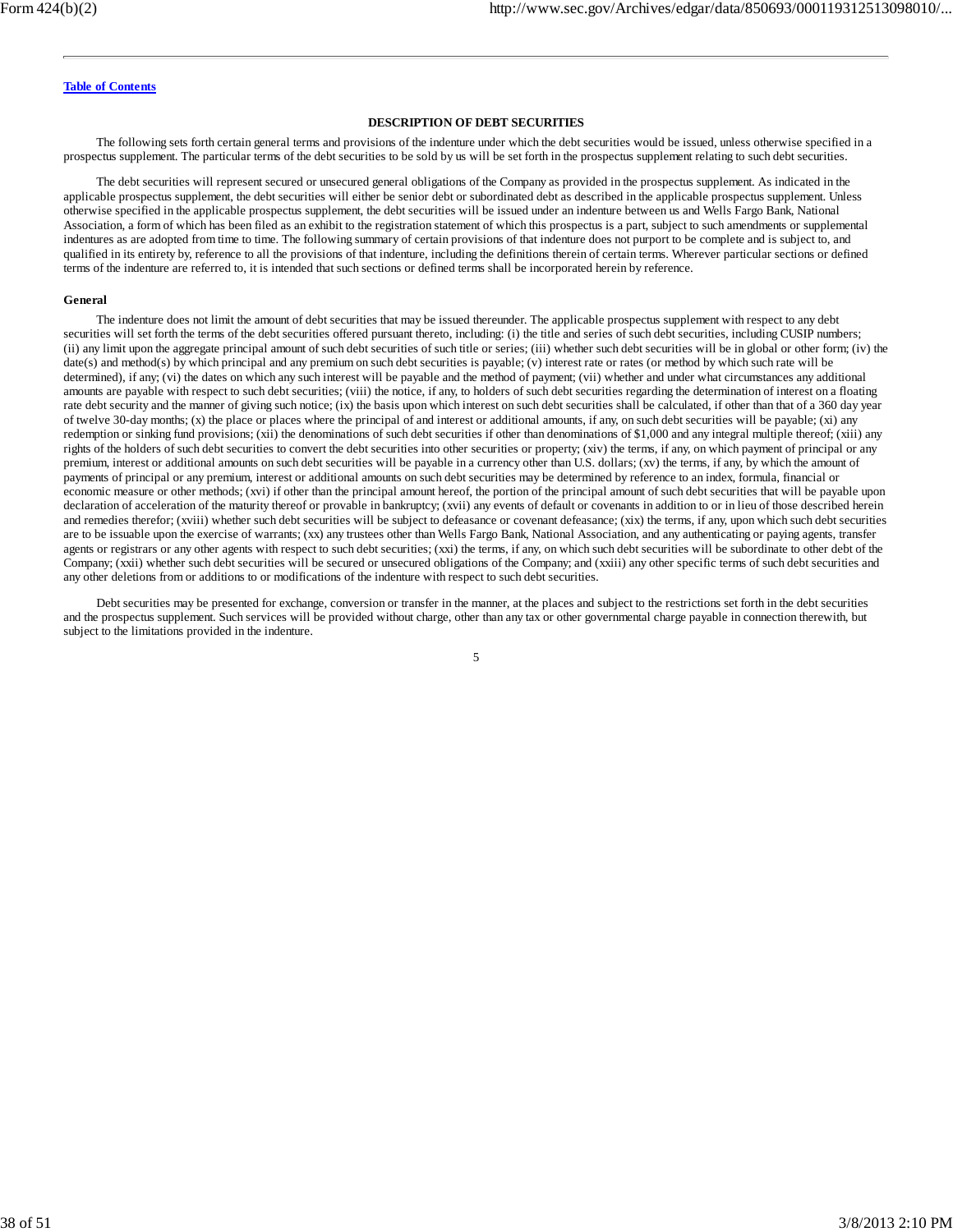#### **Modification and Waiver**

The indenture provides that supplements to the indenture and the applicable supplemental indentures may be made by the Company and the trustee for the purpose of adding any provisions to or changing in any manner or eliminating any of the provisions of the indenture or of modifying in any manner the rights of the holders of debt securities of a series under the indenture or the debt securities of such series, with the consent of the holders of a majority (or such other amount as is provided for a particular series of debt securities) in principal amount of the outstanding debt securities issued under such indenture that are affected by the supplemental indenture, voting as a single class; provided that no such supplemental indenture may, without the consent of the holder of each such debt security affected thereby, among other things: (a) change the stated maturity of the principal of, or any premium, interest or additional amounts on, such debt securities, or reduce the principal amount thereof, or reduce the rate or extend the time of payment of interest or any additional amounts thereon, or reduce any premium payable on redemption thereof, or reduce the amount of the principal of debt securities issued with original issue discount that would be due and payable upon an acceleration of the maturity thereof or the amount thereof provable in bankruptcy, or waive a redemption payment if such debt securities provide therefor, or change the place of payment or currency in which the principal of, or any premium, interest or additional amounts with respect to any debt security is payable, or impair or affect the right of any holder of debt securities to institute suit for the payment thereof; (b) reduce the percentage of outstanding debt securities of any series the consent of whose holders is required for any such supplemental indenture, or the consent of whose holders is required for any waiver, or reduce the requirements for quorum or voting; (c) modify any of the provisions of the indenture relating to supplemental indentures with the consent of the holders, or waivers of past defaults or securities redeemed in part, except to increase any such percentage or to provide that certain other provisions of the indenture cannot be modified or waived without the consent of each holder affected thereby; or (d) make any change that adversely affects the right to convert or exchange any security into or for common stock or other securities, cash or other property in accordance with the terms of the applicable debt security.

The indenture provides that a supplemental indenture that changes or eliminates any covenant or other provision of the indenture that has expressly been included solely for the benefit of one or more particular series of debt securities, or that modifies the rights of the holders of such series with respect to such covenant or other provision, shall be deemed not to affect the rights under the indenture of the holders of debt securities of any other series.

The indenture provides that the Company and the applicable trustee may, without the consent of the holders of any series of debt securities issued thereunder, enter into additional supplemental indentures for one of the following purposes: (1) to evidence the succession of another corporation to the Company and the assumption by any such successor of the covenants of the Company in such indenture and in the debt securities issued thereunder; (2) to add to the covenants of the Company or to surrender any right or power conferred on the Company pursuant to the indenture; (3) to establish the form and terms of debt securities issued thereunder; (4) to evidence and provide for a successor trustee under such indenture with respect to one or more series of debt securities issued thereunder or to provide for or facilitate the administration of the trusts under such indenture by more than one trustee; (5) to cure any ambiguity, to correct or supplement any provision in the indenture that may be inconsistent with any other provision of the indenture or to make any other provisions with respect to matters or questions arising under such indenture which shall not adversely affect the interests of the holders of any series of debt securities issued thereunder in any material respect; (6) to add to, delete from or revise the conditions, limitations and restrictions on the authorized amount, terms or purposes of issue, authentication and delivery of securities under the indenture; (7) to add any additional events of default with respect to all or any series of debt securities; (8) to supplement any of the provisions of the indenture as may be necessary to permit or facilitate the defeasance and discharge of any series of debt securities, provided that such action does not adversely affect the interests of any holder of an outstanding debt security of such series or any other security in any material respect; (9) to make provisions with respect to the conversion or exchange rights of holders of debt securities of any series; (10) to amend or supplement any provision contained in such indenture or any supplemental indenture, provided that no such amendment or supplement shall materially adversely affect the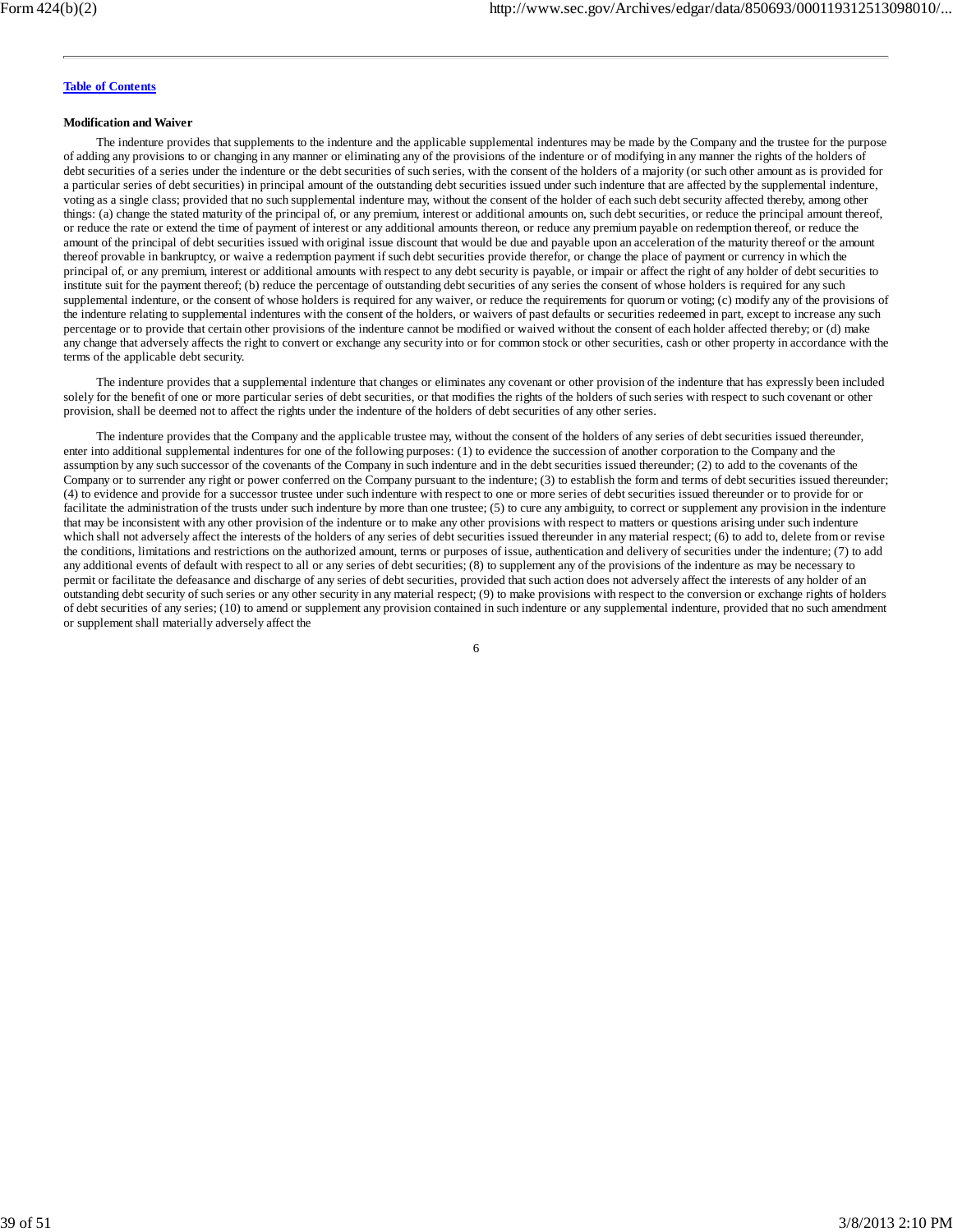interests of the holders of any debt securities then outstanding; or (11) to maintain qualification of such indenture under the Trust Indenture Act of 1939, as amended (the "Trust Indenture Act").

### **Events of Default**

Unless otherwise provided in any prospectus supplement, the following will be events of default under the indenture with respect to each series of debt securities issued thereunder: (a) default in the payment of principal (or premium, if any) or any additional amounts with respect to such principal or premium on any series of the debt securities outstanding under the indenture when due; (b) default in the payment of any interest or any additional amounts with respect to such interest on any series of the debt securities outstanding under the indenture when due, continued for 30 days; (c) default in the payment, if any, of any sinking fund installment when and as due by the terms of any debt security of such series, subject to any cure period that may be specified in any debt security of such series; (d) failure to perform any other covenant or warranty of the Company contained in such indenture or such debt securities continued for 90 days after written notice from the applicable trustee or the holders of not less than a majority in aggregate principal amount of the debt securities of such series then outstanding (each such series acting as a separate class); (e) certain events of bankruptcy, insolvency or reorganization of the Company; and (f) any other event of default provided in a supplemental indenture with respect to a particular series of debt securities. In case an event of default other than a default specified in clause (e) above shall occur and be continuing with respect to any series of such debt securities, the applicable trustee or the holders of not less than a majority in aggregate principal amount of the debt securities of such series then outstanding (each such series acting as a separate class) may declare the principal (or, in the case of discounted debt securities, the amount specified in the terms thereof) of such series to be immediately due and payable. If an event of default described in (e) above shall occur and be continuing then the principal amount (or, in the case of discounted debt securities, the amount specified in the terms thereof) of all the debt securities outstanding shall be and become due and payable immediately, without notice or other action by any holder or the applicable trustee, to the full extent permitted by law. Any event of default with respect to particular series of debt securities under such indenture may be waived by the holders of a majority in aggregate principal amount of the outstanding debt securities of such series (voting as a class), except in each case a failure to pay principal of or premium, interest or additional amounts, if any, on such debt securities (other than a rescission of acceleration of the debt securities of any series by the holders of a majority in aggregate principal amount of the outstanding debt securities of such series (voting as a class)) or a default in respect of a covenant or provision which cannot be modified or amended without the consent of each holder affected thereby.

The indenture provides that the applicable trustee may withhold notice to the holders of any default with respect to any series of debt securities (except in payment of principal of or interest or premium on, or sinking fund payment in respect of, the debt securities) if the applicable trustee considers it in the interest of holders to do so.

The indenture contains a provision entitling the applicable trustee to be indemnified by the holders before proceeding to exercise any trust or power under such indenture at the request of such holders. The indenture provides that the holders of a majority in aggregate principal amount of the then outstanding debt securities of any series may direct the time, method and place of conducting any proceedings for any remedy available to the applicable trustee or of exercising any trust or power conferred upon the applicable trustee with respect to the debt securities of such series; provided, however, that the applicable trustee may decline to follow any such direction if, among other reasons, the applicable trustee determines in good faith that the actions or proceedings as directed may not lawfully be taken or would be unduly prejudicial to the holders of the debt securities of such series not joining in such direction. The right of a holder to institute a proceeding with respect to the applicable indenture will be subject to certain conditions precedent including, without limitation, that the holders of not less than a majority in aggregate principal amount of the debt securities of such series then outstanding under such indenture make a written request upon the applicable trustee to exercise its powers under such indenture, indemnify the applicable trustee and afford the applicable trustee reasonable opportunity to act, but the holder has an absolute right to receipt of the principal of, premium, if any, and interest when due on the debt securities,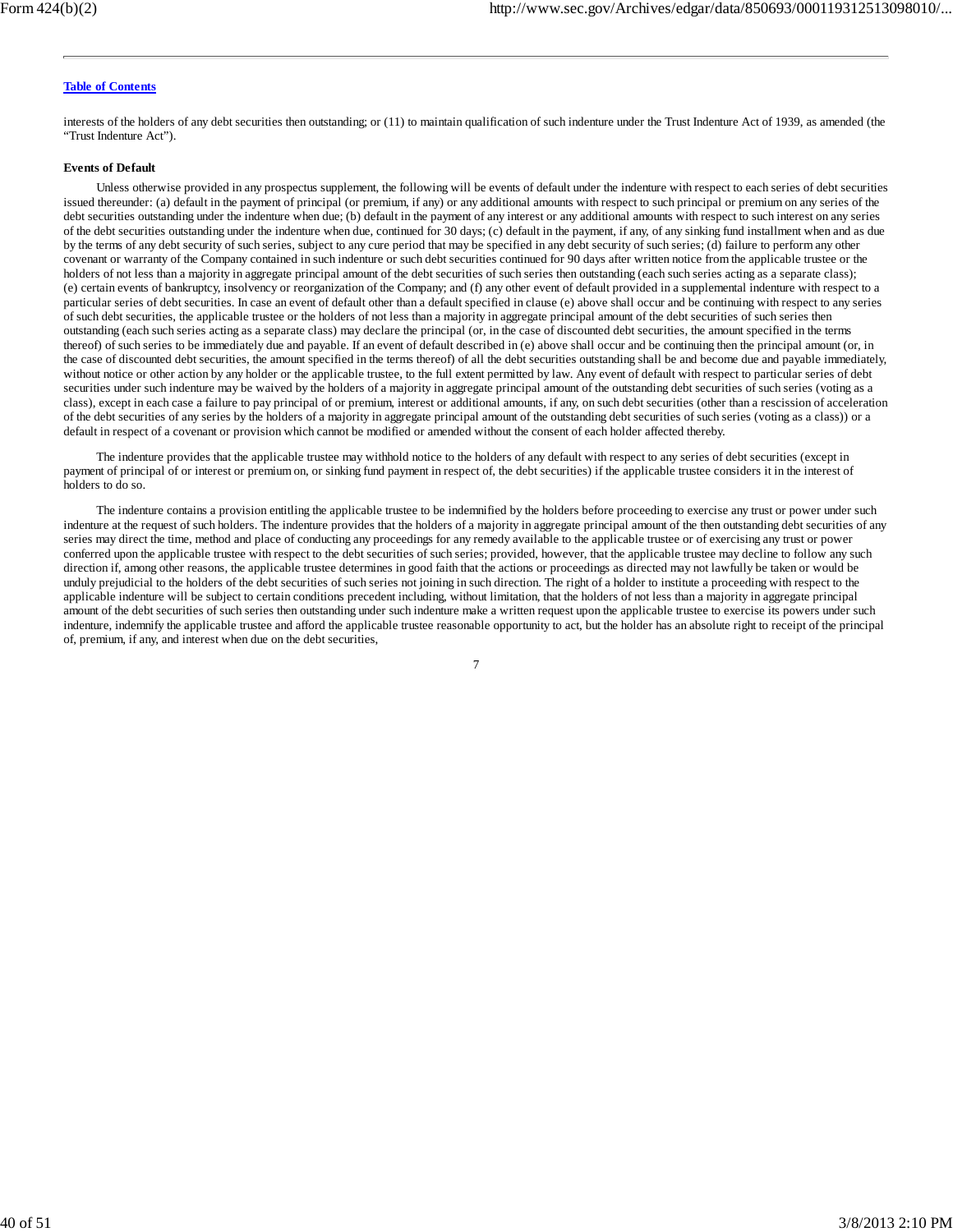to require conversion of debt securities if such indenture provides for convertibility at the option of the holder and to institute suit for the enforcement thereof.

#### **Consolidation, Merger and Sale of Assets**

The indenture provides that the Company may not consolidate with, merge into or sell, convey or lease all or substantially all of its assets to any person unless the successor person is a corporation organized under the laws of any domestic jurisdiction and assumes the Company's obligations on the debt securities issued thereunder, and under such indenture, and after giving effect thereto no event of default, and no event that, after notice or lapse of time or both, would become an event of default, shall have occurred and be continuing, and that certain other conditions are met.

#### **Certain Covenants**

*Existence*. Except as permitted under "— Consolidation, Merger or Sale of Assets," the indenture requires the Company to do or cause to be done all things necessary to preserve and keep in full force and effect its corporate existence, rights (by certificate of incorporation, bylaws and statute) and franchises; provided, however, that the Company will not be required to preserve any right or franchise if its board of directors determines that the preservation thereof is no longer desirable in the conduct of its business.

*Additional Covenants*. Any additional covenants of the Company with respect to any series of debt securities will be set forth in the prospectus supplement relating thereto.

#### **Conversion Rights**

The terms and conditions, if any, upon which the debt securities are convertible into common stock or preferred stock will be set forth in the applicable prospectus supplement relating thereto. Such terms will include the conversion price (or manner of calculation thereof), the conversion period, provisions as to whether conversion will be at the option of the holders or the Company, the events requiring an adjustment of the conversion price and provisions affecting conversion in the event of redemption of such debt securities and any restrictions on conversion.

#### **Redemption; Repurchase at the Option of the Holder; Sinking Fund**

The terms and conditions, if any, upon which (i) the debt securities are redeemable at the option of the Company, (ii) the holder of debt securities may cause the Company to repurchase such debt securities or (iii) the debt securities are subject to any sinking fund will be set forth in the applicable prospectus supplement relating thereto.

#### **Repurchases on the Open Market**

The Company or any affiliate of the Company may at any time or from time to time repurchase any debt security in the open market or otherwise. Such debt securities may, at the option of the Company or the relevant affiliate of the Company, be held, resold or surrendered to the trustee for cancellation.

#### **Discharge, Defeasance and Covenant Defeasance**

The indenture provides, with respect to each series of debt securities issued thereunder, that the Company may terminate its obligations under such debt securities of a series and such indenture with respect to debt securities of such series if: (i) all debt securities of such series previously authenticated and delivered, with certain exceptions, have been delivered to the applicable trustee for cancellation and the Company has paid all sums payable by it under the indenture; or (ii) (A) the debt securities of such series mature within one year or all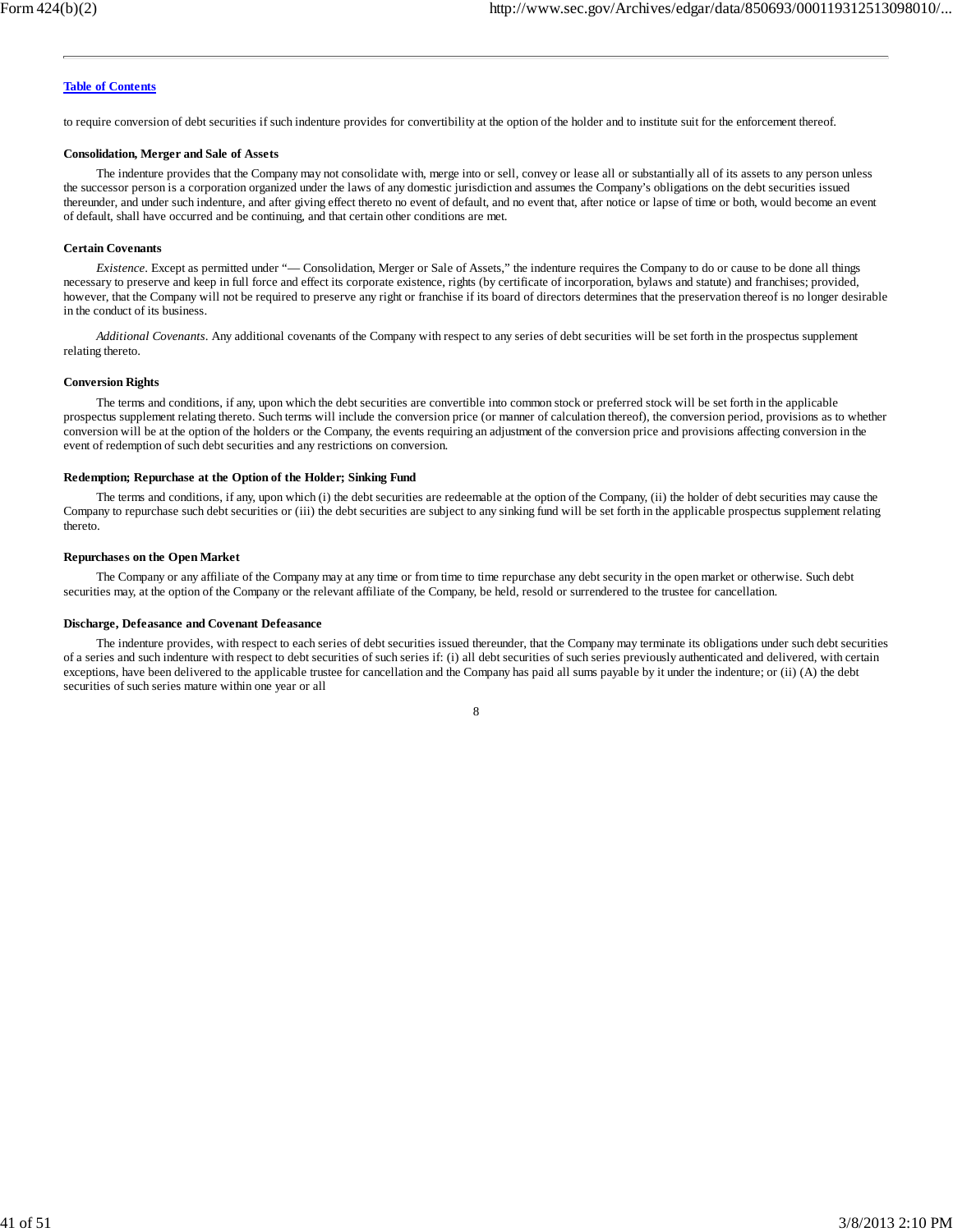of them are to be called for redemption within one year under arrangements satisfactory to the applicable trustee for giving the notice of redemption, (B) the Company irrevocably deposits in trust with the applicable trustee, as trust funds solely for the benefit of the holders of such debt securities, for that purpose, money or U.S. government obligations or a combination thereof sufficient (unless such funds consist solely of money, in the opinion of a nationally recognized firm of independent public accountants expressed in a written certification thereof delivered to the applicable trustee), without consideration of any reinvestment, to pay principal of and interest on the debt securities of such series to maturity or redemption, as the case may be, and to pay all other sums payable by it under such indenture, and (C) the Company delivers to the applicable trustee an officer's certificate and an opinion of counsel, in each case stating that all conditions precedent provided for in such indenture relating to the satisfaction and discharge of such indenture with respect to the debt securities of such series have been complied with. With respect to the foregoing clause (i), only the Company's obligations to compensate and indemnify the applicable trustee under the indenture shall survive. With respect to the foregoing clause (ii), only the Company's obligations to execute and deliver debt securities of such series for authentication, to maintain an office or agency in respect of the debt securities of such series, to have moneys held for payment in trust, to register the transfer or exchange of debt securities of such series, to deliver debt securities of such series for replacement or to be canceled, to compensate and indemnify the applicable trustee and to appoint a successor trustee, and its right to recover excess money held by the applicable trustee shall survive until such debt securities are no longer outstanding. Thereafter, only the Company's obligations to compensate and indemnify the applicable trustee and its right to recover excess money held by the applicable trustee shall survive.

The indenture provides that the Company (i) will be deemed to have paid and will be discharged from any and all obligations in respect of the debt securities issued thereunder of any series, and the provisions of such indenture will, except as noted below, no longer be in effect with respect to the debt securities of such series and (ii) may omit to comply with any term, provision, covenant or condition of such indenture, and such omission shall be deemed not to be an event of default under clause (d) of the first paragraph of "— Events of Default" with respect to the outstanding debt securities of such series; provided that the following conditions shall have been satisfied: (A) the Company has irrevocably deposited in trust with the applicable trustee as trust funds solely for the benefit of the holders of the debt securities of such series, for payment of the principal of and interest on the debt securities of such series, which funds shall consist of cash or U.S. Government Obligations or a combination thereof sufficient, in the opinion of a nationally recognized firm of independent public accountants expressed in a written certification thereof delivered to the applicable trustee, without consideration of any reinvestment, to pay and discharge the principal of and accrued interest on the outstanding debt securities of such series to maturity or earlier redemption (irrevocably provided for under arrangements satisfactory to the applicable trustee), as the case may be; (B) such deposit will not result in a breach or violation of, or constitute a default under, such indenture or any other material agreement or instrument to which the Company is a party or by which it is bound; (C) no default with respect to such debt securities of such series shall have occurred and be continuing on the date of such deposit; (D) the Company shall have delivered to such trustee an opinion of counsel that the holders of the debt securities of such series will not recognize income, gain or loss for Federal income tax purposes as a result of the Company's exercise of its option under this provision of such indenture and will be subject to federal income tax on the same amount and in the same manner and at the same times as would have been the case if such deposit and defeasance had not occurred; and (E) the Company has delivered to the applicable trustee an officer's certificate and an opinion of counsel, in each case stating that all conditions precedent provided for in such indenture relating to the defeasance contemplated have been complied with. In the case of legal defeasance under clause (i) above, the opinion of counsel referred to in clause (D) above may be replaced by a ruling directed to the applicable trustee received from the Internal Revenue Service to the same effect. Subsequent to a legal defeasance under clause (i) above, the Company's obligations to execute and deliver debt securities of such series for authentication, to maintain an office or agency in respect of the debt securities of such series, to have money held for payment in trust, to register the transfer or exchange of debt securities of such series, to deliver debt securities of such series for replacement or to be canceled, to compensate and indemnify the applicable trustee and to appoint a successor trustee, and its right to recover excess money held by the applicable trustee shall survive until such debt securities are no longer outstanding. After such debt securities

 $\alpha$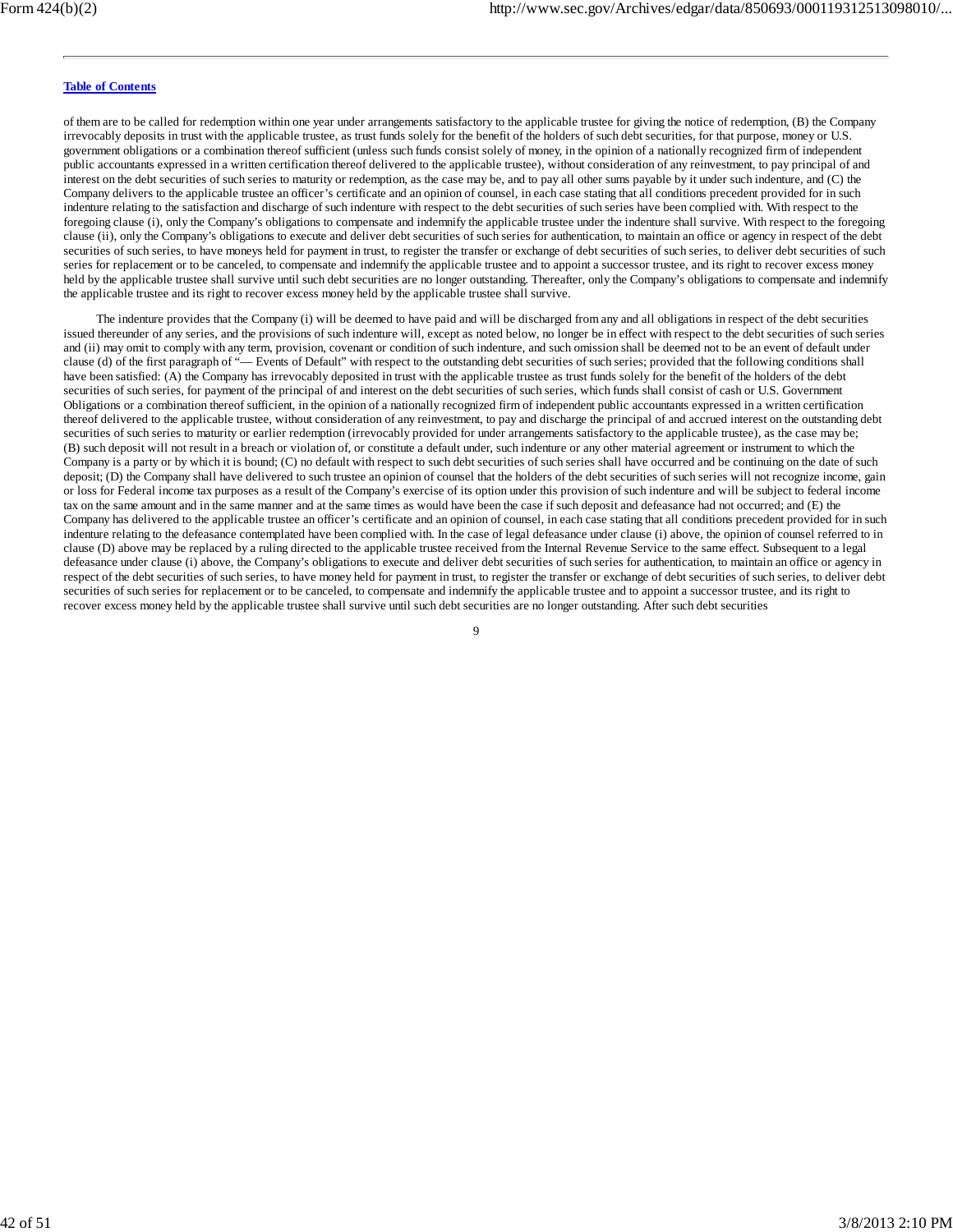are no longer outstanding, in the case of legal defeasance under clause (i) above, only the Company's obligations to compensate and indemnify the applicable trustee and its right to recover excess money held by the applicable trustee shall survive.

#### **Applicable Law**

The indenture provides that the debt securities and the indenture will be governed by and construed in accordance with the laws of the State of New York.

#### **About the Trustee**

Unless otherwise specified in the applicable prospectus supplement, Wells Fargo Bank, National Association, is the trustee under the indenture.

#### **Book-Entry, Delivery and Form**

Unless we indicate differently in a supplemental prospectus, the debt securities initially will be issued in book-entry form and represented by one or more global notes or global securities (collectively, "global securities"). The global securities will be deposited with, or on behalf of, The Depository Trust Company, New York, New York, as depositary ("DTC"), and registered in the name of Cede & Co., the nominee of DTC. Unless and until it is exchanged for individual certificates evidencing debt securities under the limited circumstances described below, a global security may not be transferred except as a whole by the depositary to its nominee or by the nominee to the depositary, or by the depositary or its nominee to a successor depositary or to a nominee of the successor depositary.

DTC has advised us that it is:

- a limited-purpose trust company organized under the New York Banking Law;
- a "banking organization" within the meaning of the New York Banking Law;
- a member of the Federal Reserve System;
- a "clearing corporation" within the meaning of the New York Uniform Commercial Code; and
- a "clearing agency" registered pursuant to the provisions of Section 17A of the Exchange Act.

DTC holds securities that its participants deposit with DTC. DTC also facilitates the settlement among its participants of securities transactions, such as transfers and pledges, in deposited securities through electronic computerized book-entry changes in participants' accounts, thereby eliminating the need for physical movement of securities certificates. "Direct participants" in DTC include securities brokers and dealers, including underwriters, banks, trust companies, clearing corporations and other organizations. DTC is a wholly-owned subsidiary of The Depository Trust & Clearing Corporation ("DTCC"). DTCC is the holding company for DTC, National Securities Clearing Corporation and Fixed Income Clearing Corporation, all of which are registered clearing agencies. DTCC is owned by the users of its regulated subsidiaries. Access to the DTC system is also available to others, which we sometimes refer to as "indirect participants," that clear through or maintain a custodial relationship with a direct participant, either directly or indirectly. The rules applicable to DTC and its participants are on file with the Commission.

Purchases of securities under the DTC system must be made by or through direct participants, which will receive a credit for the securities on DTC's records. The ownership interest of the actual purchaser of a security, which we sometimes refer to as a "beneficial owner," is in turn recorded on the direct and indirect participants' records. Beneficial owners of securities will not receive written confirmation from DTC of their purchases. However, beneficial owners are expected to receive written confirmations providing details of their transactions, as well as periodic statements of their holdings, from the direct or indirect participants through which they purchased securities. Transfers of ownership interests in global securities are to be accomplished by entries made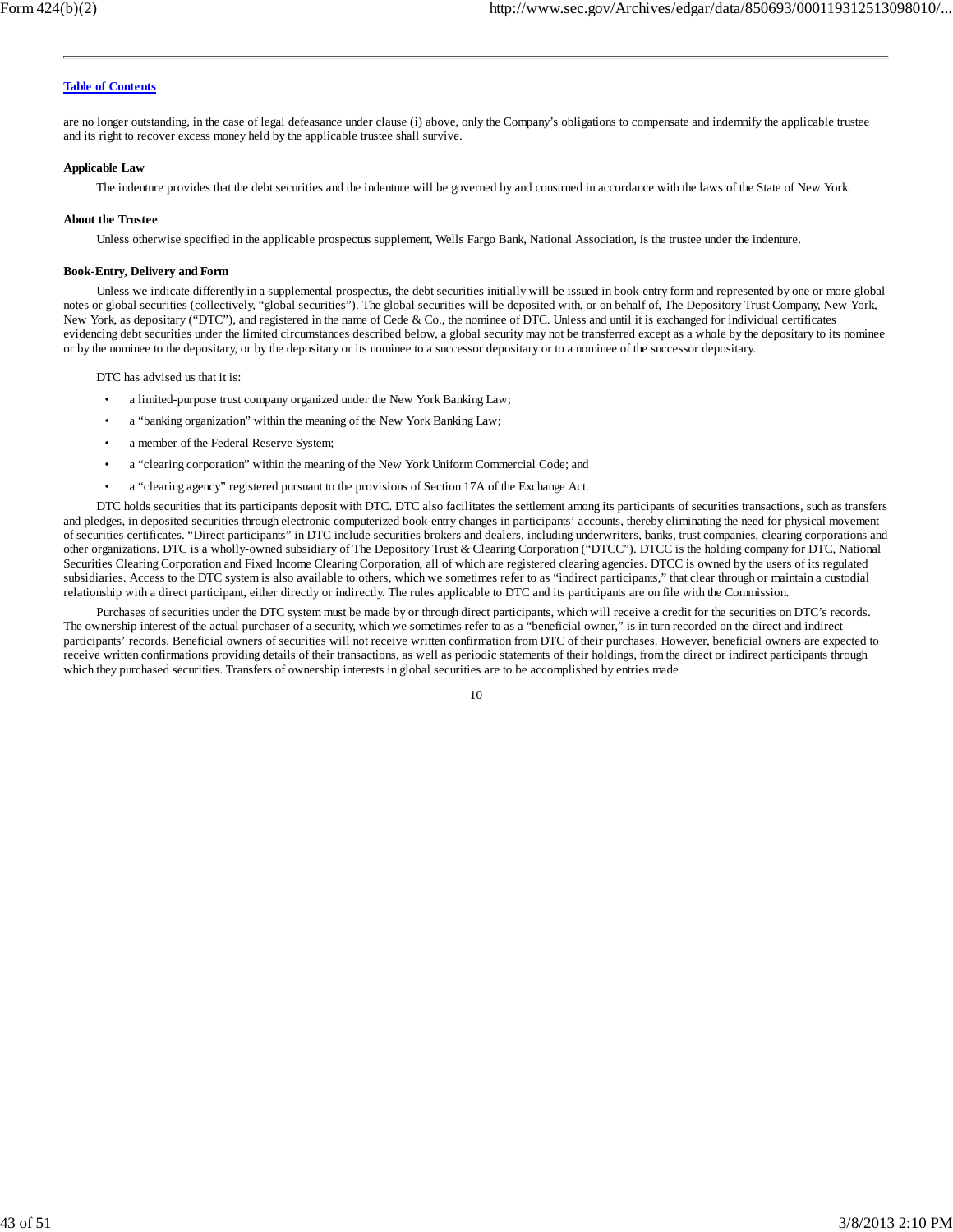on the books of participants acting on behalf of beneficial owners. Beneficial owners will not receive certificates representing their ownership interests in the global securities, except under the limited circumstances described below.

To facilitate subsequent transfers, all global securities deposited by direct participants with DTC will be registered in the name of DTC's partnership nominee, Cede & Co., or such other name as may be requested by an authorized representative of DTC. The deposit of securities with DTC and their registration in the name of Cede & Co. or such other nominee will not change the beneficial ownership of the securities. DTC has no knowledge of the actual beneficial owners of the securities. DTC's records reflect only the identity of the direct participants to whose accounts the securities are credited, which may or may not be the beneficial owners. The participants are responsible for keeping account of their holdings on behalf of their customers.

So long as the debt securities are in book-entry form, you will receive payments and may transfer debt securities only through the facilities of the depositary and its direct and indirect participants. We will maintain an office or agency where notices and demands in respect of the debt securities and the indenture may be delivered to us and where certificated debt securities may be surrendered for payment, registration of transfer or exchange.

Conveyance of notices and other communications by DTC to direct participants, by direct participants to indirect participants and by direct participants and indirect participants to beneficial owners will be governed by arrangements among them, subject to any legal requirements in effect from time to time.

Redemption notices will be sent to DTC. If less than all of the debt securities of a particular series are being redeemed, DTC's practice is to determine by lot the amount of the interest of each direct participant in the debt securities of such series to be redeemed.

Neither DTC nor Cede & Co. (or such other DTC nominee) will consent or vote with respect to the debt securities. Under its usual procedures, DTC will mail an omnibus proxy to us as soon as possible after the record date. The omnibus proxy assigns the consenting or voting rights of Cede & Co. to those direct participants to whose accounts the debt securities of such series are credited on the record date, identified in a listing attached to the omnibus proxy.

So long as debt securities are in book-entry form, we will make payments on those debt securities to the depositary or its nominee, as the registered owner of such securities, by wire transfer of immediately available funds. If securities are issued in definitive certificated form under the limited circumstances described below, we will have the option of paying interest by check mailed to the addresses of the persons entitled to payment or by wire transfer to bank accounts in the United States designated in writing to the applicable trustee at least 15 days before the applicable payment date by the persons entitled to payment.

Redemption proceeds, distributions and dividend payments on the debt securities will be made to Cede & Co., or such other nominee as may be requested by an authorized representative of DTC. DTC's practice is to credit direct participants' accounts upon DTC's receipt of funds and corresponding detail information from us on the payment date in accordance with their respective holdings shown on DTC records. Payments by participants to beneficial owners will be governed by standing instructions and customary practices, as is the case with debt securities held for the account of customers in bearer form or registered in "street name." Those payments will be the responsibility of participants and not of DTC or us, subject to any statutory or regulatory requirements in effect from time to time. Payment of redemption proceeds, distributions and dividend payments to Cede & Co., or such other nominee as may be requested by an authorized representative of DTC, is our responsibility, disbursement of payments to direct participants is the responsibility of DTC, and disbursement of payments to the beneficial owners is the responsibility of direct and indirect participants.

Except under the limited circumstances described below, purchasers of debt securities will not be entitled to have debt securities registered in their names and will not receive physical delivery of debt securities. Accordingly, each beneficial owner must rely on the procedures of DTC and its participants to exercise any rights under the debt securities and the indenture.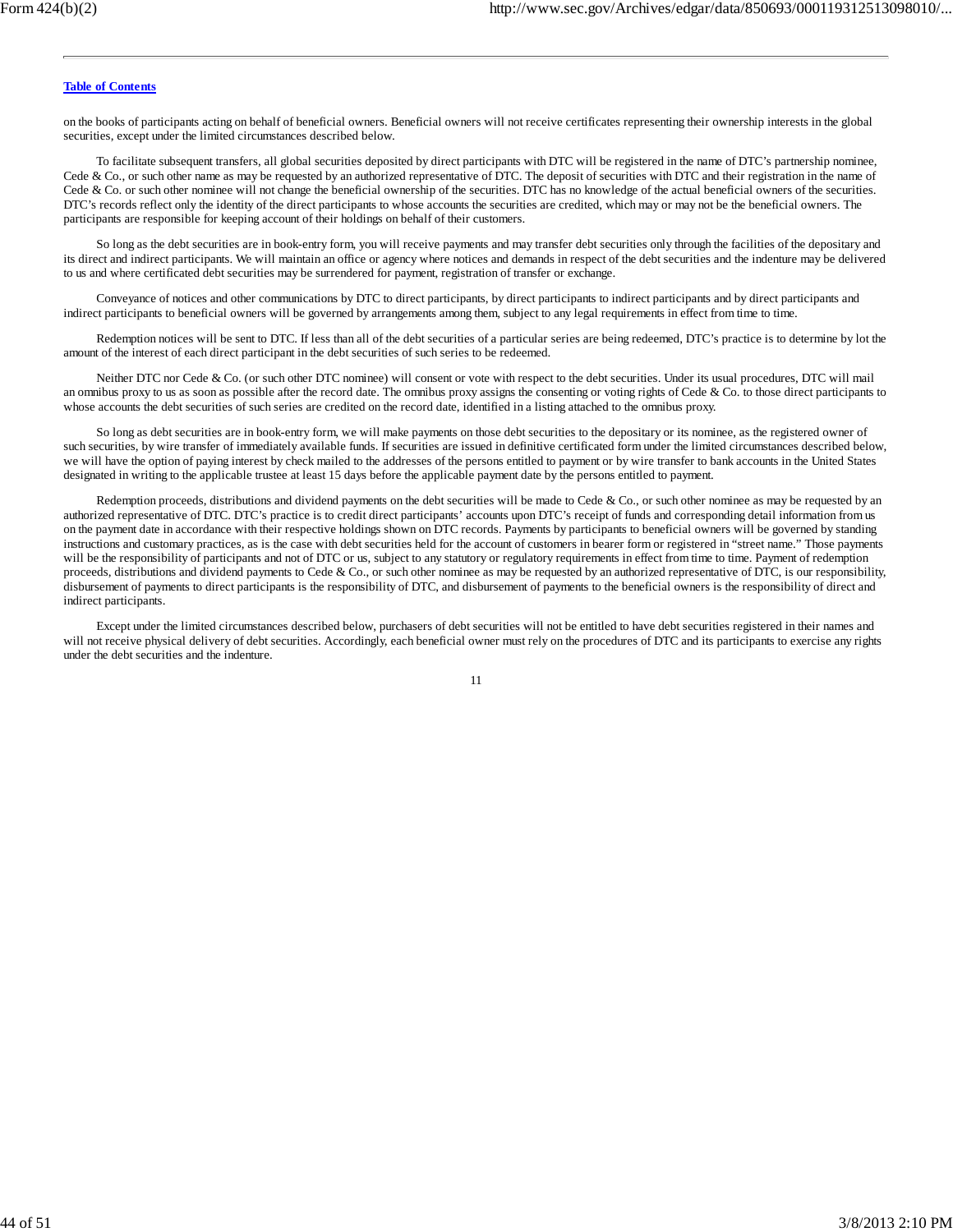The laws of some jurisdictions may require that some purchasers of securities take physical delivery of securities in definitive form. Those laws may impair the ability to transfer or pledge beneficial interests in the debt securities.

DTC may discontinue providing its services as the depositary with respect to the debt securities at any time by giving reasonable notice to us. Under such circumstances, in the event that a successor depositary is not obtained, debt securities certificates are required to be printed and delivered.

As noted above, beneficial owners of a particular series of debt securities generally will not receive certificates representing their ownership interests in those debt securities. However, if:

- DTC notifies us that it is unwilling or unable to continue as a depositary for the global security or securities representing such series of debt securities or if DTC ceases to be a clearing agency registered under the Exchange Act at a time when it is required to be registered and a successor depositary is not appointed within 90 days of the notification to us or of our becoming aware of DTC's ceasing to be so registered, as the case may be;
- we determine, in our sole discretion, not to have such debt securities represented by one or more global securities;
- an Event of Default under the indenture has occurred and is continuing with respect to such series of debt securities,

we will prepare and deliver certificates for such debt securities in exchange for beneficial interests in the global securities. Any beneficial interest in a global security that is exchangeable under the circumstances described in the preceding sentence will be exchangeable for debt securities in definitive certificated form registered in the names that the depositary directs. It is expected that these directions will be based upon directions received by the depositary from its participants with respect to ownership of beneficial interests in the global securities.

We have obtained the information in this section and elsewhere in this prospectus concerning DTC and DTC's book-entry system from sources that are believed to be reliable, but we take no responsibility for the accuracy of this information.

#### **DESCRIPTION OF CAPITAL STOCK**

Our authorized capital stock consists of 500,000,000 shares of common stock, par value \$0.01 per share, and 5,000,000 shares of preferred stock, par value \$0.01 per share. As of August 1, 2012, there were 307,534,860 shares of our common stock outstanding (including 6,566,875 shares held in treasury) and held of record by approximately 4,941 stockholders, and no shares of preferred stock were outstanding. On such date, approximately 24,032,251 shares of common stock were subject to outstanding options.

The following description of the terms of our common stock and preferred stock is not complete and is qualified in its entirety by reference to our Amended and Restated Certificate of Incorporation and our Amended and Restated Bylaws, each of which are incorporated herein by reference. To find out where copies of these documents can be obtained, see "Where You Can Find More Information."

#### **Common Stock**

Holders of our common stock are entitled to receive dividends declared by our Board of Directors, out of funds legally available for the payment of dividends, subject to the rights of holders of preferred stock. For the past eight fiscal quarters, we have paid a dividend of \$0.05 per share per quarter. Each holder of our common stock is entitled to one vote per share. Upon any liquidation, dissolution or winding-up of our business, the holders of our common stock are entitled to share equally in all assets available for distribution after payment of all liabilities and provision for liquidation preference of any shares of preferred stock then outstanding. The holders of our common stock have no preemptive rights and no rights to convert their common stock into any other securities. There are also no redemption or sinking fund provisions applicable to our common stock.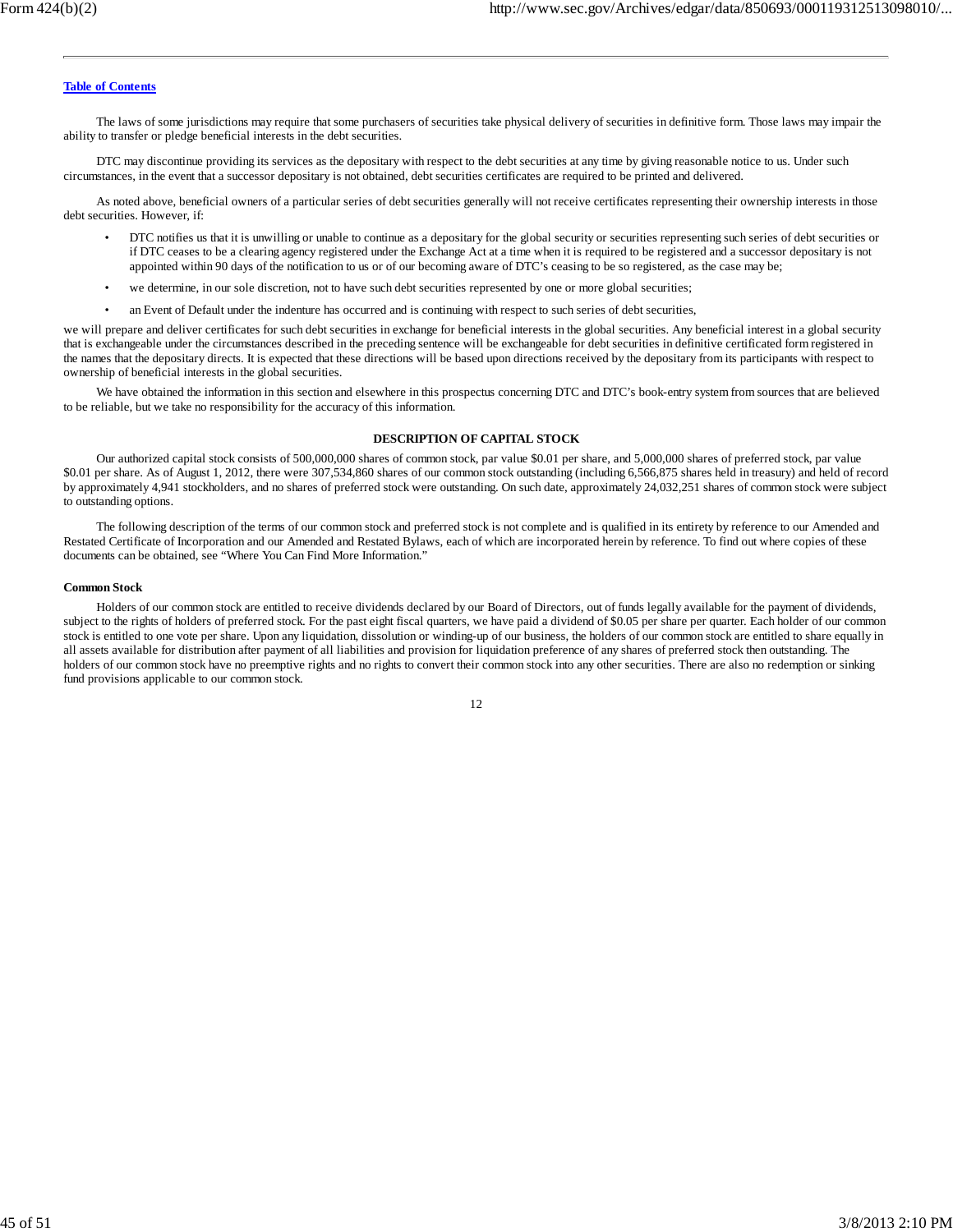Our common stock is listed on the New York Stock Exchange under the symbol "AGN." The transfer agent and registrar for the common stock is Wells Fargo Bank, National Association.

### **Preferred Stock**

Our Board of Directors has the authority, without further action by the stockholders, to issue up to 5,000,000 shares of preferred stock in one or more series and to fix the following terms of the preferred stock:

- designations, powers, preferences, privileges;
- relative participating, optional or special rights; and
- the qualifications, limitations or restrictions, including dividend rights, conversion rights, voting rights, terms of redemption and liquidation preferences.

Our Board of Directors, without stockholder approval, can issue preferred stock with voting, conversion or other rights that could negatively affect the voting power and other rights of the holders of common stock. Preferred stock could thus be issued quickly with terms calculated to delay or prevent a change in control or make it more difficult to remove our management. Additionally, the issuance of preferred stock may have the effect of decreasing the market price of our outstanding common stock.

#### **DESCRIPTION OF WARRANTS**

This section describes the general terms of the warrants that we may offer and sell by this prospectus. This prospectus and any accompanying prospectus supplement will contain the material terms and conditions for each warrant. The accompanying prospectus supplement may add, update or change the terms and conditions of the warrants as described in this prospectus.

#### **General**

We may issue warrants to purchase debt securities, preferred stock, common stock, depositary shares or units. Warrants may be issued independently or together with any securities and may be attached to or separate from those securities. The warrants will be issued under warrant agreements to be entered into between us and a bank or trust company, as warrant agent, all of which will be described in the prospectus supplement relating to the warrants we are offering. The warrant agent will act solely as our agent in connection with the warrants and will not have any obligation or relationship of agency or trust for or with any holders or beneficial owners of warrants.

#### **Debt Warrants**

We may issue warrants for the purchase of our debt securities. As explained below, each debt warrant will entitle its holder to purchase debt securities at the exercise price set forth in, or to be determinable as set forth in, the related prospectus supplement. Debt warrants may be issued separately or together with debt securities.

The debt warrants are to be issued under debt warrant agreements to be entered into between us, and one or more banks or trust companies, as debt warrant agent, as will be set forth in the prospectus supplement relating to the debt warrants being offered by the prospectus supplement and this prospectus.

The particular terms of each issue of debt warrants, the debt warrant agreement relating to the debt warrants and the debt warrant certificates representing debt warrants will be described in the applicable prospectus supplement, including, as applicable:

the title of the debt warrants: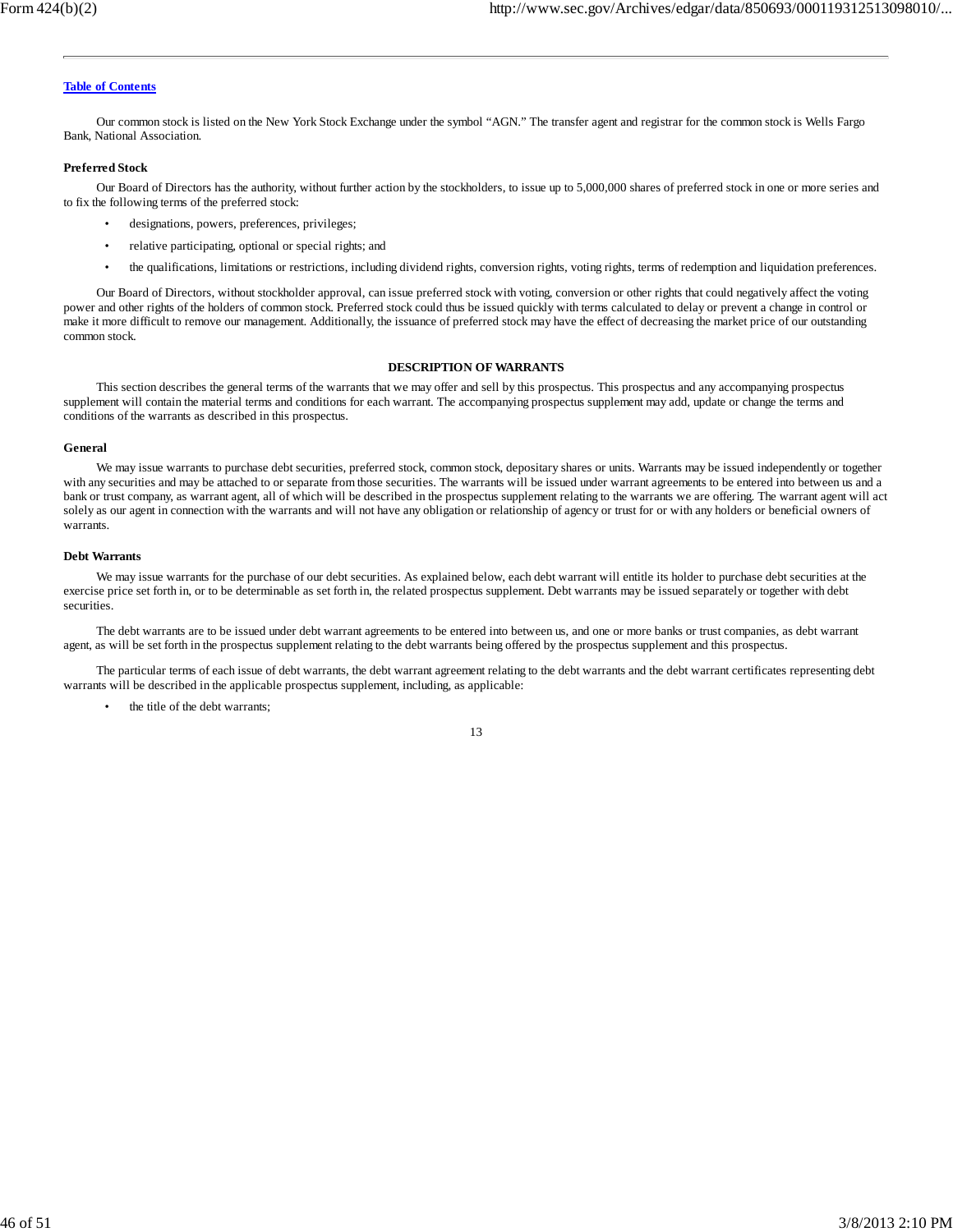- the initial offering price;
- the title, aggregate principal amount and terms of the debt securities purchasable upon exercise of the debt warrants;
- the currency or currency units in which the offering price, if any, and the exercise price are payable;
- the title and terms of any related debt securities with which the debt warrants are issued and the number of the debt warrants issued with each debt security;
- the date, if any, on and after which the debt warrants and the related debt securities will be separately transferable;
- the principal amount of debt securities purchasable upon exercise of each debt warrant and the price at which that principal amount of debt securities may be purchased upon exercise of each debt warrant;
- if applicable, the minimum or maximum number of warrants that may be exercised at any one time;
- the date on which the right to exercise the debt warrants will commence and the date on which the right will expire;
- if applicable, a discussion of United States federal income tax, accounting or other considerations applicable to the debt warrants;
- whether the debt warrants represented by the debt warrant certificates will be issued in registered or bearer form, and, if registered, where they may be transferred and registered;
- anti-dilution provisions of the debt warrants, if any;
- redemption or call provisions, if any, applicable to the debt warrants;
- any additional terms of the debt warrants, including terms, procedures and limitations relating to the exchange and exercise of the debt warrants; and
- the exercise price.

Debt warrant certificates will be exchangeable for new debt warrant certificates of different denominations and, if in registered form, may be presented for registration of transfer, and debt warrants may be exercised at the corporate trust office of the debt warrant agent or any other office indicated in the related prospectus supplement. Before the exercise of debt warrants, holders of debt warrants will not be entitled to payments of principal of, premium, if any, or interest, if any, on the debt securities purchasable upon exercise of the debt warrants, or to enforce any of the covenants in the indenture.

#### **Equity Warrants**

We may issue warrants for the purchase of our equity securities, such as our preferred stock, common stock, depositary shares or units. As explained below, each equity warrant will entitle its holder to purchase equity securities at an exercise price set forth in, or to be determinable as set forth in, the related prospectus supplement. Equity warrants may be issued separately or together with equity securities.

The equity warrants are to be issued under equity warrant agreements to be entered into between us and one or more banks or trust companies, as equity warrant agent, as will be set forth in the prospectus supplement relating to the equity warrants being offered by the prospectus supplement and this prospectus.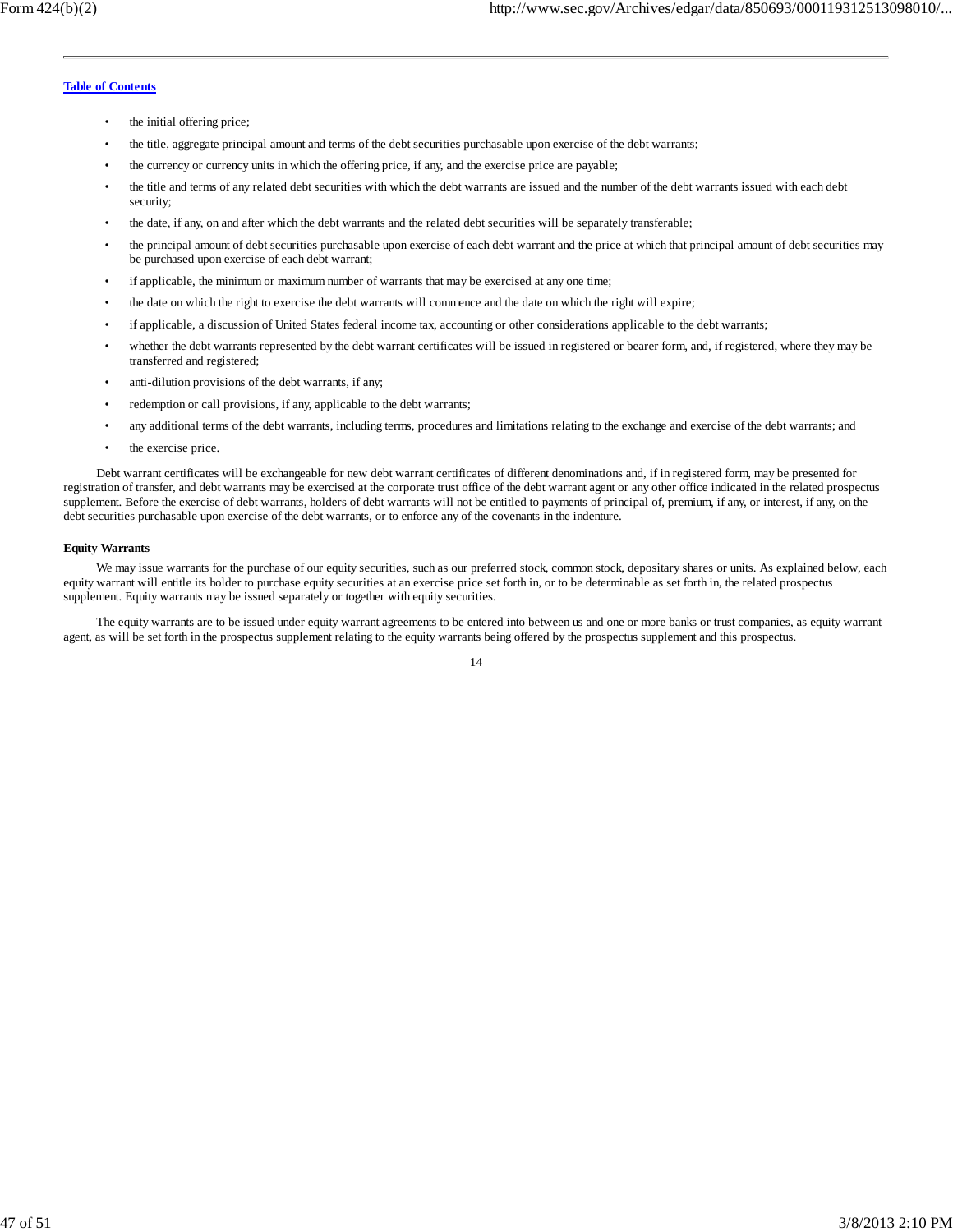The particular terms of each issue of equity warrants, the equity warrant agreement relating to the equity warrants and the equity warrant certificates representing equity warrants will be described in the applicable prospectus supplement, including, as applicable:

- the title of the equity warrants;
- the initial offering price;
- the aggregate number of equity warrants and the aggregate number of shares of the equity security purchasable upon exercise of the equity warrants;
- the currency or currency units in which the offering price, if any, and the exercise price are payable;
- if applicable, the designation and terms of the equity securities with which the equity warrants are issued, and the number of equity warrants issued with each equity security;
- the date, if any, on and after which the equity warrants and the related equity security will be separately transferable;
- if applicable, the minimum or maximum number of the equity warrants that may be exercised at any one time;
- the date on which the right to exercise the equity warrants will commence and the date on which the right will expire;
- if applicable, a discussion of United States federal income tax, accounting or other considerations applicable to the equity warrants;
- anti-dilution provisions of the equity warrants, if any;
- redemption or call provisions, if any, applicable to the equity warrants;
- any additional terms of the equity warrants, including terms, procedures and limitations relating to the exchange and exercise of the equity warrants; and
- the exercise price.

Holders of equity warrants will not be entitled, solely by virtue of being holders, to vote, to consent, to receive dividends, to receive notice as shareholders with respect to any meeting of shareholders for the election of directors or any other matter, or to exercise any rights whatsoever as a holder of the equity securities purchasable upon exercise of the equity warrants.

#### **DESCRIPTION OF RIGHTS**

This section describes the general terms of the rights that we may offer and sell by this prospectus. This prospectus and any accompanying prospectus supplement will contain the material terms and conditions for each right. The accompanying prospectus supplement may add, update or change the terms and conditions of the rights as described in this prospectus.

The particular terms of each issue of rights, the rights agreement relating to the rights and the rights certificates representing rights will be described in the applicable prospectus supplement, including, as applicable:

- the title of the rights;
- the date of determining the stockholders entitled to the rights distribution;
- the title, aggregate number of shares of common stock or preferred stock purchasable upon exercise of the rights;
- the exercise price;
- the aggregate number of rights issued;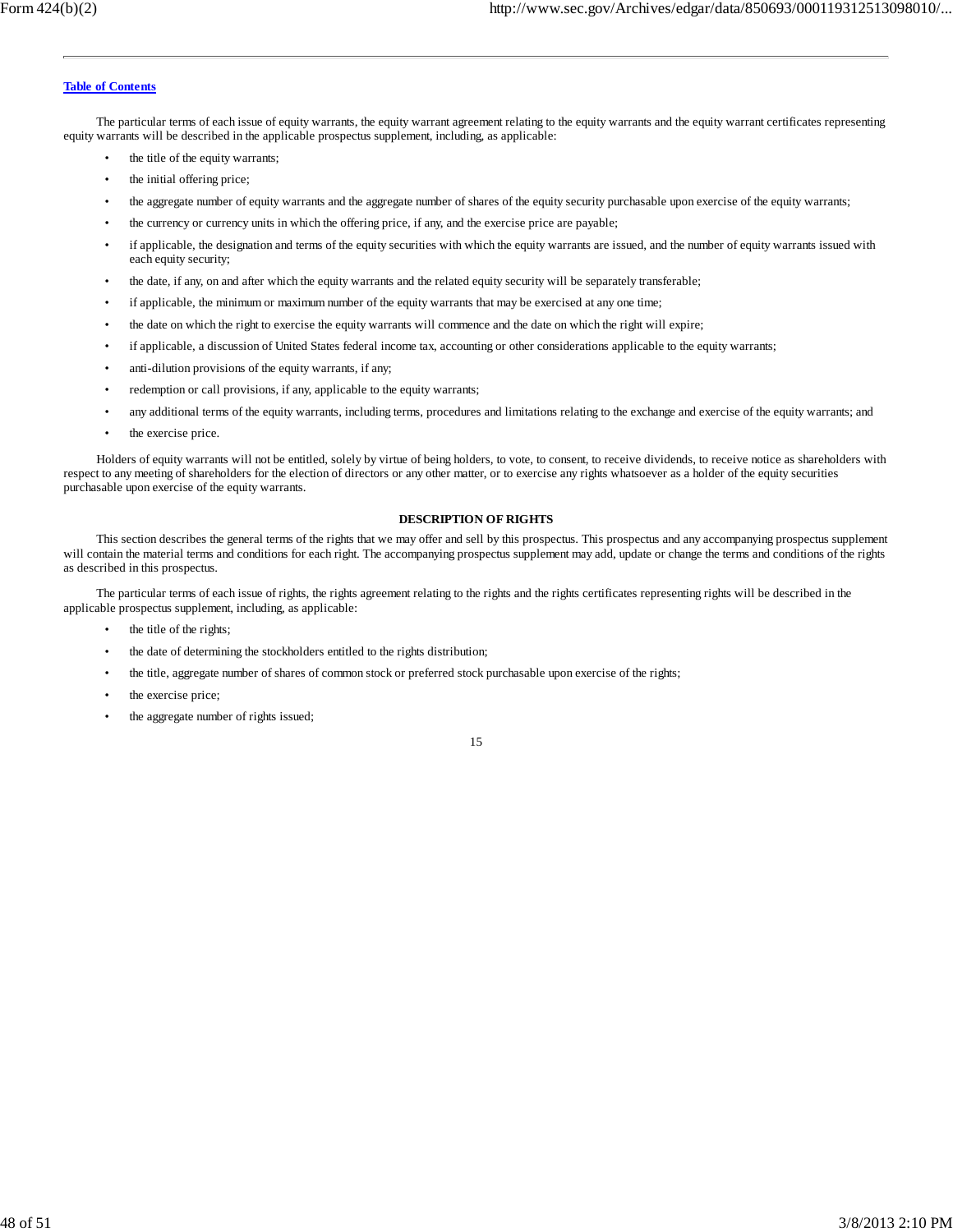- the date, if any, on and after which the rights will be separately transferable;
- the date on which the right to exercise the rights will commence and the date on which the right will expire; and
- any other terms of the rights, including terms, procedures and limitations relating to the distribution, exchange and exercise of the rights.

#### **Exercise of Rights**

Each right will entitle the holder of rights to purchase for cash the principal amount of shares of common stock or preferred stock at the exercise price provided in the applicable prospectus supplement. Rights may be exercised at any time up to the close of business on the expiration date for the rights provided in the applicable prospectus supplement. After the close of business on the expiration date, all unexercised rights will be void.

Holders may exercise rights as described in the applicable prospectus supplement. Upon receipt of payment and the rights certificate properly completed and duly executed at the corporate trust office of the rights agent or any other office indicated in the prospectus supplement, we will, as soon as practicable, forward the shares of common stock or preferred stock purchasable upon exercise of the rights. If less than all of the rights issued in any rights offering are exercised, we may offer any unsubscribed securities directly to persons other than stockholders, to or through agents, underwriters or dealers or through a combination of such methods, including pursuant to standby underwriting arrangements, as described in the applicable prospectus supplement.

#### **DESCRIPTION OF DEPOSITARY SHARES**

This section describes the general terms of the depositary shares we may offer and sell by this prospectus. This prospectus and any accompanying prospectus supplement will contain the material terms and conditions for the depositary shares. The accompanying prospectus supplement may add, update, or change the terms and conditions of the depositary shares as described in this prospectus.

#### **General**

We may, at our option, elect to offer fractional or multiple shares of preferred stock, rather than single shares of preferred stock (to be set forth in the prospectus supplement relating to a particular series of preferred stock). In the event we elect to do so, depositary receipts evidencing depositary shares will be issued.

The shares of any class or series of preferred stock represented by depositary shares will be deposited under a deposit agreement among us, a depositary selected by us, and the holders of the depositary receipts. The depositary will be a bank or trust company having its principal office in the United States and having a combined capital and surplus of at least \$50,000,000. Subject to the terms of the deposit agreement, each owner of a depositary share will be entitled, in proportion to the applicable fraction of a share of preferred stock represented by such depositary share, to all the rights and preferences of the shares of preferred stock represented by the depositary share, including dividend, voting, redemption and liquidation rights.

The depositary shares will be evidenced by depositary receipts issued pursuant to the deposit agreement. Depositary receipts will be distributed to those persons purchasing the fractional shares of the related class or series of preferred shares in accordance with the terms of the offering described in the related prospectus supplement.

### **DESCRIPTION OF UNITS**

This section describes the general terms of the units we may offer and sell by this prospectus. This prospectus and any accompanying prospectus supplement will contain the material terms and conditions for the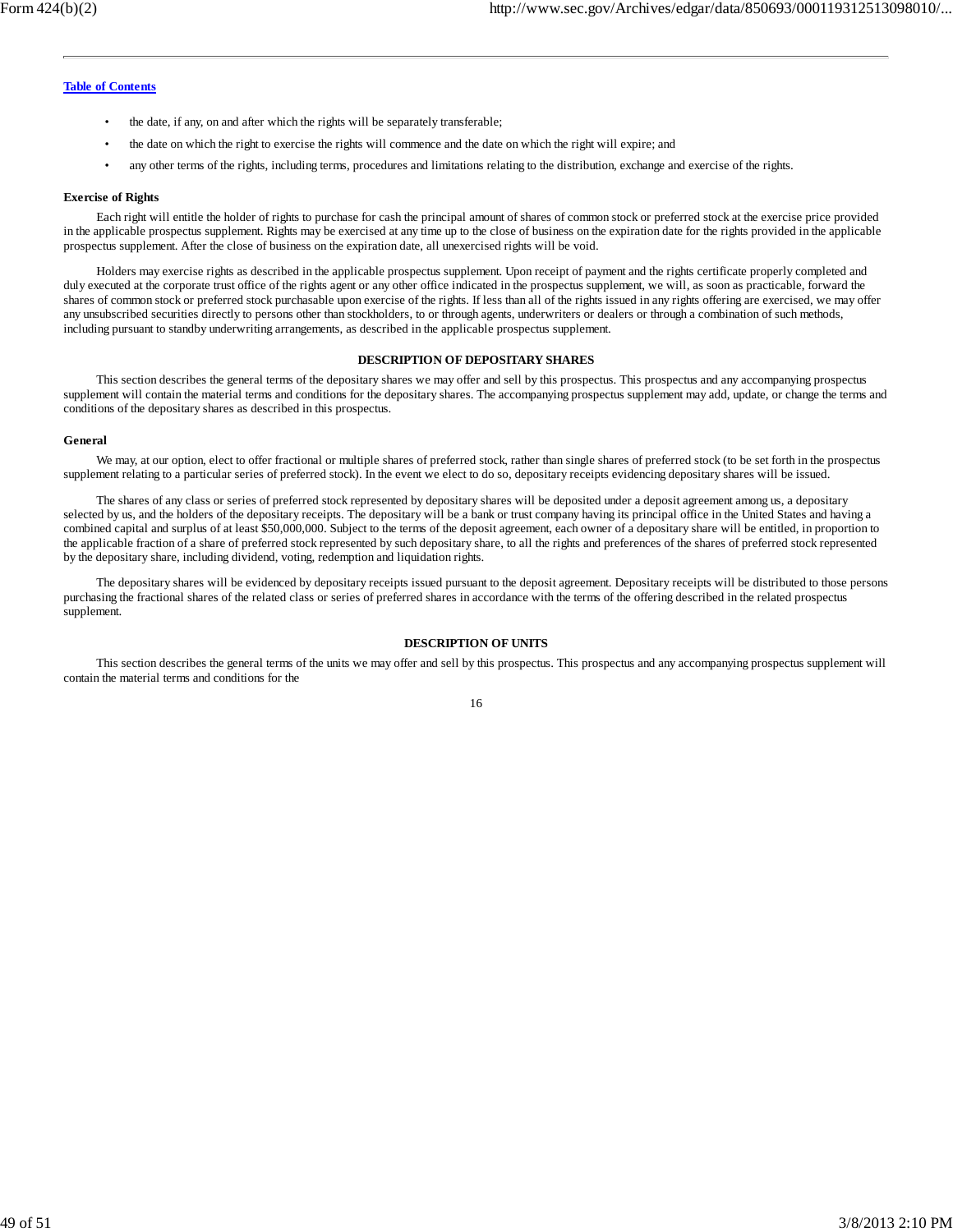units. The accompanying prospectus supplement may add, update, or change the terms and conditions of the units as described in this prospectus. We may issue units consisting of one or more other constituent securities. These units may be issuable as, and for a specified period of time may be transferable only as, a single security, rather than as the separate constituent securities comprising such units. While the features we have summarized below will generally apply to any units we may offer under this prospectus, we will describe the particular terms of any units that we may offer in more detail in the applicable prospectus supplement. The specific terms of any units may differ from the description provided below as a result of negotiations with third parties in connection with the issuance of those units, as well as for other reasons. Therefore, you should rely solely on information in the applicable prospectus supplement if that summary is different from the summary in this prospectus.

The particular terms of each issue of units, the unit agreement relating to the units and the unit certificates representing units will be described in the applicable prospectus supplement, including, as applicable:

- the title of the series of units;
- identification and description of the separate constituent securities comprising the units;
- the price or prices at which the units will be issued;
- the date, if any, on and after which the constituent securities comprising the units will be separately transferable;
- a discussion of certain United States federal income tax considerations applicable to the units; and
- any other terms of the units and their constituent securities.

### **PLAN OF DISTRIBUTION**

We may sell the offered securities from time to time:

- through agents;
- through underwriters or dealers;
- directly to one or more purchasers; or
- through a combination of any of these methods of sale.

We will identify the specific plan of distribution, including any underwriters, dealers, agents or direct purchasers and their compensation in a prospectus supplement.

#### **LEGAL MATTERS**

Latham & Watkins LLP, Costa Mesa, California, will pass upon certain legal matters relating to the issuance and sale of the securities. Any underwriters will be advised about the other issues relating to any offering by their own legal counsel.

#### **EXPERTS**

Ernst & Young LLP, independent registered public accounting firm, has audited our consolidated financial statements and schedules included in our Annual Report on Form 10-K for the year ended December 31, 2011, and the effectiveness of our internal control over financial reporting as of December 31, 2011, as set forth in their reports, which are incorporated by reference in this prospectus and elsewhere in the registration statement. Our financial statements and schedules are incorporated by reference in reliance on Ernst & Young LLP's report, given on their authority as experts in accounting and auditing.